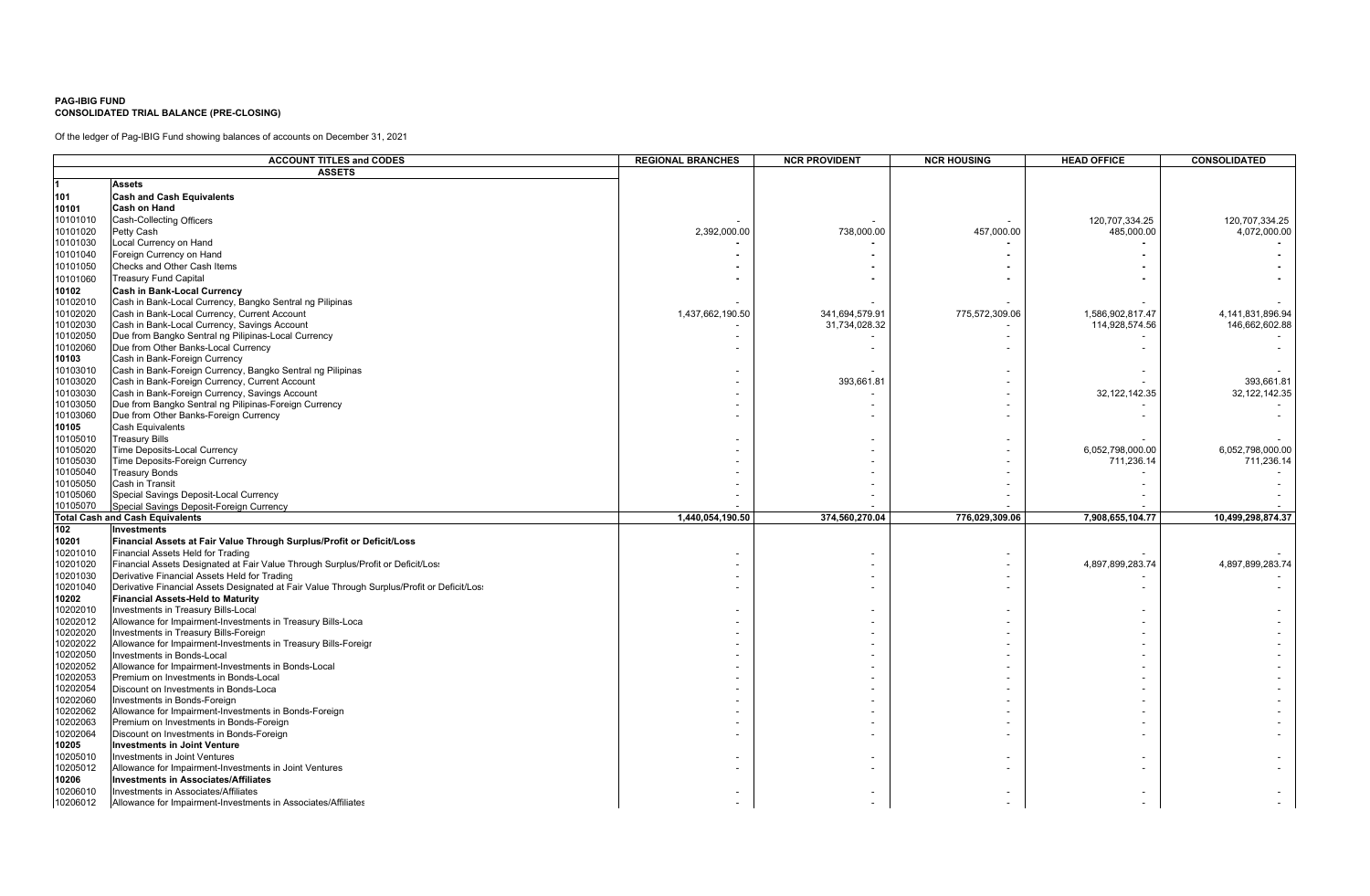|                          | <b>ACCOUNT TITLES and CODES</b>                                                  | <b>REGIONAL BRANCHES</b> | <b>NCR PROVIDENT</b> | <b>NCR HOUSING</b>  | <b>HEAD OFFICE</b>    | CONSOLIDATED          |
|--------------------------|----------------------------------------------------------------------------------|--------------------------|----------------------|---------------------|-----------------------|-----------------------|
| 10207                    | <b>Sinking Fund</b>                                                              |                          |                      |                     |                       |                       |
| 10207010                 | Sinking Fund                                                                     |                          |                      |                     |                       |                       |
| 10208                    | <b>Financial Assets-Available For Sale Securities</b>                            |                          |                      |                     |                       |                       |
| 10208010                 | <b>Available For Sale Securities</b>                                             |                          |                      |                     |                       |                       |
| 10208012                 | Allowance for Impairment-Available for Sale Securities                           |                          |                      |                     |                       |                       |
|                          |                                                                                  |                          |                      |                     |                       |                       |
| 10209                    | <b>Financial Assets-Domestic Investments</b>                                     |                          |                      |                     |                       |                       |
| 10209010                 | <b>Domestic Securities</b>                                                       |                          |                      |                     |                       |                       |
| 10209012                 | Allowance for Impairment-Domestic Securities                                     |                          |                      |                     |                       |                       |
| 10209020                 | Domestic Securities Purchased Under Repurchase Agreement                         |                          |                      |                     |                       |                       |
| 10209022                 | Allowance for Impairment-Domestic Securities Purchased Under Repurchase Agreemen |                          |                      |                     |                       |                       |
| 10209030                 | Due from Local Banks                                                             |                          |                      |                     |                       |                       |
| 10209032                 | Allowance for Impairment-Due from Local Banks                                    |                          |                      |                     |                       |                       |
| 10210                    | <b>Investments in Subsidiaries</b>                                               |                          |                      |                     |                       |                       |
| 10210010                 | Investments in Subsidiaries                                                      |                          |                      |                     |                       |                       |
| 10210012                 | Allowance for Impairment-Investments in Subsidiaries                             |                          |                      |                     |                       |                       |
| 10211                    | <b>Investments in Time Deposits</b>                                              |                          |                      |                     |                       |                       |
| 10211010                 | Investments in Time Deposits-Local Currency                                      |                          |                      |                     | 18,477,497,848.61     | 18,477,497,848.6      |
| 10211020                 | Investments in Time Deposits-Foreign Currency                                    |                          |                      |                     |                       |                       |
| 10212                    | <b>Investment Securities at Amortized Cost</b>                                   |                          |                      |                     |                       |                       |
| 10212010                 | Investment Securities at Amortized Cost                                          |                          |                      |                     | 21,007,049,568.20     | 21,007,049,568.20     |
| 10212012                 | Allowance for Impairment-Investment Securities at Amortized Cost                 |                          |                      |                     |                       |                       |
| 10213                    | Financial Assets at Fair Value Through Other Comprehensive Income                |                          |                      |                     |                       |                       |
| 10213010                 | Financial Assets at Fair Value Through Other Comprehensive Income                |                          |                      |                     | 24,238,533,944.74     | 24,238,533,944.74     |
| 10214                    | <b>Investments in Branch</b>                                                     |                          |                      |                     |                       |                       |
| 10214010                 | Investments in Branch                                                            |                          |                      |                     |                       |                       |
| 10299                    | <b>Other Investments</b>                                                         |                          |                      |                     |                       |                       |
| 10299010                 | <b>Investments in Stocks</b>                                                     |                          |                      |                     |                       |                       |
| 10299012                 | Allowance for Impairment-Investments in Stocks                                   |                          |                      |                     |                       |                       |
| 10299020                 | Investments in Non-Marketable Securities                                         |                          |                      |                     |                       |                       |
| 10299022                 | Allowance for Impairment-Investments in Non-Marketable Securities                |                          |                      |                     |                       |                       |
| 10299990                 | Other Investments                                                                |                          |                      |                     |                       |                       |
| 10299992                 | Allowance for Impairment-Other Investments                                       |                          |                      |                     |                       |                       |
| <b>Total Investments</b> |                                                                                  | $\blacksquare$           | $\blacksquare$       | $\blacksquare$      | 68,620,980,645.29     | 68,620,980,645.29     |
| 103                      | <b>Receivables</b>                                                               |                          |                      |                     |                       |                       |
| 10301                    | <b>Loans and Receivable Accounts</b>                                             |                          |                      |                     |                       |                       |
| 10301010                 | <b>Accounts Receivable</b>                                                       | 473,720,021.38           | 35,547,074.87        | 245,397,933.92      | 411,566,192.07        | 1,166,231,222.24      |
| 10301012                 | Allowance for Impairment-Accounts Receivable                                     | (266,703,221.18          | (30, 505, 599.68)    | (132,034,861.21)    | (40,054,999.77)       | (469, 298, 681.84)    |
|                          | Notes Receivable                                                                 |                          |                      |                     |                       |                       |
| 10301020<br>10301022     | Allowance for Impairment-Notes Receivable                                        |                          |                      |                     |                       |                       |
| 10301040                 | Loans Receivable-Local Government Units                                          |                          |                      |                     |                       |                       |
| 10301042                 | Allowance for Impairment-Loans Receivable-Local Government Units                 |                          |                      |                     |                       |                       |
|                          |                                                                                  |                          |                      |                     |                       |                       |
| 10301050<br>10301052     | Interests Receivable<br>Allowance for Impairment-Interests Receivable            | 2,206,066,320.05         | 128.97               | 1,324,536,076.17    | 2,357,956,306.30      | 5,888,558,831.49      |
|                          |                                                                                  | (447,626,884.88          |                      | (498,623,244.07     |                       | (946, 250, 128.95)    |
| 10301060                 | Dividends Receivable                                                             |                          |                      |                     |                       |                       |
| 10301062                 | Allowance for Impairment-Dividends Receivable                                    |                          |                      |                     |                       |                       |
| 10301070                 | Loans Receivable-Other Government Corporations                                   |                          |                      |                     | 3,148,470,060.21      | 3,148,470,060.21      |
| 10301072                 | Allowance for Impairment-Loans Receivable-Other Government Corporations          |                          |                      |                     | (1, 116, 171, 774.71) | (1, 116, 171, 774.71) |
| 10301080                 | Subrogated Claims Receivable                                                     |                          |                      |                     |                       |                       |
| 10301082                 | Allowance for Impairment-Subrogated Claims Receivable                            |                          |                      |                     |                       |                       |
| 10301090                 | Contributions and Premiums Receivable                                            |                          |                      |                     |                       |                       |
| 10301092                 | Allowance for Impairment-Contributions and Premiums Receivable                   |                          |                      |                     |                       |                       |
| 10301100                 | Mortgage Contracts Receivable                                                    | 161,641,866,009.95       |                      | 128,649,687,345.14  |                       | 290,291,553,355.09    |
| 10301102                 | Allowance for Impairment-Mortgage Contracts Receivable                           | (12,909,871,876.59)      |                      | (11,051,607,324.22) |                       | (23,961,479,200.81)   |
| 10301110                 | Loans to Bangko Sentral ng Pilipinas                                             |                          |                      |                     |                       |                       |
| 10301112                 | Allowance for Impairment-Loans to Bangko Sentral ng Pilipinas                    |                          |                      |                     |                       |                       |
| 10301120                 | Inter-bank Loans Receivable                                                      |                          |                      |                     |                       |                       |
| 10301122                 | Allowance for Impairment-Inter-bank Loans Receivable                             |                          |                      |                     |                       |                       |
| 10301130                 | Deficiency Claims Receivable                                                     |                          |                      |                     |                       |                       |
| 10301132                 | Allowance for Impairment-Deficiency Claims Receivable                            |                          |                      |                     |                       |                       |
| 10301150                 | Accrued Service Fee Receivable                                                   |                          |                      |                     |                       |                       |
| 10301152                 | Allowance for Impairment-Accrued Service Fee Receivable                          |                          |                      |                     |                       |                       |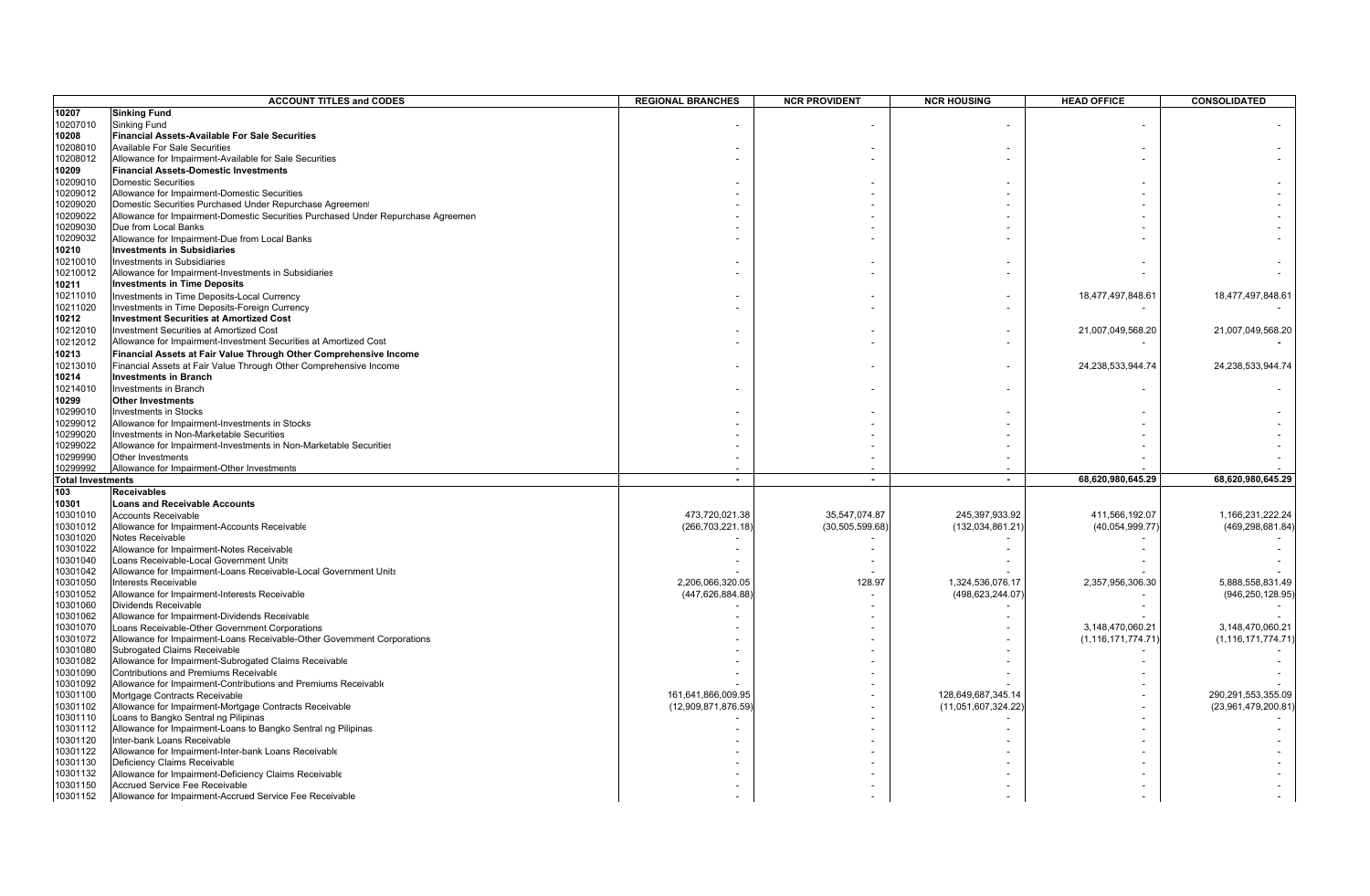|                      | <b>ACCOUNT TITLES and CODES</b>                                                             | <b>REGIONAL BRANCHES</b> | <b>NCR PROVIDENT</b> | <b>NCR HOUSING</b> | <b>HEAD OFFICE</b> | <b>CONSOLIDATED</b> |
|----------------------|---------------------------------------------------------------------------------------------|--------------------------|----------------------|--------------------|--------------------|---------------------|
| 10301160             | Sales Contract Receivable                                                                   | 153,838,526,180.37       |                      | 152,713,469,587.29 | 431,375,646.52     | 306,983,371,414.18  |
| 10301162             | Allowance for Impairment-Sales Contract Receivable                                          | (8,021,546,844.01)       |                      | (7,606,842,792.12) | (78, 270, 416.81)  | (15,706,660,052.94) |
| 10301164             | Sales Contract Receivable-Discount                                                          |                          |                      |                    |                    |                     |
| 10301170             | Reinsurance Receivable                                                                      |                          |                      |                    |                    |                     |
| 10301172             | Allowance for Impairment-Reinsurance Receivable                                             |                          |                      |                    |                    |                     |
| 10301180             | Due from Head Office/Branches/Agencies Abroad                                               |                          |                      |                    |                    |                     |
| 10301182             | Allowance for Impairment-Due from Head Office/Branches/Agencies Abroac                      |                          |                      |                    |                    |                     |
| 10301190             | Receivership and Liquidation Receivable                                                     |                          |                      |                    |                    |                     |
| 10301192             | Allowance for Impairment-Receivership and Liquidation Receivable                            |                          |                      |                    |                    |                     |
| 10301200             | <b>Assigned Receivables</b>                                                                 |                          |                      |                    |                    |                     |
| 10301202             | Allowance for Impairment-Assigned Receivables                                               |                          |                      |                    |                    |                     |
| 10301220             | Receivables from Joint Ventures                                                             |                          |                      |                    |                    |                     |
| 10301222             | Allowance for Impairment-Receivables from Joint Ventures                                    |                          |                      |                    |                    |                     |
| 10301230             | Receivables from Joint Operators                                                            |                          |                      |                    |                    |                     |
| 10301232             | Allowance for Impairment-Receivables from Joint Operators                                   |                          |                      |                    |                    |                     |
| 10301240             | Service Concession Arrangements Receivable                                                  |                          |                      |                    |                    |                     |
| 10301242             | Allowance for Impairment-Service Concession Arrangements Receivable                         |                          |                      |                    |                    |                     |
| 10301260             | Receivable-Collecting Banks/Agents                                                          |                          |                      |                    |                    |                     |
| 10301262             | Allowance for Impairment-Receivable-Collecting Banks/Agents                                 |                          |                      |                    |                    |                     |
| 10301270             | Installment Sales Receivable                                                                |                          |                      |                    |                    |                     |
| 10301272             | Allowance for Impairment-Installment Sales Receivable                                       |                          |                      |                    |                    |                     |
| 10301280             | Loans Receivable                                                                            | 817,585,565.33           | 469,814,946.67       | 398,486,549.32     | 52,786,416,387.69  | 54,472,303,449.01   |
| 10301282             | Allowance for Impairment-Loans Receivable                                                   | (40, 154, 881.82         |                      | (6,635,975.29)     | (6,336,874.66)     | (53, 127, 731.77)   |
| 10301290             | Overnight Lending Account                                                                   |                          |                      |                    |                    |                     |
| 10301300             | Power Supply System Revenue Receivable                                                      |                          |                      |                    |                    |                     |
| 10301302             | Allowance for Impairment-Power Supply System Revenue Receivable                             |                          |                      |                    |                    |                     |
| 10301310             | <b>Contracts Receivable</b>                                                                 |                          |                      |                    |                    |                     |
| 10301312             | Allowance for Impairment-Contracts Receivable                                               |                          |                      |                    |                    |                     |
| 10301990             | Loans Receivables-Others                                                                    | 23,730,690.73            |                      |                    |                    | 23,730,690.73       |
| 10301992             | Allowance for Impairment-Loans Receivable-Others                                            | (23, 730, 690.73)        |                      |                    |                    | (23,730,690.73)     |
| 10302                | <b>Lease Receivable</b>                                                                     |                          |                      |                    |                    |                     |
| 10302010             | Operating Lease Receivable                                                                  |                          |                      |                    |                    |                     |
| 10302012             | Allowance for Impairment-Operating Lease Receivable                                         |                          |                      |                    |                    |                     |
| 10302020             | Finance Lease Receivable                                                                    |                          |                      |                    |                    |                     |
| 10302022             | Allowance for Impairment-Finance Lease Receivable                                           |                          |                      |                    |                    |                     |
| 10303                | <b>Inter-Agency Receivables</b>                                                             |                          |                      |                    |                    |                     |
| 10303010             | Due from National Government Agencies                                                       | 183,576.31               |                      | 53,631.47          | 13,661,554.92      | 13,898,762.70       |
| 10303012             | Allowance for Impairment-Due from National Government Agencies                              | (181, 280.42)            |                      | (53, 631.47)       |                    | (234, 911.89)       |
| 10303030             | Due from Local Government Units                                                             | 785,457.50               |                      |                    |                    | 785,457.50          |
| 10303032             | Allowance for Impairment-Due from Local Government Units                                    |                          |                      |                    |                    |                     |
| 10303050             | Due from Other Government Corporations                                                      | 2,119,879.81             |                      | 4,624,710.09       |                    | 6,744,589.90        |
| 10303052             | Allowance for Impairment-Due from Other Government Corporations<br>Due from Subsidiaries    | (1, 169, 205.86)         |                      | (3,519,937.42)     |                    | (4,689,143.28)      |
| 10303060<br>10303062 | Allowance for Impairment-Due from Subsidiaries                                              |                          |                      |                    |                    |                     |
| 10303070             | Due from Parent Corporations                                                                |                          |                      |                    |                    |                     |
| 10303072             | Allowance for Impairment-Due from Parent Corporation                                        |                          |                      |                    |                    |                     |
| 10303080             | Due from Associates/Affiliates                                                              |                          |                      |                    |                    |                     |
| 10303082             | Allowance for Impairment-Due from Associates/Affiliates                                     |                          |                      |                    |                    |                     |
| 10304                | Intra-Agency Receivables                                                                    |                          |                      |                    |                    |                     |
| 10304040             | Due from Operating/Field Units                                                              |                          |                      |                    |                    |                     |
| 10304050             | Due from Other Funds                                                                        |                          |                      |                    |                    |                     |
| 10304060             | Due from Central Office/Home/Head Office                                                    |                          |                      |                    |                    |                     |
| 10304070             | Due from Regional/Branch Offices                                                            |                          |                      |                    |                    |                     |
| 10399                | Other Receivables                                                                           |                          |                      |                    |                    |                     |
| 10399010             | Receivables-Disallowances/Charges                                                           | 953,609.14               |                      |                    | 116,218.38         | 1,187,148.61        |
|                      | Due from Officers and Employees                                                             | 2,022,989.89             | 2,863,643.63         | 117,321.09         |                    | 62,706,620.22       |
| 10399020<br>10399022 | Allowance for Impairment-Due from Officers and Employees                                    | (281, 147.99             | (64, 899.79)         |                    | 57,819,986.70      |                     |
| 10399030             | Due from Non-Government Organizations/Civil Society Organizations                           |                          |                      |                    |                    | (346, 047.78)       |
| 10399032             | Allowance for Impairment- Due from Non-Government Organizations/Civil Society Organizations |                          |                      |                    |                    |                     |
| 10399040             | Insurance Claims Receivable                                                                 | 91,646,497.29            |                      | 80,817,332.38      |                    | 172,463,829.67      |
| 10399042             | Allowance for Impairment-Insurance Claims Receivable                                        | (31, 512, 737.60)        |                      | (70,843,851.61     |                    | (102, 356, 589.21)  |
|                      |                                                                                             |                          |                      |                    |                    |                     |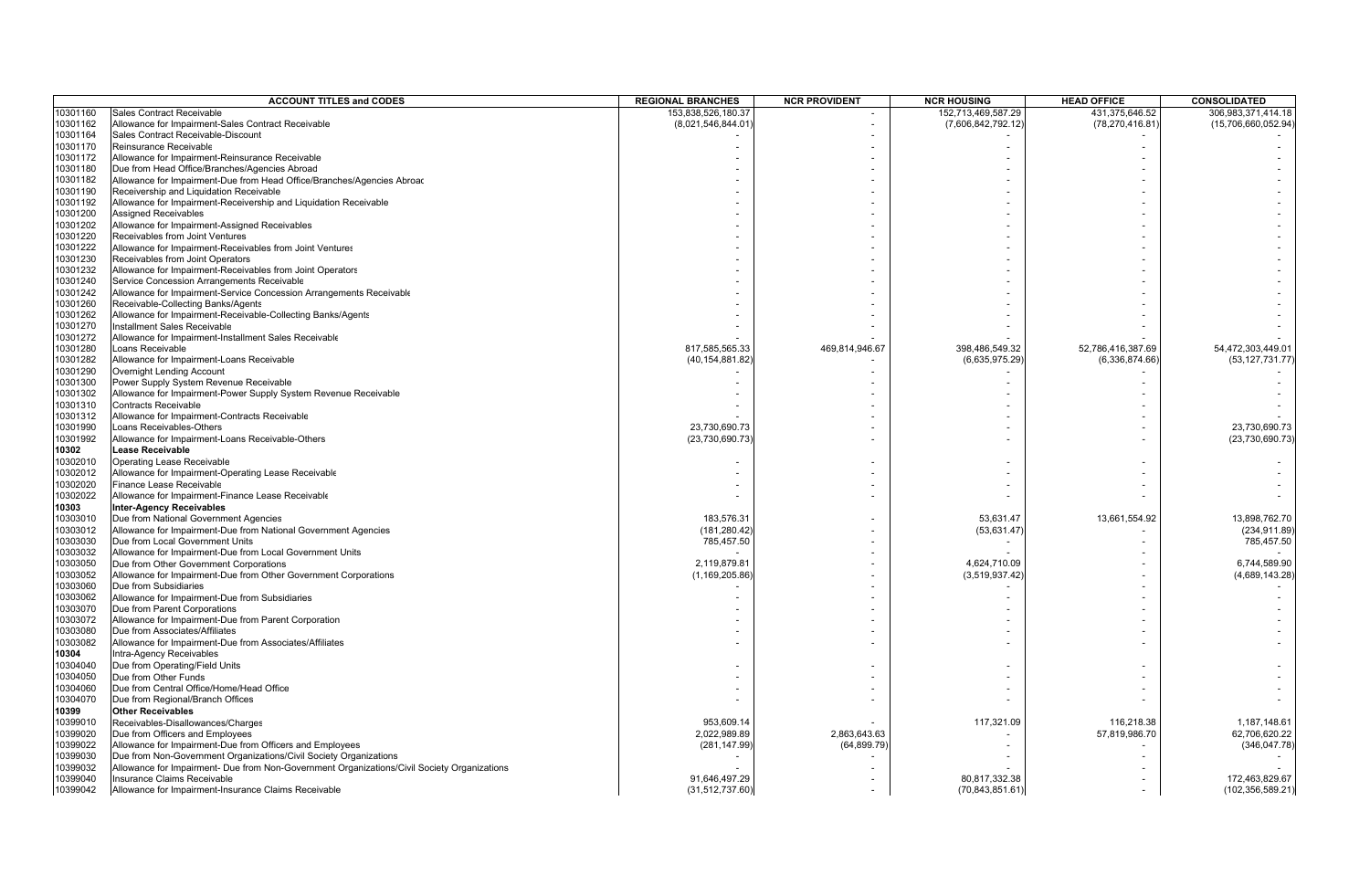|                          | <b>ACCOUNT TITLES and CODES</b>                                                           | <b>REGIONAL BRANCHES</b> | <b>NCR PROVIDENT</b> | <b>NCR HOUSING</b> | <b>HEAD OFFICE</b> | CONSOLIDATED       |
|--------------------------|-------------------------------------------------------------------------------------------|--------------------------|----------------------|--------------------|--------------------|--------------------|
| 10399050                 | Deficiency Judgment Receivable                                                            |                          |                      |                    |                    |                    |
| 10399052                 | Allowance for Impairment-Deficiency Judgment Receivable                                   |                          |                      |                    |                    |                    |
| 10399060                 | <b>Subscriptions Receivable</b>                                                           |                          |                      |                    |                    |                    |
| 10399070                 | Guarantee Receivables                                                                     |                          |                      |                    |                    |                    |
| 10399072                 | Allowance for Impairment-Guarantee Receivables                                            |                          |                      |                    |                    |                    |
| 10399080                 | <b>Unremitted Recoveries</b>                                                              |                          |                      |                    |                    |                    |
| 10399082                 | Allowance for Impairment-Unremitted Recoveries                                            |                          |                      |                    |                    |                    |
| 10399090                 | <b>Guaranty Call Receivable</b>                                                           |                          |                      |                    |                    |                    |
| 10399092                 | Allowance for Impairment-Guaranty Call Receivable                                         |                          |                      |                    |                    |                    |
| 10399100                 | Universal Charge Receivable                                                               |                          |                      |                    |                    |                    |
| 10399102                 | Allowance for Impairment-Universal Charge Receivable                                      |                          |                      |                    |                    |                    |
| 10399110                 | Due from Administrator of Funds                                                           |                          |                      |                    |                    |                    |
| 10399120                 | Due from Insurance Companies' Clients                                                     |                          |                      |                    |                    |                    |
| 10399122                 | Allowance for Impairment-Due from Insurance Companies' Clients                            |                          |                      |                    |                    |                    |
| 10399130                 | Due from Reinsurance Companies' Clients                                                   |                          |                      |                    |                    |                    |
| 10399132                 | Allowance for Impairment-Due from Reinsurance Companies' Clients                          |                          |                      |                    |                    |                    |
| 10399140                 | Due from Insurance Companies                                                              |                          |                      |                    |                    |                    |
| 10399142                 | Allowance for Impairment-Due from Insurance Companies                                     |                          |                      |                    |                    |                    |
| 10399150                 | Due from Reinsurance Companies                                                            |                          |                      |                    |                    |                    |
| 10399152                 | Allowance for Impairment-Due from Reinsurance Companies                                   |                          |                      |                    |                    |                    |
| 10399990                 | <b>Other Receivables</b>                                                                  | 2,528,950,681.91         | 8,864,939.65         | 2,600,039,699.33   | 356,109,544.71     | 5,493,964,865.60   |
| 10399992                 | Allowance for Impairment-Other Receivables                                                | (20,432,264.95           | (3,328,459.39)       | (5,903,199.57)     |                    | (29,663,923.91     |
| <b>Total Receivables</b> |                                                                                           | 299,864,946,443.63       | 483, 191, 774.93     | 266,641,165,369.22 | 58,322,657,831.55  | 625,311,961,419.33 |
| 104                      | Inventories                                                                               |                          |                      |                    |                    |                    |
| 10401                    | <b>Inventory Held for Sale</b>                                                            |                          |                      |                    |                    |                    |
| 10401010                 | Merchandise Inventory                                                                     |                          |                      |                    |                    |                    |
| 10401012                 | Allowance for Impairment-Merchandise Inventory                                            |                          |                      |                    |                    |                    |
| 10402                    | <b>Inventory Held for Distribution</b>                                                    |                          |                      |                    |                    |                    |
|                          |                                                                                           |                          |                      |                    |                    |                    |
| 10402010<br>10402012     | Food Supplies for Distribution<br>Allowance for Impairment-Food Supplies for Distribution |                          |                      |                    |                    |                    |
|                          | Welfare Goods for Distribution                                                            |                          |                      |                    |                    |                    |
| 10402020<br>10402022     | Allowance for Impairment-Welfare Goods for Distribution                                   |                          |                      |                    |                    |                    |
| 10402030                 | Drugs and Medicines for Distribution                                                      |                          |                      |                    |                    |                    |
| 10402032                 | Allowance for Impairment-Drugs and Medicines for Distribution                             |                          |                      |                    |                    |                    |
| 10402040                 | Medical, Dental and Laboratory Supplies for Distribution                                  |                          |                      |                    |                    |                    |
| 10402042                 | Allowance for Impairment-Medical, Dental and Laboratory Supplies for Distribution         |                          |                      |                    |                    |                    |
| 10402050                 | Agricultural and Marine Supplies for Distribution                                         |                          |                      |                    |                    |                    |
| 10402052                 | Allowance for Impairment-Agricultural and Marine Supplies for Distribution                |                          |                      |                    |                    |                    |
| 10402060                 | Agricultural Produce for Distribution                                                     |                          |                      |                    |                    |                    |
| 10402062                 | Allowance for Impairment-Agricultural Produce for Distribution                            |                          |                      |                    |                    |                    |
| 10402070                 | Textbooks and Instructional Materials for Distribution                                    |                          |                      |                    |                    |                    |
| 10402072                 | Allowance for Impairment-Textbooks and Instructional Materials for Distribution           |                          |                      |                    |                    |                    |
| 10402080                 | Construction Materials for Distribution                                                   |                          |                      |                    |                    |                    |
| 10402082                 | Allowance for Impairment-Construction Materials for Distribution                          |                          |                      |                    |                    |                    |
| 10402090                 | Property and Equipment for Distribution                                                   |                          |                      |                    |                    |                    |
| 10402092                 | Allowance for Impairment-Property and Equipment for Distribution                          |                          |                      |                    |                    |                    |
| 10402100                 | Aquaculture Produce for Distribution                                                      |                          |                      |                    |                    |                    |
| 10402102                 | Allowance for Impairment-Aquaculture Produce for Distribution                             |                          |                      |                    |                    |                    |
| 10402990                 | Other Supplies and Materials for Distribution                                             |                          |                      |                    |                    |                    |
| 10402992                 | Allowance for Impairment-Other Supplies and Materials for Distribution                    |                          |                      |                    |                    |                    |
| 10403                    | <b>Inventory Held for Manufacturing</b>                                                   |                          |                      |                    |                    |                    |
|                          | Raw Materials Inventory                                                                   |                          |                      |                    |                    |                    |
| 10403010                 | Allowance for Impairment-Raw Materials Inventory                                          |                          |                      |                    |                    |                    |
| 10403012                 |                                                                                           |                          |                      |                    |                    |                    |
| 10403020<br>10403022     | Work-in-Process Inventory<br>Allowance for Impairment-Work-in-Process Inventory           |                          |                      |                    |                    |                    |
| 10403030                 | <b>Finished Goods Inventory</b>                                                           |                          |                      |                    |                    |                    |
| 10403032                 | Allowance for Impairment-Finished Goods Inventory                                         |                          |                      |                    |                    |                    |
|                          |                                                                                           |                          |                      |                    |                    |                    |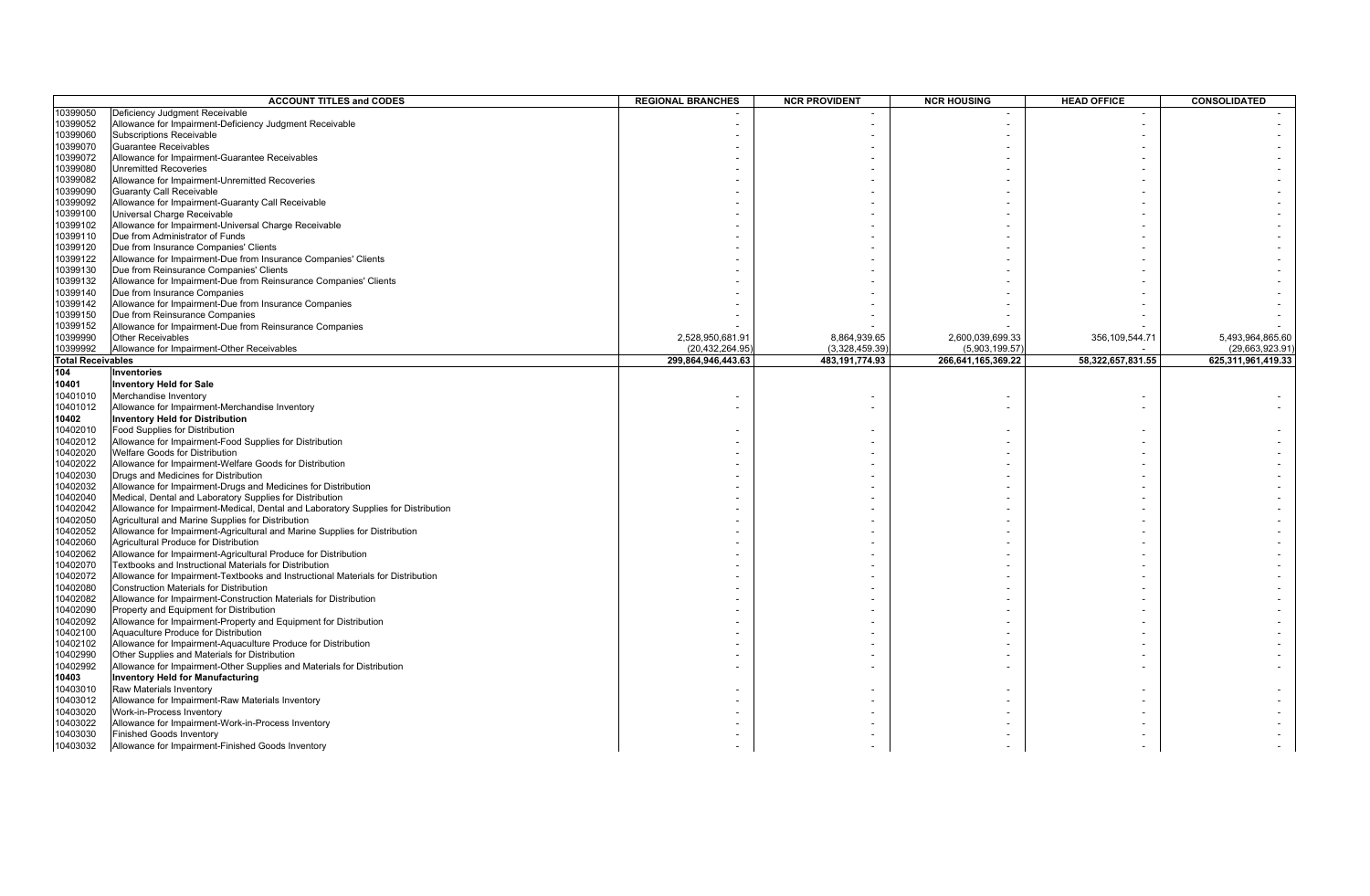|          | <b>ACCOUNT TITLES and CODES</b>                                                              | <b>REGIONAL BRANCHES</b> | <b>NCR PROVIDENT</b> | <b>NCR HOUSING</b> | <b>HEAD OFFICE</b> | <b>CONSOLIDATED</b> |
|----------|----------------------------------------------------------------------------------------------|--------------------------|----------------------|--------------------|--------------------|---------------------|
| 10404    | <b>Inventory Held for Consumption</b>                                                        |                          |                      |                    |                    |                     |
| 10404010 | <b>Office Supplies Inventory</b>                                                             | 49,044,827.63            | 9,184,010.63         |                    | 13,276,586.76      | 71,505,425.02       |
| 10404012 | Allowance for Impairment-Office Supplies Inventory                                           |                          |                      |                    |                    |                     |
| 10404020 | Accountable Forms, Plates and Stickers Inventory                                             | 5,938,969.07             | 2,459,733.45         |                    | 10,235,740.00      | 18,634,442.52       |
| 10404022 | Allowance for Impairment-Accountable Forms, Plates and Stickers Inventory                    |                          |                      |                    |                    |                     |
| 10404030 | Non-Accountable Forms Inventory                                                              | 200,624.00               | 125,213.23           |                    |                    | 325,837.23          |
| 10404032 | Allowance for Impairment-Non-Accountable Forms Inventory                                     |                          |                      |                    |                    |                     |
| 10404040 | Animal/Zoological Supplies Inventory                                                         |                          |                      |                    |                    |                     |
| 10404042 | Allowance for Impairment-Animal/Zoological Supplies Inventory                                |                          |                      |                    |                    |                     |
| 10404050 | Food Supplies Inventory                                                                      |                          |                      |                    |                    |                     |
| 10404052 | Allowance for Impairment-Food Supplies Inventory                                             |                          |                      |                    |                    |                     |
| 10404060 | Drugs and Medicines Inventory                                                                | 1,460,783.55             | 289,652.51           |                    | 351,630.53         | 2,102,066.59        |
| 10404062 | Allowance for Impairment-Drugs and Medicines Inventory                                       |                          |                      |                    |                    |                     |
| 10404070 | Medical, Dental and Laboratory Supplies Inventory                                            | 1,357,053.55             | 238,070.34           |                    | 45,388.35          | 1,640,512.24        |
| 10404072 | Allowance for Impairment-Medical, Dental and Laboratory Supplies Inventory                   |                          |                      |                    |                    |                     |
| 10404080 | Fuel, Oil and Lubricants Inventory                                                           |                          |                      |                    |                    |                     |
| 10404082 | Allowance for Impairment-Fuel, Oil and Lubricants Inventory                                  |                          |                      |                    |                    |                     |
| 10404090 | Agricultural and Marine Supplies Inventory                                                   |                          |                      |                    |                    |                     |
| 10404092 | Allowance for Impairment-Agricultural and Marine Supplies Inventory                          |                          |                      |                    |                    |                     |
| 10404100 | Textbooks and Instructional Materials Inventory                                              |                          |                      |                    |                    |                     |
| 10404102 | Allowance for Impairment-Textbooks and Instructional Materials Inventory                     |                          |                      |                    |                    |                     |
| 10404110 | Military, Police and Traffic Supplies Inventory                                              |                          |                      |                    |                    |                     |
| 10404112 | Allowance for Impairment-Military, Police and Traffic Supplies Inventory                     |                          |                      |                    |                    |                     |
| 10404120 | Chemical and Filtering Supplies Inventory                                                    |                          |                      |                    |                    |                     |
| 10404122 | Allowance for Impairment-Chemical and Filtering Supplies Inventory                           |                          |                      |                    |                    |                     |
| 10404130 | <b>Construction Materials Inventory</b>                                                      |                          | 150,926.00           |                    |                    | 150,926.00          |
| 10404132 | Allowance for Impairment-Construction Materials Inventory                                    |                          |                      |                    |                    |                     |
| 10404140 | Currency Inventory                                                                           |                          |                      |                    |                    |                     |
| 10404142 | Allowance for Impairment-Currency Inventory                                                  |                          |                      |                    |                    |                     |
| 10404150 | Demonetized Coins for Melting                                                                |                          |                      |                    |                    |                     |
| 10404152 | Allowance for Impairment-Demonetized Coins for Melting                                       |                          |                      |                    |                    |                     |
| 10404160 | Information Materials Inventory                                                              |                          |                      |                    |                    |                     |
| 10404162 | Allowance for Impairment-Information Materials Inventory                                     |                          |                      |                    |                    |                     |
| 10404170 | Linens and Beddings                                                                          |                          |                      |                    |                    |                     |
| 10404172 | Allowance for Impairment-Linens and Beddings                                                 |                          |                      |                    |                    |                     |
| 10404180 | Play/Bet Slips and Thermal Rolls Supplies Inventories                                        |                          |                      |                    |                    |                     |
| 10404182 | Allowance for Impairment-Play/Bet Slips and Thermal Rolls Supplies Inventories               |                          |                      |                    |                    |                     |
| 10404190 | Electrical Supplies and Materials Inventory                                                  |                          |                      |                    |                    |                     |
| 10404192 | Allowance for Impairment-Electrical Supplies and Materials Inventory                         |                          |                      |                    |                    |                     |
| 10404200 | Agricultural Produce for Consumption                                                         |                          |                      |                    |                    |                     |
| 10404202 | Allowance for Impairment-Agricultural Produce for Consumption                                |                          |                      |                    |                    |                     |
| 10404210 | Aquaculture Produce for Consumption                                                          |                          |                      |                    |                    |                     |
| 10404212 | Allowance for Impairment-Aquaculture Produce for Consumption                                 |                          |                      |                    |                    |                     |
| 10404220 | Supplies and Materials for Water Systems Operations                                          |                          |                      |                    |                    |                     |
| 10404222 | Allowance for Impairment-Supplies and Materials for Water Systems Operations                 |                          |                      |                    |                    |                     |
| 10404230 | Housekeeping/Cleaning Supplies                                                               |                          |                      |                    |                    |                     |
| 10404232 | Allowance for Impairment-Housekeeping/Cleaning Supplies                                      |                          |                      |                    |                    |                     |
| 10404990 | Other Supplies and Materials Inventory                                                       | 1,893,469.14             | 737,354.83           |                    | 1,833,522.05       | 4,464,346.02        |
| 10404992 | Allowance for Impairment-Other Supplies and Materials Inventory                              |                          |                      |                    |                    |                     |
| 10405    | Semi-Expendable Machinery and Equipment                                                      |                          |                      |                    |                    |                     |
|          |                                                                                              |                          |                      |                    |                    |                     |
| 10405020 | Semi-Expendable Office Equipment                                                             | 20,944.45                |                      |                    | 21,150.00          | 42,094.45           |
| 10405022 | Allowance for Impairment-Semi-Expendable Office Equipment                                    |                          |                      |                    |                    |                     |
| 10405030 | Semi-Expendable Information and Communications Technology Equipment                          | 490,500.00               |                      |                    | 7,610.00           | 498,110.00          |
| 10405032 | Allowance for Impairment-Semi-Expendable Information and Communications Technology Equipment |                          |                      |                    |                    |                     |
| 10405040 | Semi-Expendable Agricultural and Forestry Equipment                                          |                          |                      |                    |                    |                     |
| 10405042 | Allowance for Impairment-Semi-Expendable Agricultural and Forestry Equipment                 |                          |                      |                    |                    |                     |
| 10405050 | Semi-Expendable Marine and Fishery Equipment                                                 |                          |                      |                    |                    |                     |
| 10405052 | Allowance for Impairment-Semi-Expendable Marine and Fishery Equipment                        |                          |                      |                    |                    |                     |
| 10405060 | Semi-Expendable Airport Equipment                                                            |                          |                      |                    |                    |                     |
| 0405062  | Allowance for Impairment-Semi-Expendable Airport Equipment                                   |                          |                      |                    |                    |                     |
| 10405070 | Semi-Expendable Communications Equipment                                                     |                          |                      |                    | 14,100.00          | 14,100.00           |
| 10405072 | Allowance for Impairment-Semi-Expendable Communications Equipment                            |                          |                      |                    |                    |                     |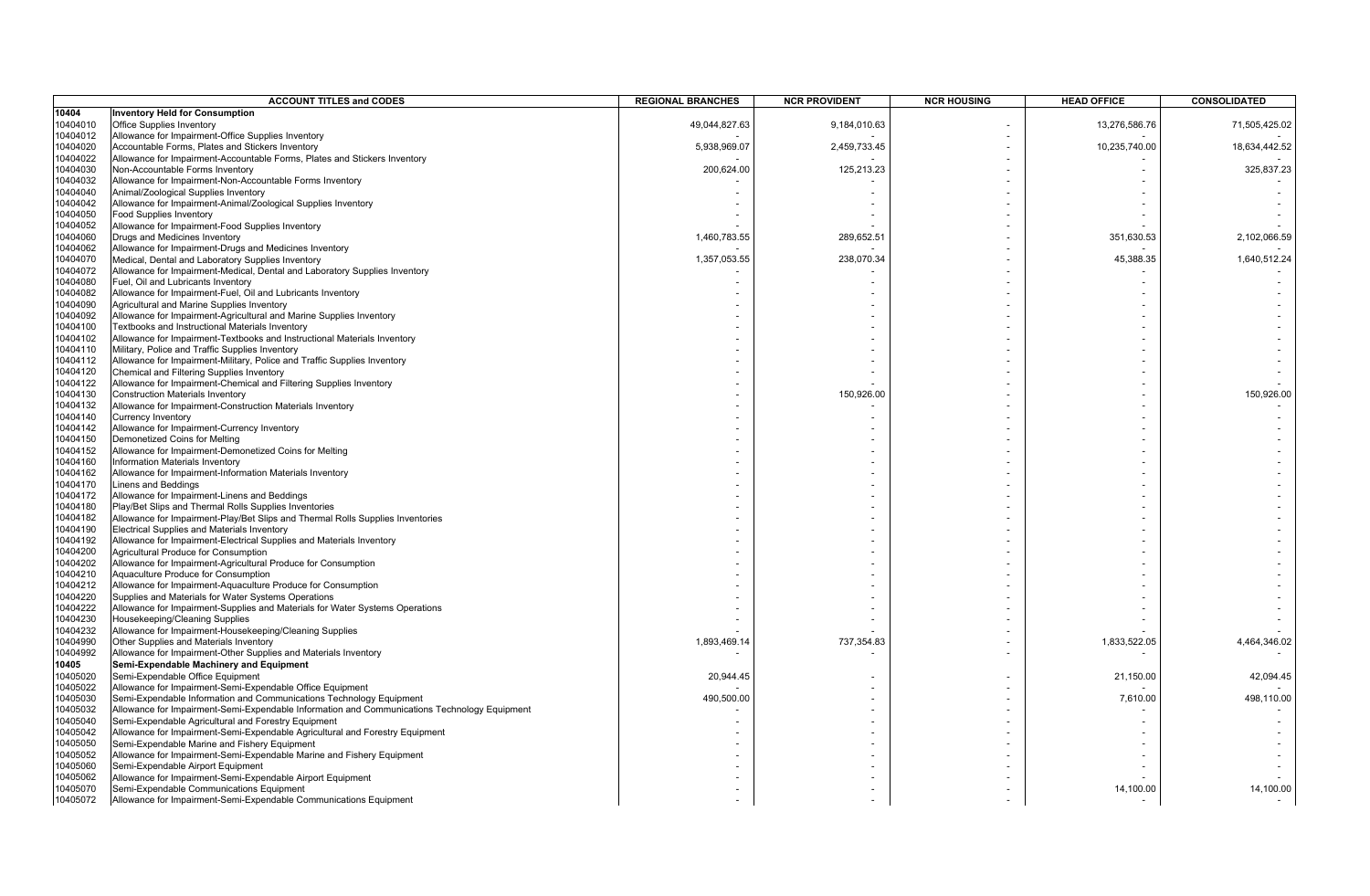|                          | <b>ACCOUNT TITLES and CODES</b>                                                  | <b>REGIONAL BRANCHES</b> | <b>NCR PROVIDENT</b> | <b>NCR HOUSING</b> | <b>HEAD OFFICE</b>    | <b>CONSOLIDATED</b>   |
|--------------------------|----------------------------------------------------------------------------------|--------------------------|----------------------|--------------------|-----------------------|-----------------------|
| 10405080                 | Semi-Expendable Disaster Response and Rescue Equipment                           |                          |                      |                    |                       |                       |
| 10405082                 | Allowance for Impairment-Semi-Expendable Disaster Response and Rescue Equipment  |                          |                      |                    |                       |                       |
| 10405090                 | Semi-Expendable Military, Police and Security Equipment                          |                          |                      |                    |                       |                       |
| 10405092                 | Allowance for Impairment-Semi-Expendable Military, Police and Security Equipment |                          |                      |                    |                       |                       |
| 10405100                 | Semi-Expendable Medical Equipment                                                |                          |                      |                    |                       |                       |
| 10405102                 | Allowance for Impairment-Semi-Expendable Medical Equipment                       |                          |                      |                    |                       |                       |
| 10405110                 | Semi-Expendable Printing Equipment                                               |                          |                      |                    |                       |                       |
| 10405112                 | Allowance for Impairment-Semi-Expendable Printing Equipment                      |                          |                      |                    |                       |                       |
| 10405120                 | Semi-Expendable Sports Equipment                                                 |                          |                      |                    |                       |                       |
| 10405122                 | Allowance for Impairment-Semi-Expendable Sports Equipment                        |                          |                      |                    |                       |                       |
| 10405130                 | Semi-Expendable Technical and Scientific Equipment                               |                          |                      |                    |                       |                       |
| 10405132                 | Allowance for Impairment-Semi-Expendable Technical and Scientific Equipment      |                          |                      |                    |                       |                       |
| 10405140                 | Semi-Expendable Construction Equipment                                           |                          |                      |                    |                       |                       |
| 10405142                 | Allowance for Impairment-Semi-Expendable Construction Equipment                  |                          |                      |                    |                       |                       |
| 10405150                 | Semi-Expendable Gaming Equipment                                                 |                          |                      |                    |                       |                       |
| 10405152                 | Allowance for Impairment-Semi-Expendable Gaming Equipment                        |                          |                      |                    |                       |                       |
| 10405160                 | Semi-Expendable Kitchen Equipment                                                |                          |                      |                    |                       |                       |
| 10405162                 | Allowance for Impairment-Semi-Expendable Kitchen Equipment                       |                          |                      |                    |                       |                       |
| 10405170                 | Semi-Expendable Electrical Equipment                                             |                          |                      |                    |                       |                       |
| 10405172                 | Allowance for Impairment-Semi-Expendable Electrical Equipment                    |                          |                      |                    |                       |                       |
| 10405990                 | Semi-Expendable Other Machinery and Equipment                                    | 90,133.00                | 43,500.00            |                    | 7,290.00              | 140,923.00            |
| 10405992                 | Allowance for Impairment-Semi-Expendable Other Machinery and Equipment           |                          |                      |                    |                       |                       |
| 10406                    | Semi-Expendable Furniture, Fixtures and Books                                    |                          |                      |                    |                       |                       |
| 10406010                 | Semi-Expendable Furniture and Fixtures                                           | 536,485.00               |                      |                    | 7,300.00              | 543,785.00            |
| 10406012                 | Allowance for Impairment-Semi-Expendable Furniture and Fixtures                  |                          |                      |                    |                       |                       |
| 10406020                 | Semi-Expendable Books                                                            |                          |                      |                    |                       |                       |
| 10406022                 | Allowance for Impairment-Semi-Expendable Books                                   |                          |                      |                    |                       |                       |
| 10407                    | <b>Domestic Gold and Silver Inventory</b>                                        |                          |                      |                    |                       |                       |
| 10407010                 | Gold for Refining                                                                |                          |                      |                    |                       |                       |
| 10407020                 | <b>Gold for Domestic Sales</b>                                                   |                          |                      |                    |                       |                       |
| 10407030                 | <b>Silver for Domestic Sales</b>                                                 |                          |                      |                    |                       |                       |
| 10407040                 | Silver for Refining                                                              |                          |                      |                    |                       |                       |
| 10408                    | <b>Plant Inventory</b>                                                           |                          |                      |                    |                       |                       |
| 10408010                 | <b>Plant Inventory</b>                                                           |                          |                      |                    |                       |                       |
| 10498                    | <b>Construction in Progress-Construction Contracts</b>                           |                          |                      |                    |                       |                       |
| 10498010                 | Construction in Progress-Construction Contracts                                  |                          |                      |                    |                       |                       |
| 10498011                 | <b>Progress Billings</b>                                                         |                          |                      |                    |                       |                       |
| <b>Total Inventories</b> |                                                                                  | 61,033,789.39            | 13,228,460.99        | $\overline{a}$     | 25,800,317.69         | 100,062,568.07        |
| 105                      | <b>Investment Property</b>                                                       |                          |                      |                    |                       |                       |
| 10501                    | <b>Land and Buildings</b>                                                        |                          |                      |                    |                       |                       |
| 10501010                 | Investment Property, Land                                                        |                          |                      |                    | 8,197,408,104.37      | 8,197,408,104.37      |
| 10501012                 | Accumulated Impairment Losses-Investment Property, Land                          |                          |                      |                    | (88, 881, 397.55)     | (88, 881, 397.55)     |
| 10501020                 | Investment Property, Buildings                                                   | 265,547,042.13           |                      | 167,193.76         | 9,612,496,606.30      | 9,878,210,842.19      |
| 10501021                 | Accumulated Depreciation-Investment Property, Buildings                          | (6,661,982.36)           |                      |                    | (1, 180, 283, 187.88) | (1, 186, 945, 170.24) |
| 10501022                 | Accumulated Impairment Losses-Investment Property, Buildings                     | (124, 840, 925.75)       |                      |                    | (254,462,594.56)      | (379, 303, 520.31)    |
| 10598                    | <b>Construction in Progress</b>                                                  |                          |                      |                    |                       |                       |
| 10598010                 | Construction in Progress-Investment Property, Buildings                          |                          |                      |                    |                       |                       |
|                          | <b>Total Investment Property</b>                                                 | 134,044,134.02           | $\sim$               | 167,193.76         | 16,286,277,530.68     | 16,420,488,858.46     |
| 106                      | <b>Property, Plant and Equipment</b>                                             |                          |                      |                    |                       |                       |
| 10601                    | Land                                                                             |                          |                      |                    |                       |                       |
| 10601010                 | Land                                                                             | 110,341,700.3            |                      |                    |                       | 110,341,700.31        |
| 10601012                 | Accumulated Impairment Losses-Land                                               |                          |                      |                    |                       |                       |
| 10602                    | <b>Land Improvements</b>                                                         |                          |                      |                    |                       |                       |
| 10602010                 | Land Improvements, Aquaculture Structures                                        |                          |                      |                    |                       |                       |
|                          |                                                                                  |                          |                      |                    |                       |                       |
| 10602011                 | Accumulated Depreciation-Land Improvements, Aquaculture Structures               |                          |                      |                    |                       |                       |
| 10602012                 | Accumulated Impairment Losses-Land Improvements, Aquaculture Structures          |                          |                      |                    |                       |                       |
| 10602020                 | Land Improvements, Reforestation Projects                                        |                          |                      |                    |                       |                       |
| 10602022                 | Accumulated Impairment Losses-Land Improvements, Reforestation Projects          |                          |                      |                    |                       |                       |
| 10602990                 | Other Land Improvements                                                          | 1,748,428.32             |                      |                    |                       | 1,748,428.32          |
| 10602991                 | Accumulated Depreciation-Other Land Improvements                                 | (1, 150, 055.12)         |                      |                    |                       | (1, 150, 055.12)      |
| 10602992                 | Accumulated Impairment Losses-Other Land Improvements                            |                          |                      |                    |                       |                       |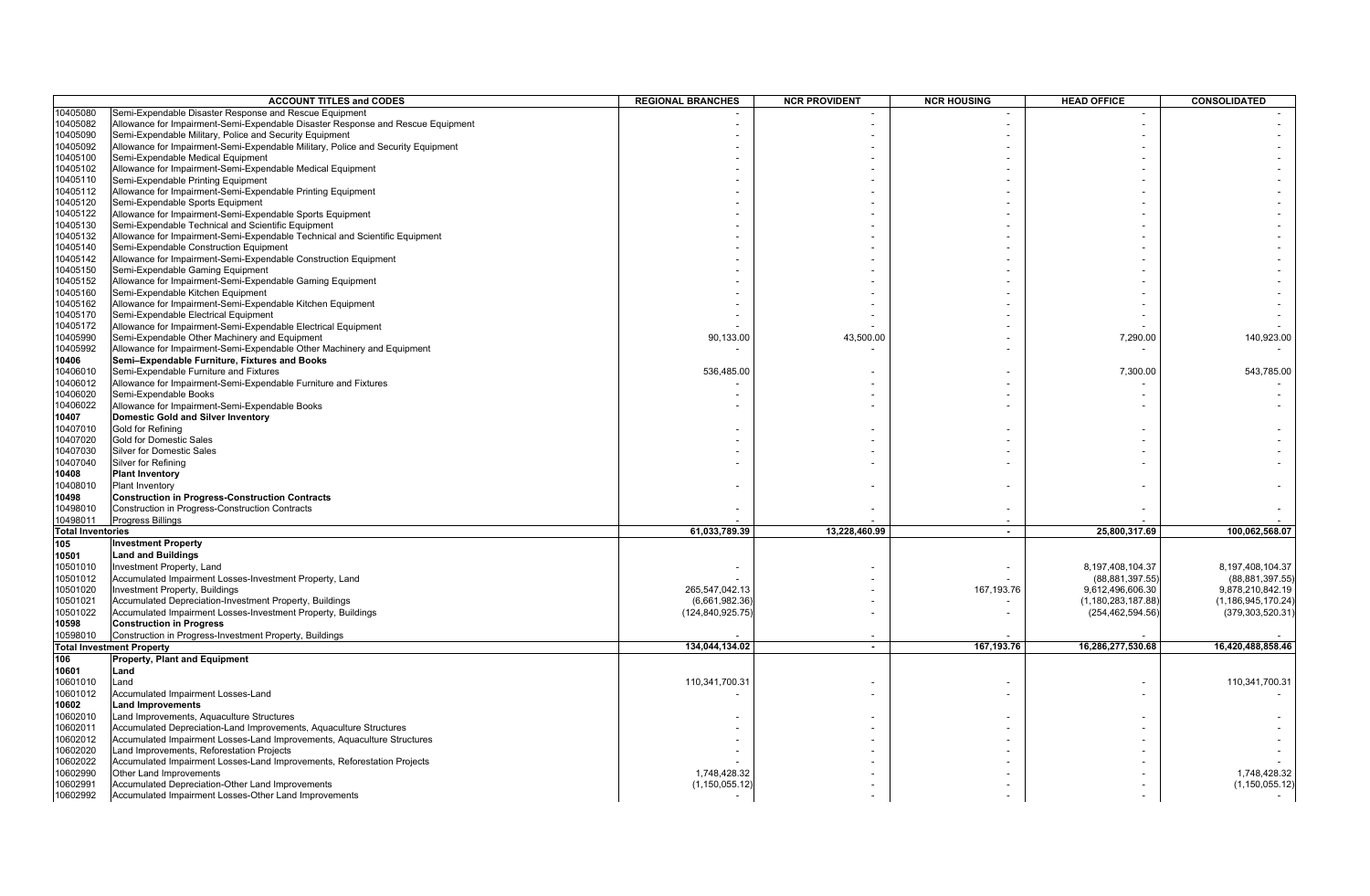|                      | <b>ACCOUNT TITLES and CODES</b>                                                        | <b>REGIONAL BRANCHES</b> | <b>NCR PROVIDENT</b> | <b>NCR HOUSING</b> | <b>HEAD OFFICE</b> | <b>CONSOLIDATED</b> |
|----------------------|----------------------------------------------------------------------------------------|--------------------------|----------------------|--------------------|--------------------|---------------------|
| 10603                | <b>Infrastructure Assets</b>                                                           |                          |                      |                    |                    |                     |
| 10603010             | Road Networks                                                                          |                          |                      |                    |                    |                     |
| 10603011             | <b>Accumulated Depreciation-Road Networks</b>                                          |                          |                      |                    |                    |                     |
| 10603012             | Accumulated Impairment Losses-Road Networks                                            |                          |                      |                    |                    |                     |
| 10603020             | <b>Flood Control Systems</b>                                                           |                          |                      |                    |                    |                     |
| 10603021             | Accumulated Depreciation-Flood Control Systems                                         |                          |                      |                    |                    |                     |
| 10603022             | Accumulated Impairment Losses-Flood Control Systems                                    |                          |                      |                    |                    |                     |
| 10603030             | <b>Sewer Systems</b>                                                                   |                          |                      |                    |                    |                     |
| 10603031             | <b>Accumulated Depreciation-Sewer Systems</b>                                          |                          |                      |                    |                    |                     |
| 10603032             | Accumulated Impairment Losses-Sewer Systems                                            |                          |                      |                    |                    |                     |
| 10603040             | Water Supply Systems                                                                   |                          |                      |                    |                    |                     |
| 10603041             | Accumulated Depreciation-Water Supply Systems                                          |                          |                      |                    |                    |                     |
| 10603042             | Accumulated Impairment Losses-Water Supply Systems                                     |                          |                      |                    |                    |                     |
| 10603050             | Power Supply Systems                                                                   |                          |                      |                    |                    |                     |
| 10603051             | Accumulated Depreciation-Power Supply Systems                                          |                          |                      |                    |                    |                     |
| 10603052             | Accumulated Impairment Losses-Power Supply Systems                                     |                          |                      |                    |                    |                     |
| 10603060             | <b>Communications Networks</b>                                                         |                          |                      |                    |                    |                     |
| 10603061             | Accumulated Depreciation-Communications Networks                                       |                          |                      |                    |                    |                     |
| 10603062             | Accumulated Impairment Losses-Communications Networks                                  |                          |                      |                    |                    |                     |
| 10603070             | <b>Seaport Systems</b>                                                                 |                          |                      |                    |                    |                     |
| 10603071             | Accumulated Depreciation-Seaport Systems                                               |                          |                      |                    |                    |                     |
| 10603072             | Accumulated Impairment Losses-Seaport Systems                                          |                          |                      |                    |                    |                     |
| 10603080             | <b>Airport Systems</b>                                                                 |                          |                      |                    |                    |                     |
| 10603081             | Accumulated Depreciation-Airport Systems                                               |                          |                      |                    |                    |                     |
| 10603082             | Accumulated Impairment Losses-Airport Systems                                          |                          |                      |                    |                    |                     |
| 10603090             | Parks, Plazas and Monuments                                                            |                          |                      |                    |                    |                     |
| 10603091             | Accumulated Depreciation-Parks, Plazas and Monuments                                   |                          |                      |                    |                    |                     |
| 10603092             | Accumulated Impairment Losses-Parks, Plazas and Monuments                              |                          |                      |                    |                    |                     |
| 10603100             | Railway Systems                                                                        |                          |                      |                    |                    |                     |
| 10603101<br>10603102 | Accumulated Depreciation-Railway Systems                                               |                          |                      |                    |                    |                     |
| 10603110             | Accumulated Impairment Losses-Railway Systems<br>Plant-Utility Plant in Service (UPIS) |                          |                      |                    |                    |                     |
| 10603111             | Accumulated Depreciation-Plant (UPIS)                                                  |                          |                      |                    |                    |                     |
| 10603112             | Accumulated Impairment Losses-Plant (UPIS)                                             |                          |                      |                    |                    |                     |
| 10603990             | Other Infrastructure Assets                                                            |                          |                      |                    |                    |                     |
| 10603991             | Accumulated Depreciation-Other Infrastructure Assets                                   |                          |                      |                    |                    |                     |
| 10603992             | Accumulated Impairment Losses-Other Infrastructure Assets                              |                          |                      |                    |                    |                     |
| 10604                | <b>Buildings and Other Structures</b>                                                  |                          |                      |                    |                    |                     |
| 10604010             | <b>Buildings</b>                                                                       | 658,307,770.59           |                      |                    | 592,534,994.29     | 1,250,842,764.88    |
| 10604011             | <b>Accumulated Depreciation-Buildings</b>                                              | (347, 142, 738.91        |                      |                    | (519,096,009.41    | (866, 238, 748.32)  |
| 10604012             | Accumulated Impairment Losses-Buildings                                                |                          |                      |                    |                    |                     |
| 10604020             | <b>School Buildings</b>                                                                |                          |                      |                    |                    |                     |
| 10604021             | Accumulated Depreciation-School Buildings                                              |                          |                      |                    |                    |                     |
| 10604022             | Accumulated Impairment Losses-School Buildings                                         |                          |                      |                    |                    |                     |
| 10604030             | Hospitals and Health Centers                                                           |                          |                      |                    |                    |                     |
| 10604031             | Accumulated Depreciation-Hospitals and Health Centers                                  |                          |                      |                    |                    |                     |
| 10604032             | Accumulated Impairment Losses-Hospitals and Health Centers                             |                          |                      |                    |                    |                     |
| 10604040             | Markets                                                                                |                          |                      |                    |                    |                     |
| 10604041             | <b>Accumulated Depreciation-Markets</b>                                                |                          |                      |                    |                    |                     |
| 10604042             | Accumulated Impairment Losses-Markets                                                  |                          |                      |                    |                    |                     |
| 10604050             | Slaughterhouses                                                                        |                          |                      |                    |                    |                     |
| 10604051             | Accumulated Depreciation-Slaughterhouses                                               |                          |                      |                    |                    |                     |
| 10604052             | Accumulated Impairment Losses-Slaughterhouses                                          |                          |                      |                    |                    |                     |
| 10604060             | <b>Hostels and Dormitories</b>                                                         |                          |                      |                    |                    |                     |
| 10604061             | Accumulated Depreciation-Hostels and Dormitories                                       |                          |                      |                    |                    |                     |
| 10604062             | Accumulated Impairment Losses-Hostels and Dormitories                                  |                          |                      |                    |                    |                     |
| 10604070             | Water Plant, Structure and Improvements                                                |                          |                      |                    |                    |                     |
| 10604071             | Accumulated Depreciation-Water Plant, Structure and Improvements                       |                          |                      |                    |                    |                     |
| 10604072             | Accumulated Impairment Losses-Water Plant Structure and Improvements                   |                          |                      |                    |                    |                     |
| 10604990             | <b>Other Structures</b>                                                                |                          |                      |                    |                    |                     |
| 10604991             | Accumulated Depreciation-Other Structures                                              |                          |                      |                    |                    |                     |
| 10604992             | Accumulated Impairment Losses-Other Structures                                         |                          |                      |                    |                    |                     |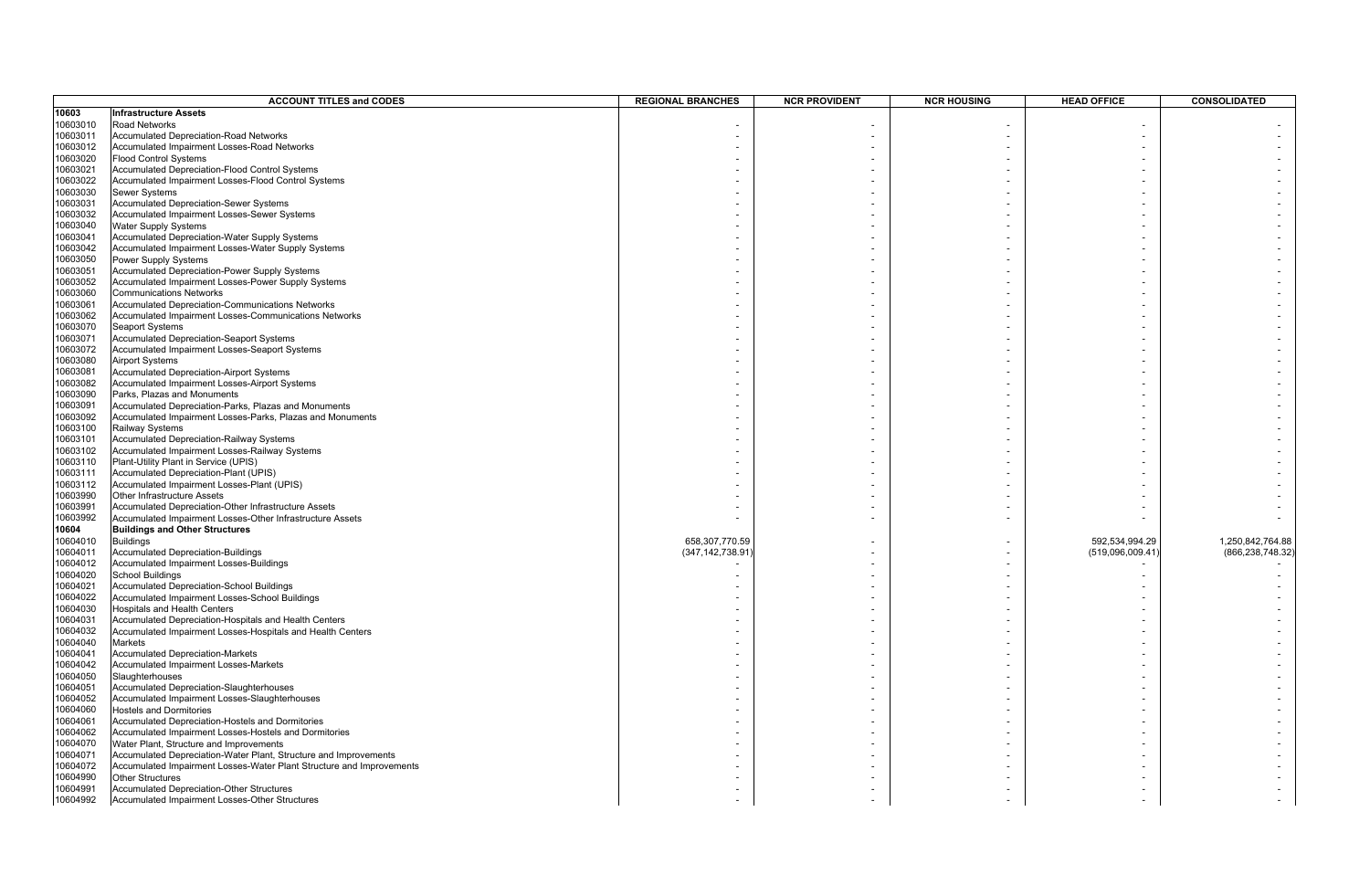|          | <b>ACCOUNT TITLES and CODES</b>                                                   | <b>REGIONAL BRANCHES</b> | <b>NCR PROVIDENT</b> | <b>NCR HOUSING</b> | <b>HEAD OFFICE</b> | <b>CONSOLIDATED</b> |
|----------|-----------------------------------------------------------------------------------|--------------------------|----------------------|--------------------|--------------------|---------------------|
| 10605    | <b>Machinery and Equipment</b>                                                    |                          |                      |                    |                    |                     |
| 10605020 | <b>Office Equipment</b>                                                           | 300,543,879.58           | 82,926,366.37        |                    | 35,757,215.33      | 419,227,461.28      |
| 10605021 | <b>Accumulated Depreciation-Office Equipment</b>                                  | (195, 585, 404.29)       | (55,070,029.14)      |                    | (27, 903, 195.37)  | (278, 558, 628.80)  |
| 10605022 | Accumulated Impairment Losses-Office Equipment                                    |                          |                      |                    |                    |                     |
| 10605030 | Information and Communications Technology Equipment                               | 522,481,265.19           | 176,272,201.21       |                    | 476,457,041.28     | 1,175,210,507.68    |
| 10605031 | Accumulated Depreciation-Information and Communications Technology Equipment      | (391,759,019.75          | (132,528,686.01      |                    | (355,077,196.71    | (879, 364, 902.47)  |
| 10605032 | Accumulated Impairment Losses-Information and Communications Technology Equipment |                          |                      |                    |                    |                     |
| 10605040 | Agricultural and Forestry Equipment                                               |                          |                      |                    |                    |                     |
| 10605041 | Accumulated Depreciation-Agricultural and Forestry Equipment                      |                          |                      |                    |                    |                     |
| 10605042 | Accumulated Impairment Losses-Agricultural and Forestry Equipment                 |                          |                      |                    |                    |                     |
| 10605050 | Marine and Fishery Equipment                                                      |                          |                      |                    |                    |                     |
| 10605051 | Accumulated Depreciation-Marine and Fishery Equipment                             |                          |                      |                    |                    |                     |
| 10605052 | Accumulated Impairment Losses-Marine and Fishery Equipment                        |                          |                      |                    |                    |                     |
| 10605060 | <b>Airport Equipment</b>                                                          |                          |                      |                    |                    |                     |
| 10605061 | Accumulated Depreciation-Airport Equipment                                        |                          |                      |                    |                    |                     |
| 10605062 | Accumulated Impairment Losses-Airport Equipment                                   |                          |                      |                    |                    |                     |
| 10605070 | <b>Communications Equipment</b>                                                   | 12,911,958.81            | 5,476,630.82         |                    | 31,413,992.39      | 49,802,582.02       |
| 10605071 | Accumulated Depreciation-Communications Equipment                                 | (9,227,333.36)           | (3,527,281.28)       |                    | (16, 841, 894.64)  | (29, 596, 509.28)   |
| 10605072 | Accumulated Impairment Losses-Communications Equipment                            |                          |                      |                    |                    |                     |
| 10605080 | Construction and Heavy Equipment                                                  |                          |                      |                    |                    |                     |
| 10605081 | Accumulated Depreciation-Construction and Heavy Equipment                         |                          |                      |                    |                    |                     |
| 10605082 | Accumulated Impairment Losses-Construction and Heavy Equipment                    |                          |                      |                    |                    |                     |
| 10605090 | Disaster Response and Rescue Equipment                                            |                          |                      |                    |                    |                     |
| 10605091 | Accumulated Depreciation-Disaster Response and Rescue Equipment                   |                          |                      |                    |                    |                     |
| 10605092 | Accumulated Impairment Losses-Disaster Response and Rescue Equipment              |                          |                      |                    |                    |                     |
| 10605100 | Military, Police and Security Equipment                                           |                          |                      |                    |                    |                     |
| 10605101 | Accumulated Depreciation-Military, Police and Security Equipment                  |                          |                      |                    |                    |                     |
| 10605102 | Accumulated Impairment Losses-Military, Police and Security Equipment             |                          |                      |                    |                    |                     |
| 10605110 | <b>Medical Equipment</b>                                                          | 70,000.00                | 354,326.00           |                    | 624,948.00         | 1,049,274.00        |
| 10605111 | Accumulated Depreciation-Medical Equipment                                        | (9, 128.23)              | (97, 164.76)         |                    | (118, 015.27)      | (224, 308.26)       |
| 10605112 | Accumulated Impairment Losses-Medical Equipment                                   |                          |                      |                    |                    |                     |
| 10605120 | <b>Printing Equipment</b>                                                         | 953,659.60               |                      |                    |                    | 953,659.60          |
| 10605121 | <b>Accumulated Depreciation-Printing Equipment</b>                                | (723,255.84)             |                      |                    |                    | (723, 255.84)       |
| 10605122 | Accumulated Impairment Losses-Printing Equipment                                  |                          |                      |                    |                    |                     |
| 10605130 | <b>Sports Equipment</b>                                                           | 3,979,254.84             | 2,669,755.05         |                    | 2,200,020.00       | 8,849,029.89        |
| 10605131 | Accumulated Depreciation-Sports Equipment                                         | (3,436,253.01)           | (2, 147, 564.05)     |                    | (1,966,640.88)     | (7, 550, 457.94)    |
| 10605132 | Accumulated Impairment Losses-Sports Equipment                                    |                          |                      |                    |                    |                     |
| 10605140 | Technical and Scientific Equipment                                                | 4,709,033.01             | 1,474,652.84         |                    | 5,020,403.90       | 11,204,089.75       |
| 10605141 | Accumulated Depreciation-Technical and Scientific Equipment                       | (3,058,151.90)           | (1, 114, 173.94)     |                    | (3,734,740.39)     | (7,907,066.23)      |
| 10605142 | Accumulated Impairment Losses-Technical and Scientific Equipment                  |                          |                      |                    |                    |                     |
| 10605150 | <b>Gaming Equipment</b>                                                           |                          |                      |                    |                    |                     |
| 10605151 | <b>Accumulated Depreciation-Gaming Equipment</b>                                  |                          |                      |                    |                    |                     |
| 10605152 | Accumulated Impairment Losses-Gaming Equipment                                    |                          |                      |                    |                    |                     |
| 10605160 | Kitchen Equipment                                                                 |                          |                      |                    |                    |                     |
| 10605161 | Accumulated Depreciation-Kitchen Equipment                                        |                          |                      |                    |                    |                     |
| 10605162 | Accumulated Impairment Losses-Kitchen Equipment                                   |                          |                      |                    |                    |                     |
| 10605170 | <b>Electrical Equipment</b>                                                       |                          |                      |                    |                    |                     |
| 10605171 | Accumulated Depreciation-Electrical Equipment                                     |                          |                      |                    |                    |                     |
| 10605172 | Accumulated Impairment Losses-Electrical Equipment                                |                          |                      |                    |                    |                     |
| 10605990 | Other Machinery and Equipment                                                     | 20,950,019.83            | 6,022,636.76         |                    | 5,040,655.85       | 32,013,312.44       |
| 10605991 | Accumulated Depreciation-Other Machinery and Equipment                            | (13, 364, 480.27)        | (3,911,238.37)       |                    | (3,234,795.74)     | (20, 510, 514.38)   |
| 10605992 | Accumulated Impairment Losses-Other Machinery and Equipment                       |                          |                      |                    |                    |                     |
| 10606    | <b>Transportation Equipment</b>                                                   |                          |                      |                    |                    |                     |
| 10606010 | <b>Motor Vehicles</b>                                                             | 143,339,357.72           | 38,747,000.00        |                    | 141,099,921.18     | 323,186,278.90      |
| 10606011 | <b>Accumulated Depreciation-Motor Vehicles</b>                                    | (94,922,526.47           | (24,643,864.31       |                    | (69, 930, 575.36)  | (189, 496, 966, 14) |
| 10606012 | Accumulated Impairment Losses-Motor Vehicles                                      |                          |                      |                    |                    |                     |
| 10606020 | Trains                                                                            |                          |                      |                    |                    |                     |
| 10606021 | <b>Accumulated Depreciation-Trains</b>                                            |                          |                      |                    |                    |                     |
| 10606022 | Accumulated Impairment Losses-Trains                                              |                          |                      |                    |                    |                     |
| 10606030 | Aircrafts and Aircrafts Ground Equipment                                          |                          |                      |                    |                    |                     |
| 10606031 | Accumulated Depreciation-Aircrafts and Aircrafts Ground Equipment                 |                          |                      |                    |                    |                     |
| 10606032 | Accumulated Impairment Losses-Aircrafts and Aircrafts Ground Equipment            |                          |                      |                    |                    |                     |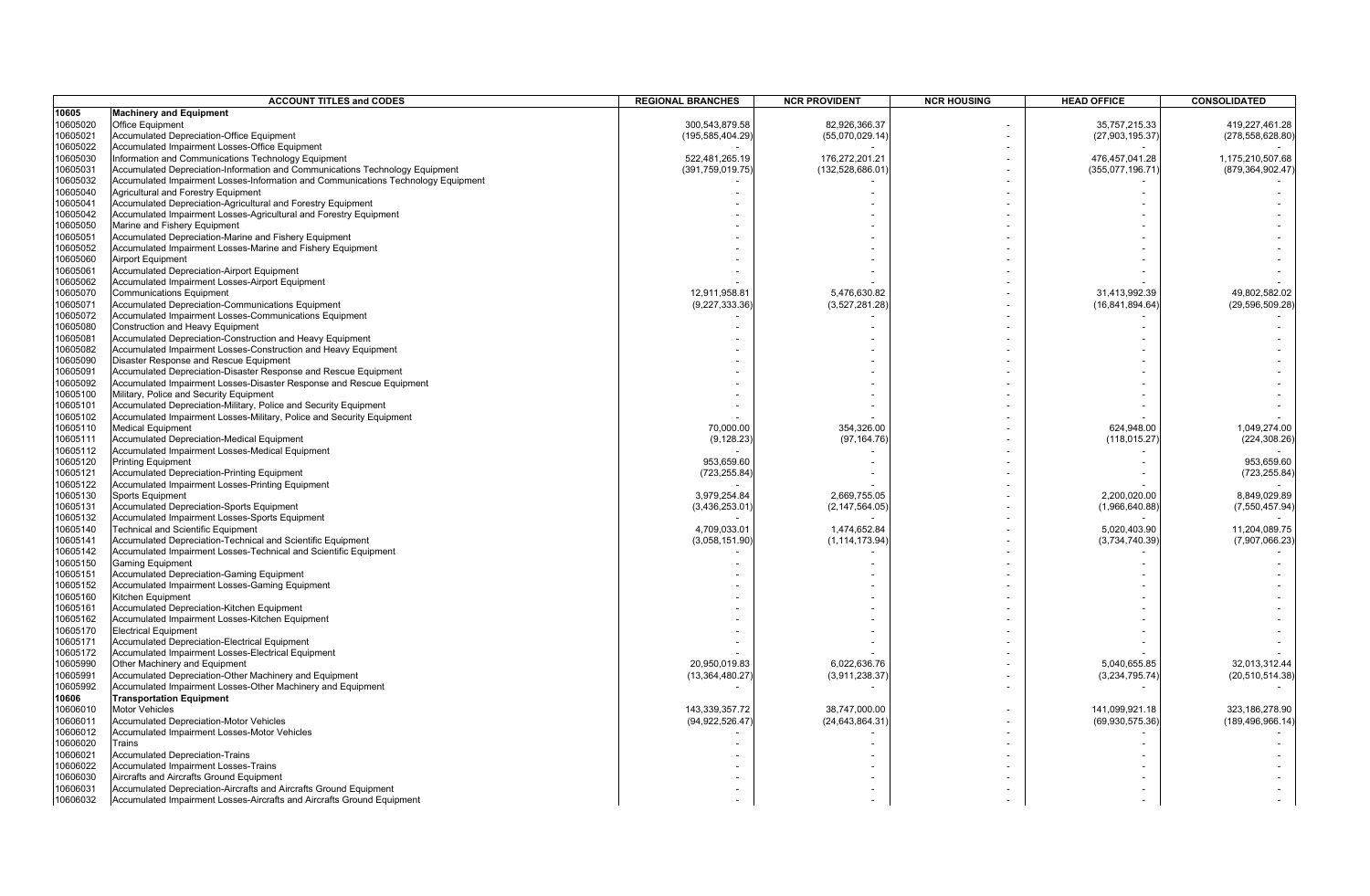|          | <b>ACCOUNT TITLES and CODES</b>                                                         | <b>REGIONAL BRANCHES</b> | <b>NCR PROVIDENT</b> | <b>NCR HOUSING</b> | <b>HEAD OFFICE</b> | <b>CONSOLIDATED</b> |
|----------|-----------------------------------------------------------------------------------------|--------------------------|----------------------|--------------------|--------------------|---------------------|
| 10606040 | Watercrafts                                                                             |                          |                      |                    |                    |                     |
| 10606041 | <b>Accumulated Depreciation-Watercrafts</b>                                             |                          |                      |                    |                    |                     |
| 10606042 | Accumulated Impairment Losses-Watercrafts                                               |                          |                      |                    |                    |                     |
| 10606990 | Other Transportation Equipment                                                          |                          |                      |                    |                    |                     |
| 10606991 | Accumulated Depreciation-Other Transportation Equipment                                 |                          |                      |                    |                    |                     |
| 10606992 | Accumulated Impairment Losses-Other Transportation Equipment                            |                          |                      |                    |                    |                     |
| 10607    | <b>Furniture, Fixtures and Books</b>                                                    |                          |                      |                    |                    |                     |
| 10607010 | <b>Furniture and Fixtures</b>                                                           | 270,790,756.16           | 79,516,559.92        |                    | 56, 197, 239. 42   | 406,504,555.50      |
| 10607011 | Accumulated Depreciation-Furniture and Fixtures                                         | (123,914,391.25)         | (46,338,233.74)      |                    | (24, 273, 727.07)  | (194, 526, 352.06)  |
| 10607012 | Accumulated Impairment Losses-Furniture and Fixtures                                    |                          |                      |                    |                    |                     |
| 10607020 | <b>Books</b>                                                                            |                          |                      |                    |                    |                     |
| 10607021 | <b>Accumulated Depreciation-Books</b>                                                   |                          |                      |                    |                    |                     |
| 10607022 | Accumulated Impairment Losses-Books                                                     |                          |                      |                    |                    |                     |
| 10608    | <b>Leased Assets</b>                                                                    |                          |                      |                    |                    |                     |
| 10608010 | Leased Assets, Land                                                                     |                          |                      |                    |                    |                     |
| 10608012 | Accumulated Impairment Losses-Leased Assets, Land                                       |                          |                      |                    |                    |                     |
| 10608020 | Leased Assets, Buildings and Other Structures                                           |                          |                      |                    |                    |                     |
| 10608021 | Accumulated Depreciation-Leased Assets, Buildings and Other Structures                  |                          |                      |                    |                    |                     |
| 10608022 | Accumulated Impairment Losses-Leased Assets, Buildings and Other Structures             |                          |                      |                    |                    |                     |
| 10608030 | Leased Assets, Machinery and Equipment                                                  |                          |                      |                    |                    |                     |
| 10608031 | Accumulated Depreciation-Leased Assets, Machinery and Equipment                         |                          |                      |                    |                    |                     |
| 10608032 | Accumulated Impairment Losses-Leased Assets, Machinery and Equipment                    |                          |                      |                    |                    |                     |
| 10608040 | Leased Assets, Transportation Equipment                                                 |                          |                      |                    |                    |                     |
| 10608041 | Accumulated Depreciation-Leased Assets, Transportation Equipment                        |                          |                      |                    |                    |                     |
| 10608042 | Accumulated Impairment Losses-Leased Assets, Transportation Equipment                   |                          |                      |                    |                    |                     |
| 10608050 | Leased Assets, Furniture and Fixtures                                                   |                          |                      |                    |                    |                     |
| 10608051 | Accumulated Depreciation-Leased Assets, Furniture and Fixtures                          |                          |                      |                    |                    |                     |
| 10608052 | Accumulated Impairment Losses-Leased Assets, Furniture and Fixtures                     |                          |                      |                    |                    |                     |
| 10608990 | <b>Other Leased Assets</b>                                                              |                          |                      |                    |                    |                     |
| 10608991 | Accumulated Depreciation-Other Leased Assets                                            |                          |                      |                    |                    |                     |
| 10608992 | Accumulated Impairment Losses-Other Leased Assets                                       |                          |                      |                    |                    |                     |
| 10609    | <b>Leased Assets Improvements</b>                                                       |                          |                      |                    |                    |                     |
| 10609010 | Leased Assets Improvements, Land                                                        |                          |                      |                    |                    |                     |
| 10609011 | Accumulated Depreciation-Leased Assets Improvements, Land                               |                          |                      |                    |                    |                     |
| 10609012 | Accumulated Impairment Losses-Leased Assets Improvements, Land                          |                          |                      |                    |                    |                     |
| 10609020 | Leased Asset Improvements, Buildings and Other Structures                               | 191,037,492.11           | 99,696,472.10        |                    | 17,599,172.80      | 308,333,137.01      |
| 10609021 | Accumulated Depreciation-Leased Asset Improvements, Buildings and Other Structures      | (80,099,523.33)          | (60,288,392.97       |                    | (14,998,629.59)    | (155, 386, 545.89)  |
| 10609022 | Accumulated Impairment Losses-Leased Asset Improvements, Buildings and Other Structures |                          |                      |                    |                    |                     |
| 10609990 | Other Leased Assets Improvements                                                        |                          |                      |                    |                    |                     |
| 10609991 | Accumulated Depreciation-Other Leased Assets Improvements                               |                          |                      |                    |                    |                     |
| 10609992 | Accumulated Impairment Losses-Other Leased Assets Improvements                          |                          |                      |                    |                    |                     |
| 10611    | <b>Heritage Assets</b>                                                                  |                          |                      |                    |                    |                     |
| 10611010 | <b>Historical Buildings</b>                                                             |                          |                      |                    |                    |                     |
| 10611011 | Accumulated Depreciation-Historical Buildings                                           |                          |                      |                    |                    |                     |
| 10611012 | Accumulated Impairment Losses-Historical Buildings                                      |                          |                      |                    |                    |                     |
| 10611020 | Works of Arts and Archeological Specimens                                               |                          |                      |                    |                    |                     |
| 10611021 | Accumulated Depreciation-Works of Arts and Archeological Specimens                      |                          |                      |                    |                    |                     |
| 10611022 | Accumulated Impairment Losses-Works of Arts and Archeological Specimens                 |                          |                      |                    |                    |                     |
| 10611030 | Numismatic Collections and Gold Artifacts                                               |                          |                      |                    |                    |                     |
| 10611040 | Items for Exhibit                                                                       |                          |                      |                    |                    |                     |
| 10611042 | Accumulated Impairment Losses-Items for Exhibit                                         |                          |                      |                    |                    |                     |
| 10611990 | <b>Other Heritage Assets</b>                                                            |                          |                      |                    |                    |                     |
| 10611991 | Accumulated Depreciation-Other Heritage Assets                                          |                          |                      |                    |                    |                     |
| 10611992 | Accumulated Impairment Losses-Other Heritage Assets                                     |                          |                      |                    |                    |                     |
| 10612    | <b>Service Concession-Tangible Assets</b>                                               |                          |                      |                    |                    |                     |
| 10612010 | Service Concession-Road Networks                                                        |                          |                      |                    |                    |                     |
| 10612011 | Accumulated Depreciation-Service Concession-Road Networks                               |                          |                      |                    |                    |                     |
| 10612012 | Accumulated Impairment Losses-Service Concession-Road Networks                          |                          |                      |                    |                    |                     |
| 10612020 | Service Concession-Flood Control Systems                                                |                          |                      |                    |                    |                     |
| 10612021 | Accumulated Depreciation-Service Concession-Flood Control Systems                       |                          |                      |                    |                    |                     |
| 10612022 | Accumulated Impairment Losses-Service Concession-Flood Control Systems                  |                          |                      |                    |                    |                     |
| 10612030 | Service Concession-Sewer Systems                                                        |                          |                      |                    |                    |                     |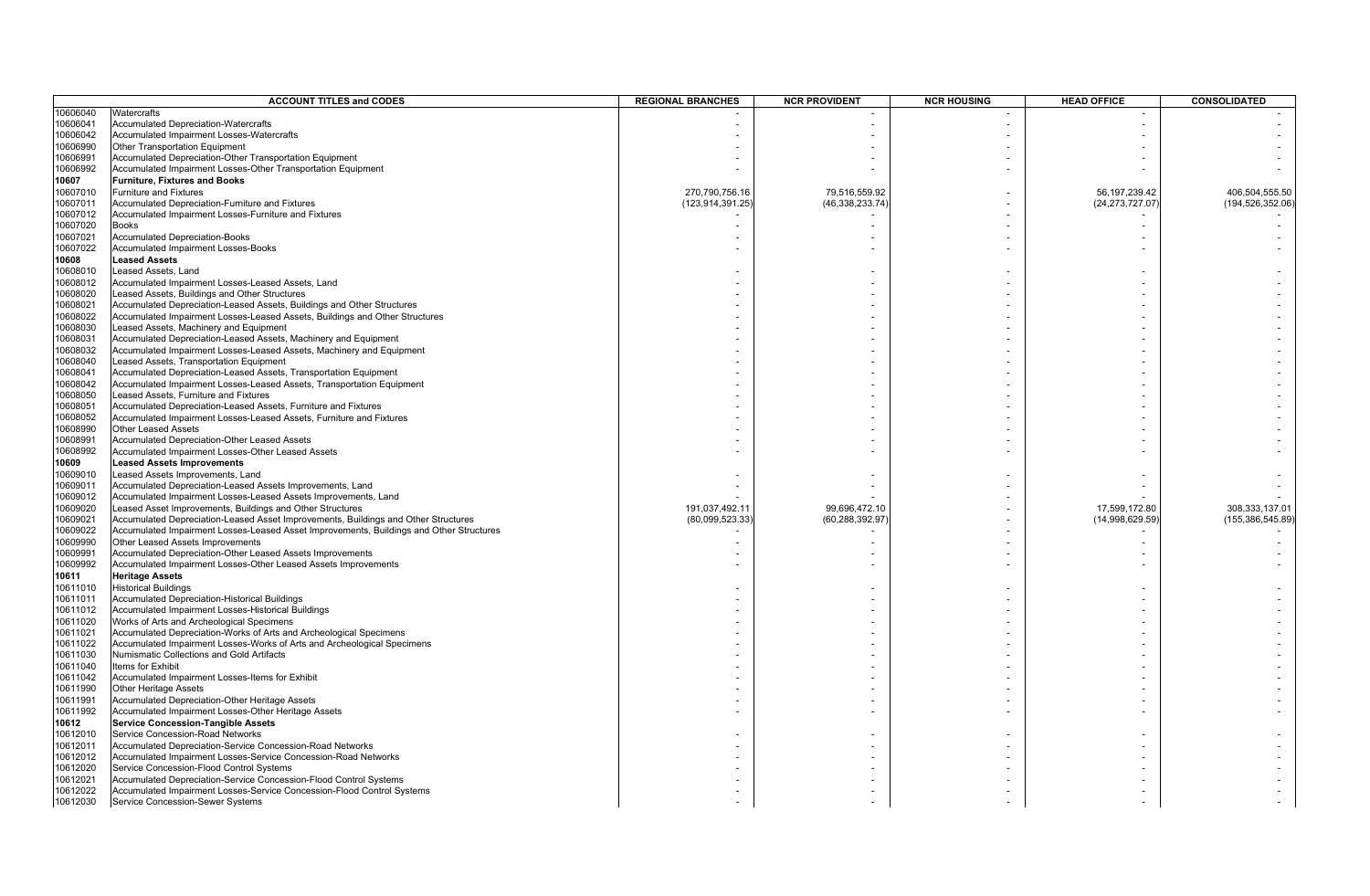|          | <b>ACCOUNT TITLES and CODES</b>                                                 | <b>REGIONAL BRANCHES</b> | <b>NCR PROVIDENT</b> | <b>NCR HOUSING</b> | <b>HEAD OFFICE</b> | <b>CONSOLIDATED</b> |
|----------|---------------------------------------------------------------------------------|--------------------------|----------------------|--------------------|--------------------|---------------------|
| 10612031 | <b>Accumulated Depreciation-Service Concession-Sewer Systems</b>                |                          |                      |                    |                    |                     |
| 10612032 | Accumulated Impairment Losses-Service Concession-Sewer Systems                  |                          |                      |                    |                    |                     |
| 10612040 | Service Concession-Water Supply Systems                                         |                          |                      |                    |                    |                     |
|          | Accumulated Depreciation-Service Concession-Water Supply Systems                |                          |                      |                    |                    |                     |
| 10612041 |                                                                                 |                          |                      |                    |                    |                     |
| 10612042 | Accumulated Impairment Losses-Service Concession-Water Supply Systems           |                          |                      |                    |                    |                     |
| 10612050 | Service Concession-Power Supply Systems                                         |                          |                      |                    |                    |                     |
| 10612051 | Accumulated Depreciation-Service Concession-Power Supply Systems                |                          |                      |                    |                    |                     |
| 10612052 | Accumulated Impairment Losses-Service Concession-Power Supply Systems           |                          |                      |                    |                    |                     |
| 10612060 | Service Concession-Communications Networks                                      |                          |                      |                    |                    |                     |
| 10612061 | Accumulated Depreciation-Service Concession-Communications Networks             |                          |                      |                    |                    |                     |
| 10612062 | Accumulated Impairment Losses-Service Concession-Communications Networks        |                          |                      |                    |                    |                     |
| 10612070 | Service Concession-Seaport Systems                                              |                          |                      |                    |                    |                     |
| 10612071 | Accumulated Depreciation-Service Concession-Seaport Systems                     |                          |                      |                    |                    |                     |
| 10612072 | Accumulated Impairment Losses-Service Concession-Seaport Systems                |                          |                      |                    |                    |                     |
| 10612080 | Service Concession-Airport Systems                                              |                          |                      |                    |                    |                     |
|          |                                                                                 |                          |                      |                    |                    |                     |
| 10612081 | Accumulated Depreciation-Service Concession-Airport Systems                     |                          |                      |                    |                    |                     |
| 10612082 | Accumulated Impairment Losses-Service Concession-Airport Systems                |                          |                      |                    |                    |                     |
| 10612090 | Service Concession-Parks, Plazas and Monuments                                  |                          |                      |                    |                    |                     |
| 10612091 | Accumulated Depreciation-Service Concession-Parks, Plazas and Monuments         |                          |                      |                    |                    |                     |
| 10612092 | Accumulated Impairment Losses-Service Concession-Parks, Plazas and Monuments    |                          |                      |                    |                    |                     |
| 10612100 | Service Concession-Railway Systems                                              |                          |                      |                    |                    |                     |
| 10612101 | Accumulated Depreciation-Service Concession-Railway Systems                     |                          |                      |                    |                    |                     |
| 10612102 | Accumulated Impairment Losses-Service Concession-Railway Systems                |                          |                      |                    |                    |                     |
| 10612110 | Service Concession-Buildings and Other Structures                               |                          |                      |                    |                    |                     |
| 10612111 | Accumulated Depreciation-Service Concession-Buildings and Other Structures      |                          |                      |                    |                    |                     |
| 10612112 | Accumulated Impairment Losses-Service Concession-Buildings and Other Structures |                          |                      |                    |                    |                     |
| 10612120 | Service Concession-Machinery and Equipment                                      |                          |                      |                    |                    |                     |
| 10612121 | Accumulated Depreciation-Service Concession-Machinery and Equipment             |                          |                      |                    |                    |                     |
| 10612122 | Accumulated Impairment Losses-Service Concession-Machinery and Equipment        |                          |                      |                    |                    |                     |
| 10612130 | Service Concession-Transportation Equipment                                     |                          |                      |                    |                    |                     |
|          |                                                                                 |                          |                      |                    |                    |                     |
| 10612131 | Accumulated Depreciation-Service Concession-Transportation Equipment            |                          |                      |                    |                    |                     |
| 10612132 | Accumulated Impairment Losses-Service Concession-Transportation Equipment       |                          |                      |                    |                    |                     |
| 10612140 | Service Concession-Furniture, Fixtures and Books                                |                          |                      |                    |                    |                     |
| 10612141 | Accumulated Depreciation-Service Concession-Furniture, Fixtures and Books       |                          |                      |                    |                    |                     |
| 10612142 | Accumulated Impairment Losses-Service Concession-Furniture, Fixtures and Books  |                          |                      |                    |                    |                     |
| 10612150 | Service Concession-Land                                                         |                          |                      |                    |                    |                     |
| 10612152 | Accumulated Impairment Losses-Service Concession-Land                           |                          |                      |                    |                    |                     |
| 10612990 | <b>Other Service Concession Assets</b>                                          |                          |                      |                    |                    |                     |
| 10612991 | Accumulated Depreciation-Other Service Concession Assets                        |                          |                      |                    |                    |                     |
| 10612992 | Accumulated Impairment Losses-Other Service Concession Assets                   |                          |                      |                    |                    |                     |
| 10613    | <b>Exploration and Evaluation Assets</b>                                        |                          |                      |                    |                    |                     |
| 10613010 | <b>Underground Tunnel</b>                                                       |                          |                      |                    |                    |                     |
| 10613011 | Accumulated Depreciation-Underground Tunnel                                     |                          |                      |                    |                    |                     |
| 10613012 | Accumulated Impairment Losses-Underground Tunnel                                |                          |                      |                    |                    |                     |
| 10613020 | Mining Equipment                                                                |                          |                      |                    |                    |                     |
| 10613021 | <b>Accumulated Depreciation-Mining Equipment</b>                                |                          |                      |                    |                    |                     |
| 10613022 | Accumulated Impairment Losses-Mining Equipment                                  |                          |                      |                    |                    |                     |
| 10613990 | Other Exploration and Evaluation Assets                                         |                          |                      |                    |                    |                     |
|          |                                                                                 |                          |                      |                    |                    |                     |
| 10613991 | Accumulated Depreciation-Other Exploration and Evaluation Assets                |                          |                      |                    |                    |                     |
| 10613992 | Accumulated Impairment Losses-Other Exploration and Evaluation Assets           |                          |                      |                    |                    |                     |
| 10614    | <b>Bearer Trees, Plants and Crops</b>                                           |                          |                      |                    |                    |                     |
| 10614010 | Bearer Trees, Plants and Crops                                                  |                          |                      |                    |                    |                     |
| 10614011 | Accumulated Depreciation-Bearer Trees, Plants and Crops                         |                          |                      |                    |                    |                     |
| 10614012 | Accumulated Impairment Losses-Bearer Trees, Plants and Crops                    |                          |                      |                    |                    |                     |
| 10614020 | Growing Bearer Trees, Plants and Crops                                          |                          |                      |                    |                    |                     |
| 10698    | <b>Construction in Progress</b>                                                 |                          |                      |                    |                    |                     |
| 10698010 | Construction in Progress-Land Improvements                                      |                          |                      |                    |                    |                     |
| 10698020 | Construction in Progress-Infrastructure Assets                                  |                          |                      |                    |                    |                     |
| 10698030 | Construction in Progress-Buildings and Other Structures                         |                          |                      |                    |                    |                     |
| 0698040  | Construction in Progress-Leased Assets                                          |                          |                      |                    |                    |                     |
| 10698050 | Construction in Progress-Leased Assets Improvements                             |                          |                      |                    |                    |                     |
| 10698060 | Construction in Progress-Furniture and Fixtures                                 |                          |                      |                    |                    |                     |
|          |                                                                                 |                          |                      |                    |                    |                     |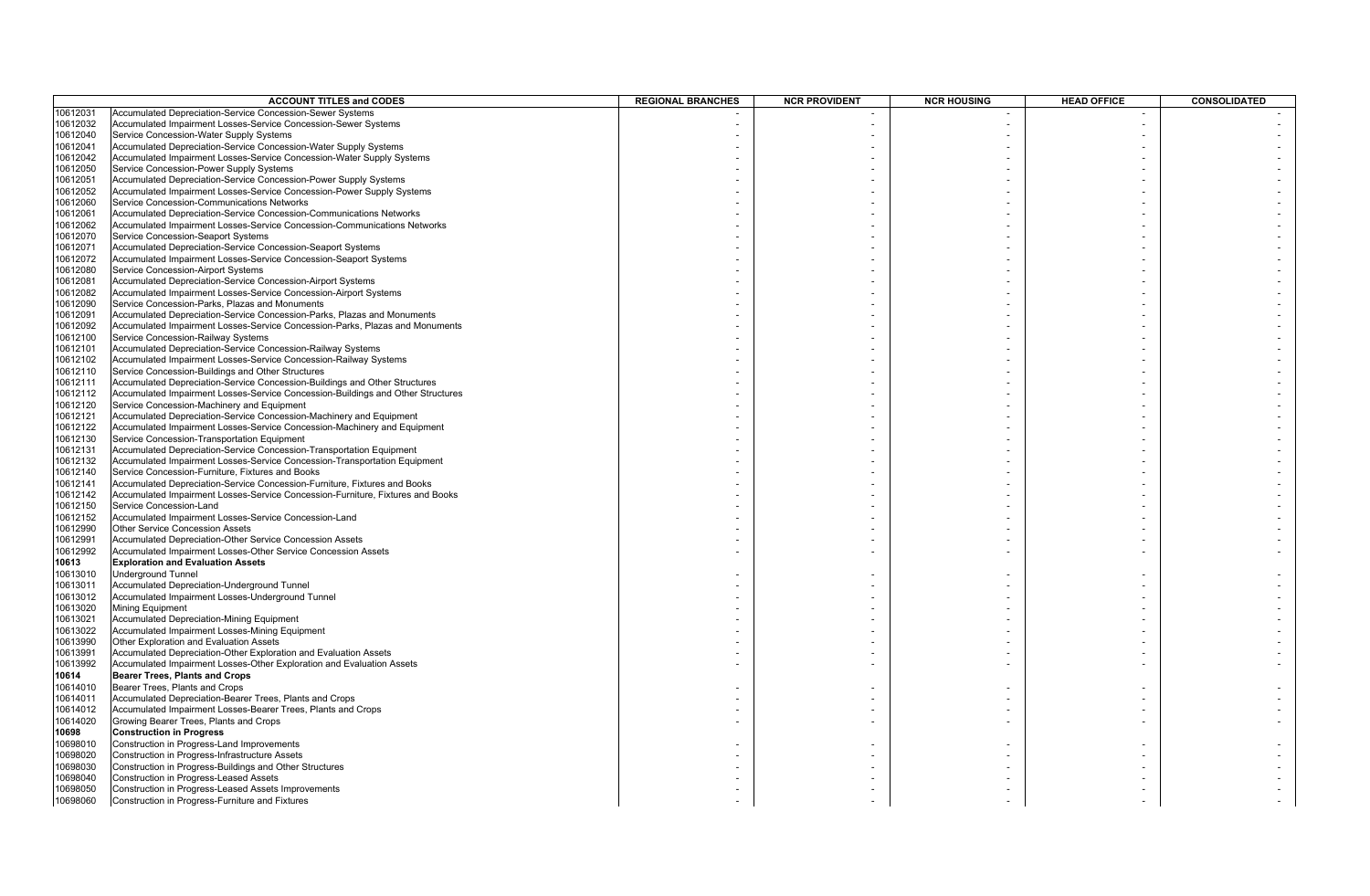|          | <b>ACCOUNT TITLES and CODES</b>                                                              | <b>REGIONAL BRANCHES</b> | <b>NCR PROVIDENT</b> | <b>NCR HOUSING</b> | <b>HEAD OFFICE</b> | CONSOLIDATED     |
|----------|----------------------------------------------------------------------------------------------|--------------------------|----------------------|--------------------|--------------------|------------------|
| 10698070 | Construction in Progress-Heritage Assets                                                     |                          |                      |                    |                    |                  |
| 10698080 | Construction in Progress-Service Concession Assets                                           |                          |                      |                    |                    |                  |
| 10699    | Other Property, Plant and Equipment                                                          |                          |                      |                    |                    |                  |
| 10699010 | Work, Zoo and/or Other Animals                                                               |                          |                      |                    |                    |                  |
|          |                                                                                              |                          |                      |                    |                    |                  |
| 10699011 | Accumulated Depreciation-Work, Zoo and/or Other Animals                                      |                          |                      |                    |                    |                  |
| 10699012 | Accumulated Impairment Losses-Work, Zoo and/or Other Animals                                 |                          |                      |                    |                    |                  |
| 10699020 | Growing Work, Zoo and/or Other Animals                                                       |                          |                      |                    |                    |                  |
| 10699990 | Other Property, Plant and Equipment                                                          | 7,350,987.49             |                      |                    |                    | 7,350,987.49     |
| 10699991 | Accumulated Depreciation-Other Property, Plant and Equipment                                 | (5,467,852.85)           |                      |                    |                    | (5,467,852.85)   |
| 10699992 | Accumulated Impairment Losses-Other Property, Plant and Equipment                            |                          |                      |                    |                    |                  |
|          | <b>Total Property, Plant and Equipment</b>                                                   | 979,655,448.98           | 163,489,972.50       | $\blacksquare$     | 326,770,184.01     | 1,469,915,605.49 |
| 107      | <b>Biological Assets</b>                                                                     |                          |                      |                    |                    |                  |
| 10701    | <b>Bearer Biological Assets</b>                                                              |                          |                      |                    |                    |                  |
| 10701010 | <b>Breeding Stocks</b>                                                                       |                          |                      |                    |                    |                  |
| 10701011 | <b>Accumulated Depreciation-Breeding Stocks</b>                                              |                          |                      |                    |                    |                  |
| 10701012 | Accumulated Impairment Losses-Breeding Stocks                                                |                          |                      |                    |                    |                  |
| 10701020 | Livestock                                                                                    |                          |                      |                    |                    |                  |
| 10701021 | Accumulated Depreciation-Livestock                                                           |                          |                      |                    |                    |                  |
| 10701022 | Accumulated Impairment Losses-Livestock                                                      |                          |                      |                    |                    |                  |
| 10701030 | Trees, Plants and Crops                                                                      |                          |                      |                    |                    |                  |
| 10701031 | Accumulated Depreciation-Trees, Plants and Crops                                             |                          |                      |                    |                    |                  |
| 10701032 | Accumulated Impairment Losses-Trees, Plants and Crops                                        |                          |                      |                    |                    |                  |
| 10701040 | Aquaculture                                                                                  |                          |                      |                    |                    |                  |
| 10701041 | Accumulated Depreciation-Aquaculture                                                         |                          |                      |                    |                    |                  |
| 10701042 | Accumulated Impairment Losses-Aquaculture                                                    |                          |                      |                    |                    |                  |
| 10701990 | Other Bearer Biological Assets                                                               |                          |                      |                    |                    |                  |
|          |                                                                                              |                          |                      |                    |                    |                  |
| 10701991 | Accumulated Depreciation-Other Bearer Biological Assets                                      |                          |                      |                    |                    |                  |
| 10701992 | Accumulated Impairment Losses-Other Bearer Biological Assets                                 |                          |                      |                    |                    |                  |
| 10702    | <b>Consumable Biological Assets</b>                                                          |                          |                      |                    |                    |                  |
| 10702010 | Livestock Held for Consumption/Sale/Distribution                                             |                          |                      |                    |                    |                  |
| 10702012 | Accumulated Impairment Losses-Livestock Held for Consumption/Sale/Distribution               |                          |                      |                    |                    |                  |
| 10702020 | Trees, Plants and Crops Held for Consumption/Sale/Distribution                               |                          |                      |                    |                    |                  |
| 10702022 | Accumulated Impairment Losses-Trees, Plants and Crops Held for Consumption/Sale/Distribution |                          |                      |                    |                    |                  |
| 10702030 | Agricultural Produce Growing on Bearer Plant                                                 |                          |                      |                    |                    |                  |
| 10702032 | Accumulated Impairment Losses-Agricultural Produce Growing on Bearer Plant                   |                          |                      |                    |                    |                  |
| 10702990 | Other Consumable Biological Assets                                                           |                          |                      |                    |                    |                  |
| 10702992 | Accumulated Impairment Losses-Other Consumable Biological Assets                             |                          |                      |                    |                    |                  |
|          | <b>Total Biological Assets</b>                                                               | $\overline{\phantom{a}}$ | $\sim$               | $\sim$             | $\sim$             | $\blacksquare$   |
| 108      | <b>Intangible Assets</b>                                                                     |                          |                      |                    |                    |                  |
| 10801    | <b>Intangible Assets</b>                                                                     |                          |                      |                    |                    |                  |
| 10801010 | Patents                                                                                      |                          |                      |                    |                    |                  |
| 10801011 | <b>Accumulated Amortization-Patents</b>                                                      |                          |                      |                    |                    |                  |
| 10801012 | Accumulated Impairment Losses-Patents                                                        |                          |                      |                    |                    |                  |
| 10801020 | <b>Computer Software</b>                                                                     |                          |                      |                    | 209,483,812.00     | 209,483,812.00   |
| 10801021 | Accumulated Amortization-Computer Software                                                   |                          |                      |                    | (110,608,289.51)   | (110,608,289.51) |
| 10801022 | Accumulated Impairment Losses-Computer Software                                              |                          |                      |                    |                    |                  |
| 10801030 | Websites                                                                                     |                          |                      |                    |                    |                  |
| 10801031 | <b>Accumulated Amortization-Websites</b>                                                     |                          |                      |                    |                    |                  |
| 10801032 | Accumulated Impairment Losses-Websites                                                       |                          |                      |                    |                    |                  |
| 10801040 | Goodwill                                                                                     |                          |                      |                    |                    |                  |
| 10801042 | Accumulated Impairment Losses-Goodwill                                                       |                          |                      |                    |                    |                  |
| 10801050 |                                                                                              |                          |                      |                    |                    |                  |
| 10801051 | Copyrights<br>Accumulated Amortization-Copyrights                                            |                          |                      |                    |                    |                  |
|          |                                                                                              |                          |                      |                    |                    |                  |
| 10801052 | Accumulated Impairment Losses-Copyrights                                                     |                          |                      |                    |                    |                  |
| 10801990 | Other Intangible Assets                                                                      |                          |                      |                    |                    |                  |
| 10801991 | Accumulated Amortization-Other Intangible Assets                                             |                          |                      |                    |                    |                  |
| 10801992 | Accumulated Impairment Losses-Other Intangible Assets                                        |                          |                      |                    |                    |                  |
| 10802    | <b>Service Concession-Intangible Assets</b>                                                  |                          |                      |                    |                    |                  |
| 10802010 | Service Concession-Intangible Assets                                                         |                          |                      |                    |                    |                  |
| 10802011 | Accumulated Amortization-Service Concession-Intangible Assets                                |                          |                      |                    |                    |                  |
| 10802012 | Accumulated Impairment Losses-Service Concession-Intangible Assets                           |                          |                      |                    |                    |                  |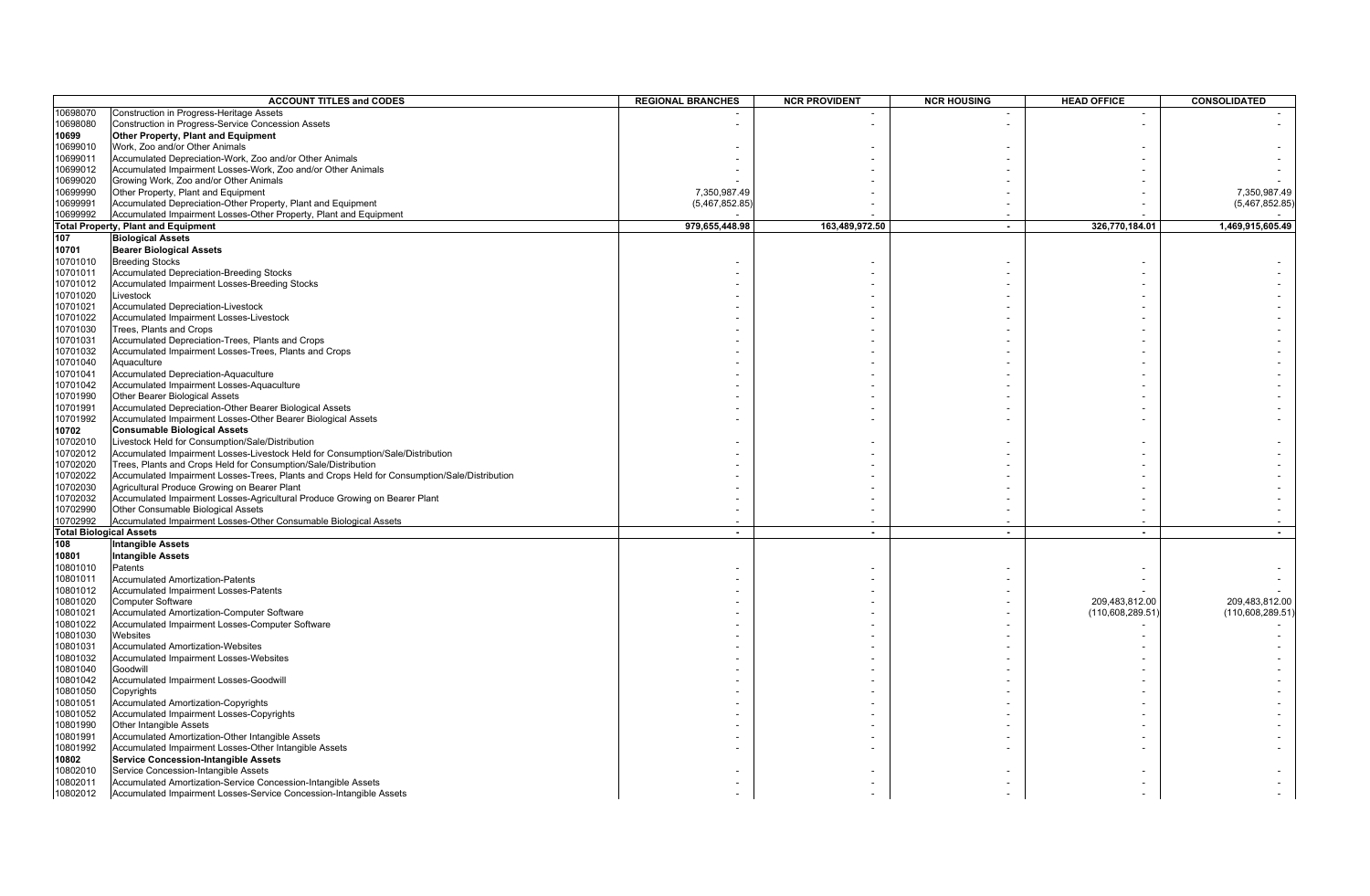|          | <b>ACCOUNT TITLES and CODES</b>                                                   | <b>REGIONAL BRANCHES</b> | <b>NCR PROVIDENT</b> | <b>NCR HOUSING</b> | <b>HEAD OFFICE</b>       | <b>CONSOLIDATED</b>      |
|----------|-----------------------------------------------------------------------------------|--------------------------|----------------------|--------------------|--------------------------|--------------------------|
| 10898    | <b>Development in Progress</b>                                                    |                          |                      |                    |                          |                          |
| 10898010 | Development in Progress-Patents                                                   |                          |                      |                    |                          |                          |
| 10898020 | Development in Progress-Computer Software                                         |                          |                      |                    | 17,850,000.00            | 17,850,000.00            |
| 10898030 | Development in Progress-Websites                                                  |                          |                      |                    |                          |                          |
| 10898990 | Development in Progress-Other Intangible Assets                                   |                          |                      |                    |                          |                          |
|          | <b>Total Intangible Assets</b>                                                    | $\blacksquare$           | $\overline{a}$       | $\blacksquare$     | 116,725,522.49           | 116,725,522.49           |
| 109      | <b>International Reserves</b>                                                     |                          |                      |                    |                          |                          |
| 10901    | <b>International Reserves</b>                                                     |                          |                      |                    |                          |                          |
| 10901010 | Due from Foreign Banks-Demand Deposits                                            |                          |                      |                    |                          |                          |
| 10901020 | Foreign Currency on Hand                                                          |                          |                      |                    |                          |                          |
| 10901030 | Foreign Currency in Transit                                                       |                          |                      |                    |                          |                          |
| 10901040 | Foreign Investments                                                               |                          |                      |                    |                          |                          |
| 10901050 | Gold with Foreign Financial Institutions                                          |                          |                      |                    |                          |                          |
| 10901060 | Accrued Interest Paid on Foreign Securities Purchased                             |                          |                      |                    |                          |                          |
| 10901070 | Holdings of Special Drawing Rights                                                |                          |                      |                    |                          |                          |
| 10901080 | Foreign Securities Purchased Under Agreement to Resell                            |                          |                      |                    |                          |                          |
| 10901090 | Due from Foreign Banks-Time Deposits                                              |                          |                      |                    |                          |                          |
| 10901100 | Due From/To Broker-Foreign Investments                                            |                          |                      |                    |                          |                          |
| 10901110 | Loan to International Monetary Fund                                               |                          |                      |                    |                          |                          |
|          | <b>Total International Reserves</b>                                               | $\sim$                   | $\sim$               | $\sim$             | $\overline{a}$           | $\sim$                   |
| 110      | Non-International Reserves Foreign Assets                                         |                          |                      |                    |                          |                          |
|          |                                                                                   |                          |                      |                    |                          |                          |
| 11001    | Foreign Exchange Receivables                                                      |                          |                      |                    |                          |                          |
| 11001010 | Foreign Exchange Receivables                                                      |                          |                      |                    |                          |                          |
| 11002    | Due from Foreign Banks-Special Accounts                                           |                          |                      |                    |                          |                          |
| 11002010 | Due from Foreign Banks-Special Accounts                                           |                          |                      |                    |                          |                          |
| 11003    | Investments in Other Foreign Exchange Denominated Securities                      |                          |                      |                    |                          |                          |
| 11003010 | Investments in Other Foreign Exchange Denominated Securities                      |                          |                      |                    |                          |                          |
|          | Total Non-International Reserves Foreign Assets                                   | $\sim$                   | $\sim$               | $\sim$             | $\overline{\phantom{a}}$ | $\sim$                   |
| 111      | Non-Current Assets Held for Sale                                                  |                          |                      |                    |                          |                          |
| 11101    | Non-Current Assets Held for Sale                                                  |                          |                      |                    |                          |                          |
| 11101010 | Non-Current Assets Held for Sale                                                  | 14,775,545.79            |                      |                    | 1,307,693,435.67         | 1,322,468,981.46         |
| 11101012 | Accumulated Impairment Losses-Non-Current Assets Held for Sale                    |                          |                      |                    |                          |                          |
|          | Total Non-Current Assets Held for Sale                                            | 14,775,545.79            | $\sim$               | $\sim$             | 1,307,693,435.67         | 1,322,468,981.46         |
| 112      | <b>Deferred Tax Assets</b>                                                        |                          |                      |                    |                          |                          |
| 11201    | <b>Deferred Tax Assets</b>                                                        |                          |                      |                    |                          |                          |
| 11201010 | Deferred Tax Assets                                                               |                          |                      |                    |                          |                          |
|          | <b>Total Deferred Tax Assets</b>                                                  | $\overline{\phantom{a}}$ | $\overline{a}$       | $\blacksquare$     | $\overline{\phantom{a}}$ | $\overline{\phantom{a}}$ |
| 113      | <b>Right-of-Use Assets</b>                                                        |                          |                      |                    |                          |                          |
| 11301    | <b>Right-of-Use Assets</b>                                                        |                          |                      |                    |                          |                          |
| 11301010 | Right-of-Use Assets, Land                                                         |                          |                      |                    |                          |                          |
| 11301012 | Accumulated Impairment Losses-Right-of-Use Assets, Land                           |                          |                      |                    |                          |                          |
| 11301020 | Right-of-Use Assets, Buildings and Other Structures                               | 819,974,812.41           | 748,659,584.08       |                    | 1,166,439,041.69         | 2,735,073,438.18         |
| 11301021 | Accumulated Depreciation-Right-of-Use Assets, Buildings and Other Structures      | (335,399,205.94          | (207,687,372.04      |                    | (490,877,381.80)         | (1,033,963,959.78)       |
| 11301022 | Accumulated Impairment Losses-Right-of-Use Assets, Buildings and Other Structures |                          |                      |                    |                          |                          |
| 11301030 | Right-of-Use Assets, Machinery and Equipment                                      |                          |                      |                    |                          |                          |
| 11301031 | Accumulated Depreciation-Right-of-Use Assets, Machinery and Equipment             |                          |                      |                    |                          |                          |
| 11301032 | Accumulated Impairment Losses-Right-of-Use Assets, Machinery and Equipment        |                          |                      |                    |                          |                          |
| 11301040 | Right-of-Use Assets, Transportation Equipment                                     |                          |                      |                    |                          |                          |
| 11301041 | Accumulated Depreciation-Right-of-Use Assets, Transportation Equipment            |                          |                      |                    |                          |                          |
| 11301042 | Accumulated Impairment Losses-Right-of-Use Assets, Transportation Equipment       |                          |                      |                    |                          |                          |
| 11301050 | Right-of-Use Assets, Furniture and Fixtures                                       |                          |                      |                    |                          |                          |
| 11301051 | Accumulated Depreciation-Right-of-Use Assets, Furniture and Fixtures              |                          |                      |                    |                          |                          |
| 11301052 | Accumulated Impairment Losses-Right-of-Use Assets, Furniture and Fixtures         |                          |                      |                    |                          |                          |
| 11301990 | Other Right-of-Use Assets                                                         |                          |                      |                    |                          |                          |
| 11301991 | Accumulated Depreciation-Other Right-of-Use Assets                                |                          |                      |                    |                          |                          |
| 11301992 | Accumulated Impairment Losses-Other Right-of-Use Assets                           |                          |                      |                    |                          |                          |
|          | <b>Total Right-of-Use Assets</b>                                                  | 484,575,606.47           | 540,972,212.04       | $\blacksquare$     | 675,561,659.89           | 1,701,109,478.40         |
| 199      | <b>Other Assets</b>                                                               |                          |                      |                    |                          |                          |
| 19901    | <b>Advances</b>                                                                   |                          |                      |                    |                          |                          |
| 19901010 | Advances for Operating Expenses                                                   |                          |                      |                    |                          |                          |
| 19901020 | <b>Advances for Payroll</b>                                                       |                          |                      |                    |                          |                          |
|          |                                                                                   |                          |                      |                    |                          |                          |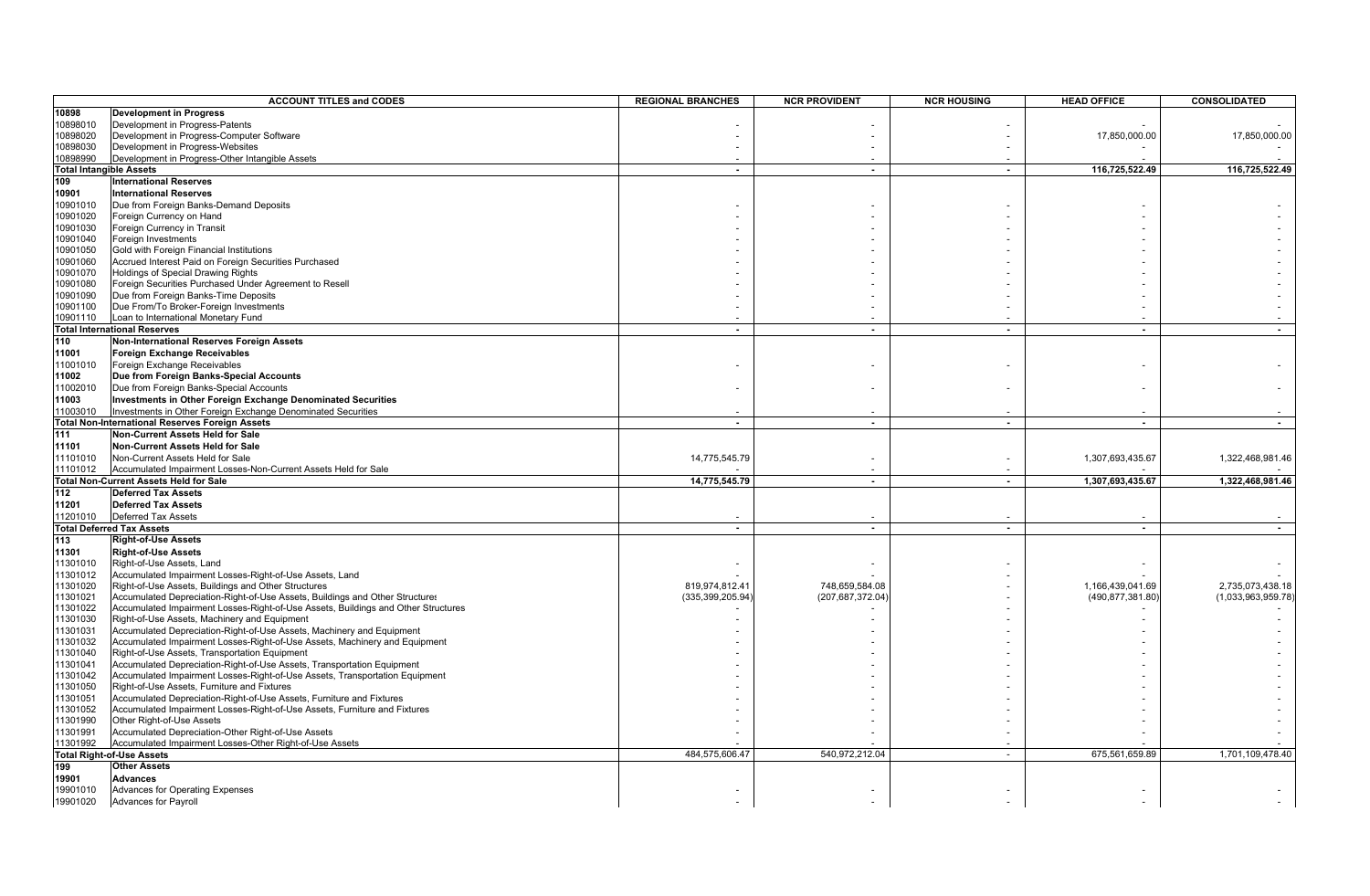|                           | <b>ACCOUNT TITLES and CODES</b>                                                                    | <b>REGIONAL BRANCHES</b> | <b>NCR PROVIDENT</b>     | <b>NCR HOUSING</b> | <b>HEAD OFFICE</b> | CONSOLIDATED       |
|---------------------------|----------------------------------------------------------------------------------------------------|--------------------------|--------------------------|--------------------|--------------------|--------------------|
| 19901030                  | Advances to Special Disbursing Officer                                                             |                          |                          |                    |                    |                    |
| 19901040                  | Advances to Officers and Employees                                                                 | 194,000.00               |                          |                    |                    | 194,000.00         |
| 19902                     | Prepayments                                                                                        |                          |                          |                    |                    |                    |
| 19902010                  | Advances to Contractors/Sub-Contractors                                                            |                          |                          |                    |                    |                    |
| 19902020                  | <b>Prepaid Rent</b>                                                                                | 272,331.40               | 1,330,852.80             |                    | 3,344,009.04       | 4,947,193.24       |
| 19902030                  | <b>Prepaid Registration</b>                                                                        | 20,680.84                | $\overline{\phantom{a}}$ |                    |                    | 20,680.84          |
| 19902040                  | <b>Prepaid Interest</b>                                                                            |                          |                          |                    |                    |                    |
| 19902050                  | Prepaid Insurance<br>Input Tax                                                                     | 4,039,507.35             | 75,299.39                | 34,684.03          | 44,788.22          | 4,194,278.99       |
| 19902060<br>19902070      | Creditable Input Tax                                                                               |                          |                          |                    |                    |                    |
| 19902080                  | Withholding Tax at Source                                                                          |                          |                          |                    |                    |                    |
| 19902090                  | <b>Prepaid Benefit Cost</b>                                                                        |                          |                          |                    |                    |                    |
| 19902100                  | <b>Prepaid Subscription</b>                                                                        |                          |                          |                    |                    |                    |
| 19902990                  | Other Prepayments                                                                                  | 28,533,275.87            | 15,399,294.55            | 10,623,576.82      | 241,250,443.23     | 295,806,590.47     |
| 19903                     | <b>Deposits</b>                                                                                    |                          |                          |                    |                    |                    |
| 19903010                  | Deposit on Letters of Credit                                                                       |                          |                          |                    |                    |                    |
| 19903020                  | <b>Guaranty Deposits</b>                                                                           | 62,664,626.25            | 68,612,779.65            | 1,609,632.00       | 64,502,793.18      | 197,389,831.08     |
| 19903990                  | <b>Other Deposits</b>                                                                              |                          |                          |                    | 44,818,621.50      | 44,818,621.50      |
| 19904                     | <b>Restricted Fund</b>                                                                             |                          |                          |                    |                    |                    |
| 19904010                  | <b>Restricted Fund</b>                                                                             |                          |                          | 727, 151, 053.41   | 13,674,188,100.58  | 14,401,339,153.99  |
| 19999                     | <b>Other Assets</b>                                                                                |                          |                          |                    |                    |                    |
| 19999020                  | Foreclosed Property/Assets                                                                         |                          |                          |                    |                    |                    |
| 19999022                  | Accumulated Impairment Losses-Foreclosed Property/Assets                                           |                          |                          |                    |                    |                    |
| 19999030                  | Forfeited Property/Assets                                                                          |                          |                          |                    |                    |                    |
| 19999032                  | Accumulated Impairment Losses-Forfeited Property/Assets                                            |                          |                          |                    |                    |                    |
| 19999040                  | Confiscated Property/Assets                                                                        |                          |                          |                    |                    |                    |
| 19999042<br>19999050      | Accumulated Impairment Losses-Confiscated Property/Assets<br>Abandoned/Surrendered Property/Assets |                          |                          |                    |                    |                    |
| 19999052                  | Accumulated Impairment Losses-Abandoned/Surrendered Property/Assets                                |                          |                          |                    |                    |                    |
| 19999060                  | Demonetized Commemorative Coins                                                                    |                          |                          |                    |                    |                    |
| 19999070                  | Commemorative Notes and Coins                                                                      |                          |                          |                    |                    |                    |
| 19999080                  | <b>Deferred Charges/Losses</b>                                                                     |                          |                          |                    |                    |                    |
| 19999980                  | Revaluation of Foreign Currency                                                                    |                          |                          |                    |                    |                    |
| 19999990                  | <b>Other Assets</b>                                                                                | 9,572,235.12             | 2,151,977.53             |                    | 8,003,422.40       | 19,727,635.05      |
| 19999992                  | Accumulated Impairment Losses-Other Assets                                                         |                          |                          |                    |                    |                    |
| <b>Total Other Assets</b> |                                                                                                    | 105,296,656.83           | 87,570,203.92            | 739,418,946.26     | 14,036,152,178.15  | 14,968,437,985.16  |
| <b>TOTAL ASSETS</b>       |                                                                                                    | 303,084,381,815.61       | 1,663,012,894.42         | 268,156,780,818.30 | 167,627,274,410.19 | 740,531,449,938.52 |
|                           |                                                                                                    |                          |                          |                    |                    |                    |
| 2<br>201                  | <b>Liabilities</b>                                                                                 |                          |                          |                    |                    |                    |
|                           | <b>Financial Liabilities</b><br><b>Payables</b>                                                    |                          |                          |                    |                    |                    |
| 20101<br>20101010         | <b>Accounts Payable</b>                                                                            | 1,831,744,840.85         | 474,504,413.88           | 1,228,923,507.41   | 105,340,135,786.46 | 108,875,308,548.60 |
| 20101020                  | Due to Officers and Employees                                                                      | 5,299,332.04             | 713,616.72               |                    | 1,989,460.12       | 8,002,408.88       |
| 20101040                  | Notes Payable                                                                                      |                          |                          |                    |                    |                    |
| 20101043                  | Premium on Notes Payable                                                                           |                          |                          |                    |                    |                    |
| 20101044                  | Discount on Notes Payable                                                                          |                          |                          |                    |                    |                    |
| 20101050                  | Interest Payable                                                                                   |                          |                          |                    |                    |                    |
| 20101060                  | <b>Operating Lease Payable</b>                                                                     |                          |                          |                    |                    |                    |
| 20101070                  | Finance Lease Payable                                                                              |                          |                          |                    |                    |                    |
| 20101080                  | Awards/Rewards Payable                                                                             |                          |                          |                    |                    |                    |
| 20101090                  | Service Concession Arrangements Payable                                                            |                          |                          |                    |                    |                    |
| 20101100                  | <b>Accrued Benefits Payable</b>                                                                    |                          |                          |                    |                    |                    |
| 20101110                  | Insurance/Reinsurance Premium Payable                                                              | 2,214,996,063.67         |                          | 1,899,075,703.46   |                    | 4,114,071,767.13   |
| 20101120                  | Prizes Payable                                                                                     |                          |                          |                    |                    |                    |
| 20101130                  | <b>Indemnities Payable</b>                                                                         |                          |                          |                    |                    |                    |
| 20101140                  | Payables to Joint Ventures                                                                         |                          |                          |                    |                    |                    |
| 20101150<br>20101160      | Payables to Joint Operators<br><b>Charity Expenses Payable</b>                                     |                          |                          |                    |                    |                    |
| 20101170                  | Claims Pay-out Payable                                                                             |                          |                          |                    |                    |                    |
| 20102                     | <b>Bills/Bonds/Loans Payable</b>                                                                   |                          |                          |                    |                    |                    |
| 20102020                  | Bonds Payable-Domestic                                                                             |                          |                          |                    |                    |                    |
| 20102023                  | Premium on Bonds Payable-Domestic                                                                  |                          |                          |                    |                    |                    |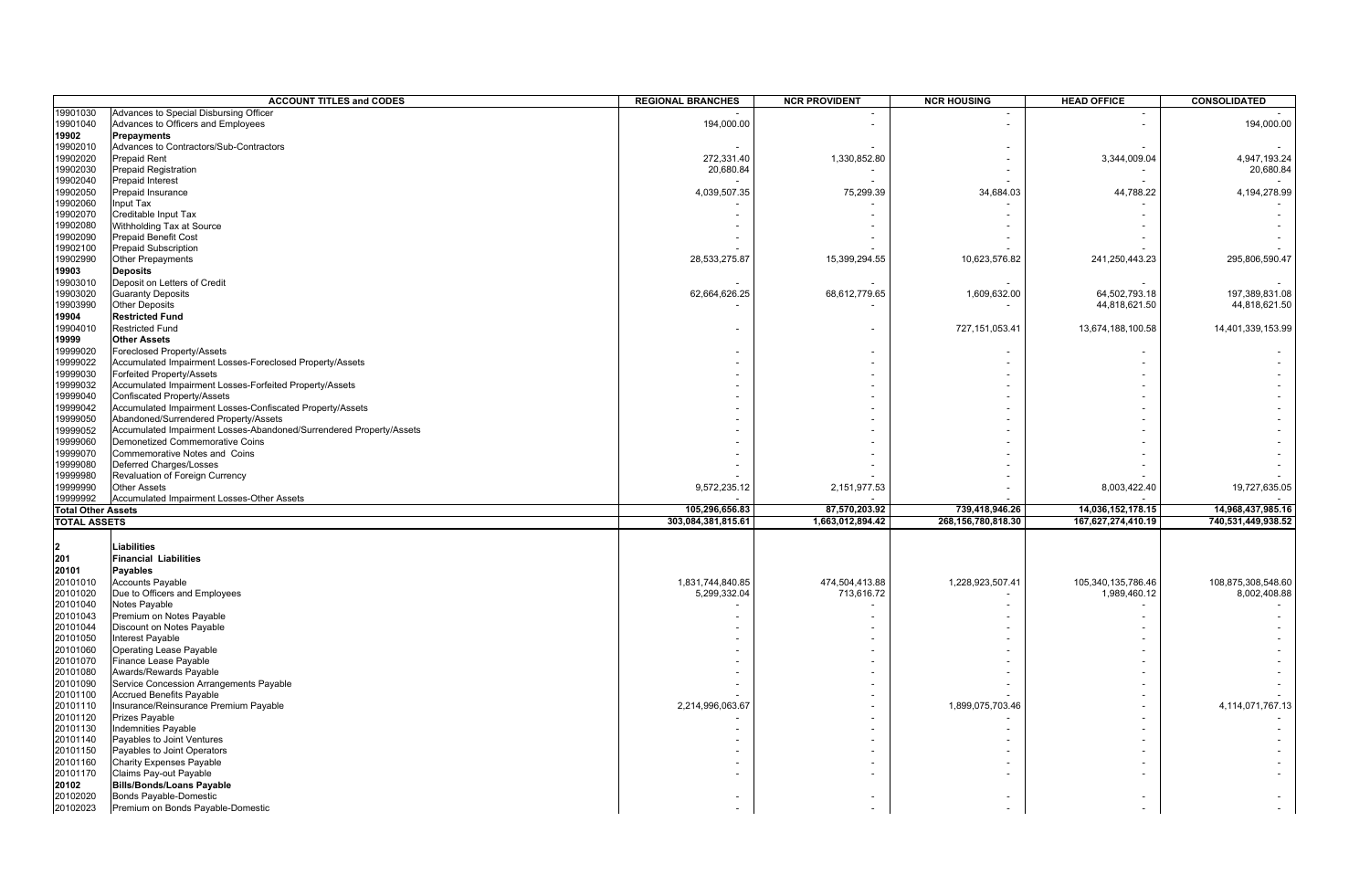|          | <b>ACCOUNT TITLES and CODES</b>                                                       | <b>REGIONAL BRANCHES</b> | <b>NCR PROVIDENT</b> | <b>NCR HOUSING</b> | <b>HEAD OFFICE</b> | <b>CONSOLIDATED</b> |
|----------|---------------------------------------------------------------------------------------|--------------------------|----------------------|--------------------|--------------------|---------------------|
| 20102024 | Discount on Bonds Payable-Domestic                                                    |                          |                      |                    |                    |                     |
| 20102025 | <b>Bond Issue Cost-Domestic</b>                                                       |                          |                      |                    |                    |                     |
| 20102030 | Bonds Payable-Foreign                                                                 |                          |                      |                    |                    |                     |
| 20102033 | Premium on Bonds Payable-Foreign                                                      |                          |                      |                    |                    |                     |
| 20102034 | Discount on Bonds Payable-Foreign                                                     |                          |                      |                    |                    |                     |
| 20102035 | Bond Issue Cost-Foreign                                                               |                          |                      |                    |                    |                     |
| 20102040 | Loans Payable-Domestic                                                                |                          |                      |                    |                    |                     |
| 20102050 | Loans Payable-Foreign                                                                 |                          |                      |                    |                    |                     |
| 20102060 | Bills Payable-Bangko Sentral ng Pilipinas                                             |                          |                      |                    |                    |                     |
| 20102070 | Redeemable Preferred Shares                                                           |                          |                      |                    |                    |                     |
| 20102080 | <b>Term Loan Facility</b>                                                             |                          |                      |                    |                    |                     |
| 20102990 | Other Bills/Bonds/Loans Payable                                                       |                          |                      |                    |                    |                     |
| 20104    | Financial Liabilities Designated at Fair Value through Surplus/Profit or Deficit/Loss |                          |                      |                    |                    |                     |
| 20104010 | Financial Liability Designated at Fair Value through Surplus/Profit or Deficit/Loss   |                          |                      |                    |                    |                     |
| 20105    | <b>Financial Liabilities Held for Trading</b>                                         |                          |                      |                    |                    |                     |
| 20105010 | Derivatives Financial Liability with Negative Fair Value Held for Trading             |                          |                      |                    |                    |                     |
| 20105020 | Liability for Short Position                                                          |                          |                      |                    |                    |                     |
| 20105030 | Derivative Liability                                                                  |                          |                      |                    |                    |                     |
| 20106    | <b>Financial Liabilities Associated with Transferred Assets</b>                       |                          |                      |                    |                    |                     |
| 20106010 | Financial Liabilities Associated with Transferred Assets                              |                          |                      |                    |                    |                     |
| 20107    | Domestic Securities Sold Under Repurchase Agreements                                  |                          |                      |                    |                    |                     |
| 20107010 | Domestic Securities Sold Under Repurchase Agreements                                  |                          |                      |                    |                    |                     |
| 20108    | <b>Unsecured Subordinated Debt</b>                                                    |                          |                      |                    |                    |                     |
| 20108010 | <b>Unsecured Subordinated Debt</b>                                                    |                          |                      |                    |                    |                     |
| 20108013 | Unamortized Unsecured Subordinated Debt Premium                                       |                          |                      |                    |                    |                     |
| 20108014 | Unamortized Unsecured Subordinated Debt Discount                                      |                          |                      |                    |                    |                     |
| 20109    | <b>Financial Liabilities on Insured Deposit Claims</b>                                |                          |                      |                    |                    |                     |
| 20109010 | Insured Deposit Claims Payable                                                        |                          |                      |                    |                    |                     |
| 20199    | <b>Other Financial Liabilities</b>                                                    |                          |                      |                    |                    |                     |
| 20199990 | <b>Other Financial Liabilities</b>                                                    |                          |                      |                    |                    |                     |
|          | <b>Total Financial Liabilities</b>                                                    | 4,052,040,236.56         | 475,218,030.60       | 3,127,999,210.87   | 105,342,125,246.58 | 112,997,382,724.61  |
| 202      | <b>Inter-Agency Payables</b>                                                          |                          |                      |                    |                    |                     |
| 20201    | <b>Inter-Agency Payables</b>                                                          |                          |                      |                    |                    |                     |
| 20201010 | Due to BIR                                                                            |                          |                      |                    | 80,213,837.77      | 80,213,837.77       |
| 20201020 | Due to GSIS                                                                           | 397,894.58               | 88,966.07            |                    | 973,782.78         | 1,460,643.43        |
| 20201030 | Due to Pag-IBIG                                                                       | 10,917.73                | 1,600.00             |                    | 29,652.09          | 42,169.82           |
| 20201040 | Due to PhilHealth                                                                     | 10,818.31                | 1,992.03             |                    | 30,574.30          | 43,384.64           |
| 20201050 | Due to NGAs                                                                           | 1,454,766.06             |                      |                    |                    | 1,454,766.06        |
| 20201060 | Due to Other Government Corporations                                                  | 295,711.93               |                      | 35,857,784.60      | 562,930.80         | 36,716,427.33       |
| 20201070 | Due to LGUs                                                                           | 62,208.27                |                      | 202,282.96         |                    | 264,491.23          |
| 20201080 | Due to Subsidiaries                                                                   |                          |                      |                    |                    |                     |
| 20201090 | Due to Treasurer of the Philippines                                                   |                          |                      |                    |                    |                     |
| 20201100 | Due to Parent Corporations                                                            |                          |                      |                    |                    |                     |
| 20201110 | Due to SSS                                                                            |                          |                      |                    |                    |                     |
| 20201120 | Value Added Tax Payable                                                               |                          |                      |                    |                    |                     |
| 20201130 | Income Tax Payable                                                                    |                          |                      |                    |                    |                     |
| 20201140 | Due to Associates/Affiliates                                                          |                          |                      |                    |                    |                     |
| 20202    | Due to Bangko Sentral ng Pilipinas / Other Banks/Others                               |                          |                      |                    |                    |                     |
| 20202010 | Due to Bangko Sentral ng Pilipinas                                                    |                          |                      |                    |                    |                     |
| 20202020 | Due to Resident Banks-Clearing Accounts                                               |                          |                      |                    |                    |                     |
| 20202030 | Due to Non-Resident Banks-Working Capital                                             |                          |                      |                    |                    |                     |
| 20202040 | Due to Foreign Currency Deposit Unit / Regional Banking Units                         |                          |                      |                    |                    |                     |
| 20202050 | Interbank Loans Payable                                                               |                          |                      |                    |                    |                     |
| 20202060 | Allocation of Special Drawing Rights                                                  |                          |                      |                    |                    |                     |
| 20202070 | Due to Philippine Deposit Insurance Corporation                                       |                          |                      |                    |                    |                     |
| 20202080 | Due to Philippine Crop Insurance Corporation                                          |                          |                      |                    |                    |                     |
| 20202090 | Due to Head Office/Branches/Agencies Abroad                                           |                          |                      |                    |                    |                     |
| 20202990 | <b>Others</b>                                                                         |                          |                      |                    |                    |                     |
|          | <b>Total Inter-Agency Payables</b>                                                    | 2,232,316.88             | 92,558.10            | 36,060,067.56      | 81,810,777.74      | 120,195,720.28      |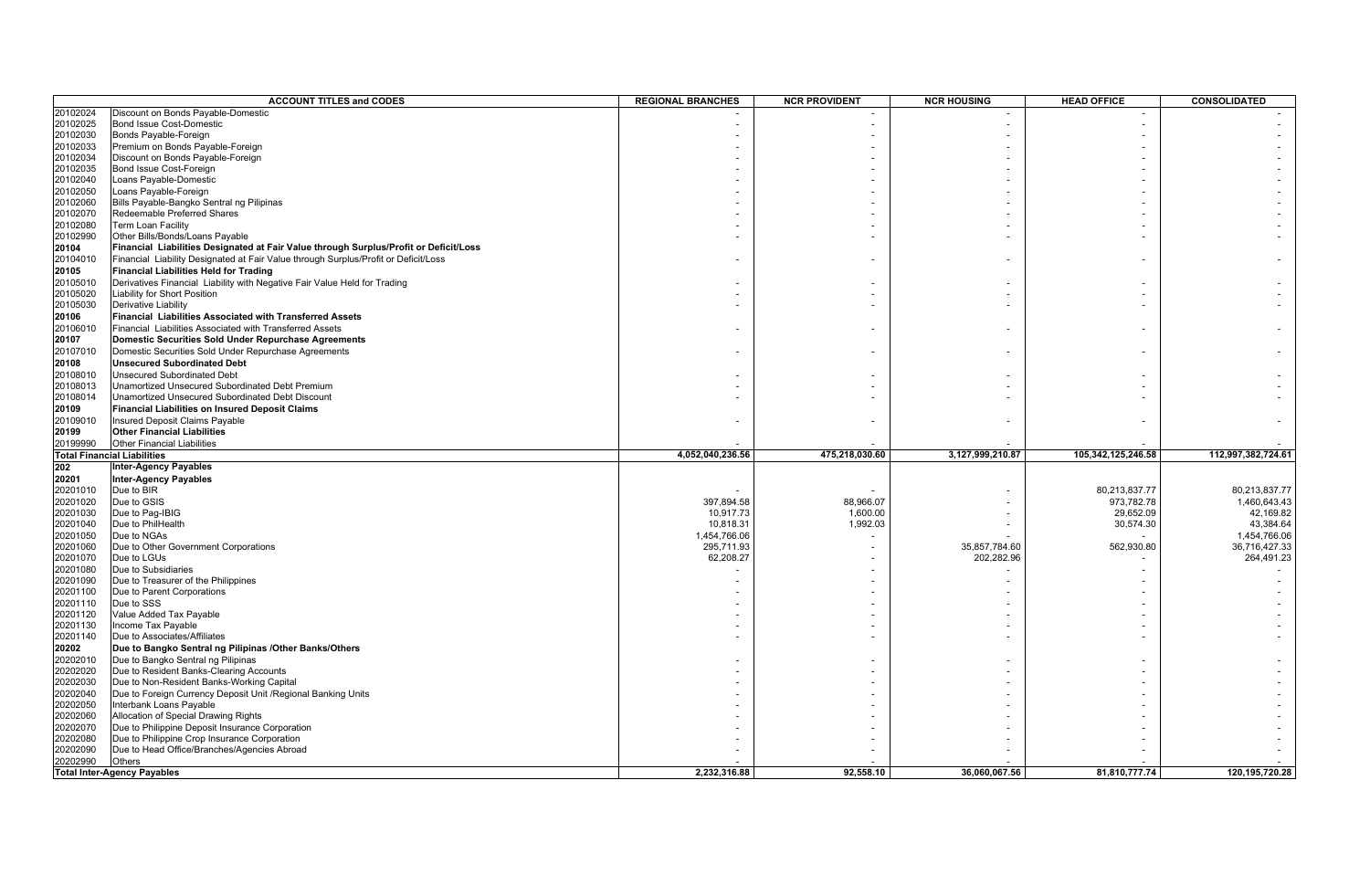|                                | <b>ACCOUNT TITLES and CODES</b>                                     | <b>REGIONAL BRANCHES</b> | <b>NCR PROVIDENT</b> | <b>NCR HOUSING</b> | <b>HEAD OFFICE</b>      | <b>CONSOLIDATED</b> |
|--------------------------------|---------------------------------------------------------------------|--------------------------|----------------------|--------------------|-------------------------|---------------------|
| 203                            | <b>Intra-Agency Payables</b>                                        |                          |                      |                    |                         |                     |
| 20301                          | <b>Intra-Agency Payables</b>                                        |                          |                      |                    |                         |                     |
| 20301040                       | Due to Operating Units/Field Units                                  |                          |                      |                    |                         |                     |
| 20301050                       | Due to Other Funds                                                  |                          |                      |                    |                         |                     |
| 20301060                       | Due to Central/Home/Head Office                                     |                          |                      |                    |                         |                     |
| 20301070                       | Due to Regional/Branch Offices                                      | 256,096,906,109.91       | (9,750,666,536.31    | 239,548,333,718.55 | (485, 894, 573, 292. 15 | 0.00                |
|                                | <b>Total Intra-Agency Payables</b>                                  | 256,096,906,109.91       | (9,750,666,536.31)   | 239,548,333,718.55 | (485,894,573,292.15)    | 0.00                |
| 204                            | <b>Trust Liabilities</b>                                            |                          |                      |                    |                         |                     |
| 20401                          | <b>Trust Liabilities</b>                                            |                          |                      |                    |                         |                     |
| 20401010                       | <b>Trust Liabilities</b>                                            | 282,234.34               | 48,758,461.04        | 584,839,041.28     | 223,849,017.21          | 857,728,753.87      |
| 20401020                       | Trust Liabilities-Disaster Risk Reduction and Management Fund       |                          |                      |                    |                         |                     |
| 20401030                       | <b>Bail Bonds Payable</b>                                           |                          |                      |                    |                         |                     |
| 20401040                       | Guaranty/Security Deposits Payable                                  | 16,654,128.06            | 130,223.00           | 7,950,988.55       | 137,939,736.26          | 162,675,075.87      |
| 20401050                       | Customers' Deposits Payable                                         | 75,846,109.56            |                      | 59,045,730.70      | 2,044,236,293.77        | 2,179,128,134.03    |
| 20401060                       | <b>Margin Deposits</b>                                              |                          |                      |                    |                         |                     |
| 20401070                       | Deposit from Prospective Investors                                  |                          |                      |                    |                         |                     |
| 20401080                       | Trust Liabilities-Disallowances/Charges                             |                          |                      |                    |                         |                     |
| 20401090<br>20401100           | Due to Insurance Companies                                          |                          |                      |                    |                         |                     |
| 20401110                       | Due to Reinsurance Companies<br>Due to Insurance Companies' Clients |                          |                      |                    |                         |                     |
| 20401120                       | Due to Reinsurance Companies' Clients                               |                          |                      |                    |                         |                     |
| <b>Total Trust Liabilities</b> |                                                                     | 92,782,471.96            | 48,888,684.04        | 651,835,760.53     | 2,406,025,047.24        | 3,199,531,963.77    |
| 205                            | Deferred Credits/Unearned Income                                    |                          |                      |                    |                         |                     |
| 20501                          | <b>Deferred Credits</b>                                             |                          |                      |                    |                         |                     |
| 20501010                       | Deferred Finance Lease Revenue                                      |                          |                      |                    |                         |                     |
| 20501020                       | Deferred Service Concession Revenue                                 |                          |                      |                    |                         |                     |
| 20501030                       | <b>Output Tax</b>                                                   |                          |                      |                    |                         |                     |
| 20501040                       | Deferred Revenue from Grants and Donations                          |                          |                      |                    |                         |                     |
| 20501990                       | Other Deferred Credits                                              | 7,273,189,552.53         | 2,000.00             | 6,274,493,563.82   | 2,396,804,608.11        | 15,944,489,724.46   |
| 20502                          | <b>Unearned Revenue/Income</b>                                      |                          |                      |                    |                         |                     |
| 20502010                       | Unearned Revenue/Income-Investment Property                         |                          |                      |                    |                         |                     |
| 20502020                       | Unearned Tax Subsidy                                                |                          |                      |                    |                         |                     |
| 20502030                       | <b>Commitment Contribution</b>                                      |                          |                      |                    |                         |                     |
| 20502040                       | <b>Reserve for Unearned Premiums</b>                                |                          |                      |                    |                         |                     |
| 20502050                       | Unearned Interest Income                                            | 480,843,292.94           | 633,771.48           | 653, 161, 505.91   | (32,952,898.21)         | 1,101,685,672.12    |
| 20502990                       | Other Unearned Revenue/Income                                       | 204,530.95               |                      |                    | 118,164.54              | 322,695.49          |
| 206                            | <b>Total Deferred Credits/Unearned Income</b><br><b>Provisions</b>  | 7,754,237,376.42         | 635,771.48           | 6,927,655,069.73   | 2,363,969,874.44        | 17,046,498,092.07   |
| 20601                          | <b>Provisions</b>                                                   |                          |                      |                    |                         |                     |
| 20601010                       |                                                                     |                          |                      |                    |                         |                     |
| 20601020                       | Pension Benefits Payable<br>Leave Benefits Payable                  | 451,518,045.58           | 155,907,021.92       | 122,088,987.82     | 222,715,856.69          | 952,229,912.01      |
| 20601030                       | <b>Retirement Gratuity Payable</b>                                  |                          |                      |                    |                         |                     |
| 20601040                       | Provision for Product Warranty                                      |                          |                      |                    |                         |                     |
| 20601050                       | Provision for Environmental Damages                                 |                          |                      |                    |                         |                     |
| 20601060                       | <b>Accrued Benefit Cost</b>                                         |                          |                      |                    |                         |                     |
| 20601070                       | Provision for Health Benefits                                       |                          |                      |                    |                         |                     |
| 20601080                       | Provision for Indemnity Fluctuation                                 |                          |                      |                    |                         |                     |
| 20601990                       | <b>Other Provisions</b>                                             | 529,874,009.08           | 224, 171, 868. 97    | 196,485,192.02     | 631,531,494.46          | 1,582,062,564.53    |
| <b>Total Provisions</b>        |                                                                     | 981,392,054.66           | 380,078,890.89       | 318,574,179.84     | 854,247,351.15          | 2,534,292,476.54    |
| 207                            | <b>Currency Issued</b>                                              |                          |                      |                    |                         |                     |
| 20701                          | <b>Currency Issued</b>                                              |                          |                      |                    |                         |                     |
| 20701010                       | <b>Currency Issued</b>                                              |                          |                      |                    |                         |                     |
| <b>Total Currency Issued</b>   |                                                                     | $\sim$                   | $\sim$               | $\sim$             | $\sim$                  | $\blacksquare$      |
| 208                            | <b>Deposit Liabilities</b>                                          |                          |                      |                    |                         |                     |
| 20801                          | <b>Deposit Liabilities</b>                                          |                          |                      |                    |                         |                     |
| 20801010                       | <b>Foreign Currency Deposits</b>                                    |                          |                      |                    |                         |                     |
| 20801020                       | International Financial Institutions                                |                          |                      |                    |                         |                     |
| 20801030                       | <b>Demand Deposit-Reserves</b>                                      |                          |                      |                    |                         |                     |
| 20801040                       | <b>Demand Deposit</b>                                               |                          |                      |                    |                         |                     |
| 20801050                       | Demand Deposit-Others                                               |                          |                      |                    |                         |                     |
| 20801060                       | <b>Savings Deposit</b>                                              |                          |                      |                    |                         |                     |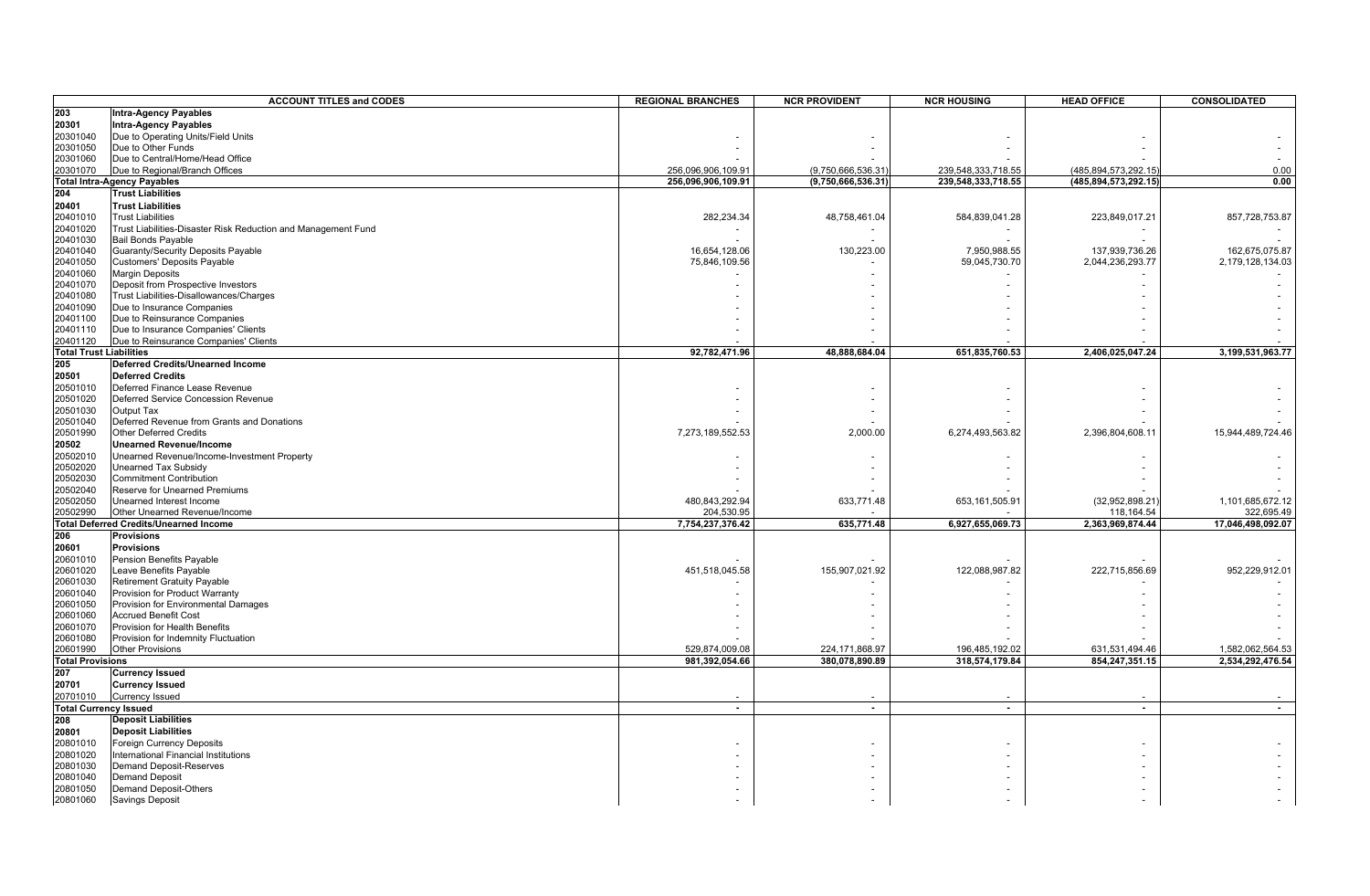|                             | <b>ACCOUNT TITLES and CODES</b>                                                                           | <b>REGIONAL BRANCHES</b> | <b>NCR PROVIDENT</b> | <b>NCR HOUSING</b> | <b>HEAD OFFICE</b>       | CONSOLIDATED       |
|-----------------------------|-----------------------------------------------------------------------------------------------------------|--------------------------|----------------------|--------------------|--------------------------|--------------------|
| 20801070                    | Fixed-term Deposit                                                                                        |                          |                      |                    |                          |                    |
| 20801080                    | Withdrawal in Progress                                                                                    |                          |                      |                    |                          |                    |
| 20801090                    | Negotiable Order of Withdrawal Accounts                                                                   |                          |                      |                    |                          |                    |
| 20801100                    | Time Certificates of Deposit                                                                              |                          |                      |                    |                          |                    |
| 20801110                    | Long-term Negotiable Certificates of Deposit                                                              |                          |                      |                    |                          |                    |
| 20801120                    | Special Deposit Account                                                                                   |                          |                      |                    |                          |                    |
| 20801130                    | Overnight Deposit Account                                                                                 |                          |                      |                    |                          |                    |
| 20801140                    | <b>Term Deposit Account</b>                                                                               |                          |                      |                    |                          |                    |
|                             | <b>Total Deposit Liabilities</b>                                                                          | $\blacksquare$           | $\sim$               | $\sim$             | $\sim$                   | $\sim$             |
| 209                         | <b>Deferred Tax Liabilities</b>                                                                           |                          |                      |                    |                          |                    |
| 20901                       | <b>Deferred Tax Liabilities</b>                                                                           |                          |                      |                    |                          |                    |
| 20901010                    | Deferred Tax Liabilities                                                                                  |                          |                      |                    |                          |                    |
|                             | <b>Total Deferred Tax Liabilities</b>                                                                     | $\overline{\phantom{a}}$ | $\sim$               | $\sim$             | $\overline{\phantom{a}}$ | $\sim$             |
|                             |                                                                                                           |                          |                      |                    |                          |                    |
|                             |                                                                                                           |                          |                      |                    |                          |                    |
| 21001                       | <b>Lease Payable</b>                                                                                      |                          |                      |                    |                          |                    |
| 21001010                    | Lease Payable                                                                                             | 499,916,463.37           | 549,902,317.31       |                    | 690,097,096.63           | 1,739,915,877.31   |
| <b>Total Lease Payable</b>  |                                                                                                           | 499,916,463.37           | 549,902,317.31       | $\sim$             | 690,097,096.63           | 1,739,915,877.31   |
|                             |                                                                                                           |                          |                      |                    |                          |                    |
| 29999                       | <b>Other Payables</b>                                                                                     |                          |                      |                    |                          |                    |
| 29999010                    | Special Time Deposit                                                                                      |                          |                      |                    |                          |                    |
| 29999020                    | Treasurer/Cashier/Manager's Check                                                                         |                          |                      |                    |                          |                    |
| 29999030                    | Payment Order Payable                                                                                     |                          |                      |                    |                          |                    |
| 29999040                    | <b>Undistributed Collections</b>                                                                          | 51,380,428.09            | 7,026,794.76         | 32,409,828.57      | 213,884,469.65           | 304,701,521.07     |
| 29999050                    | <b>Unclaimed Balances</b>                                                                                 |                          |                      |                    |                          |                    |
| 29999060                    | Loans by Regional Banking Units from Foreign Currency Deposit Unit/Expanded Foreign Currency Deposit Unit |                          |                      |                    |                          |                    |
| 29999070                    | Liability for Letters of Credit                                                                           |                          |                      |                    |                          |                    |
| 29999080                    | Outstanding Acceptances Executed by or for Account of the Bank                                            |                          |                      |                    |                          |                    |
| 29999090                    | Dividends Payable                                                                                         |                          |                      |                    |                          |                    |
| 29999100                    | Servicing Liabilities                                                                                     |                          |                      |                    |                          |                    |
| 29999120                    | Return Premiums Payable                                                                                   |                          |                      |                    |                          |                    |
| 29999130                    | No Claim Bonus Payable                                                                                    |                          |                      |                    |                          |                    |
| 29999140                    | Due to International Monetary Fund                                                                        |                          |                      |                    |                          |                    |
| 29999150                    | Derivative Instruments in a Gain/(Loss) Position                                                          |                          |                      |                    |                          |                    |
| 29999160                    | Due to Non-Government Organizations/Civil Society Organizations                                           |                          |                      |                    |                          |                    |
| 29999990                    | Other Payables                                                                                            | 10,892,421,972.16        |                      | 8,172,491,315.44   |                          | 19,064,913,287.60  |
| <b>Total Other Payables</b> |                                                                                                           | 10,943,802,400.25        | 7,026,794.76         | 8,204,901,144.01   | 213,884,469.65           | 19,369,614,808.67  |
| <b>TOTAL LIABILITIES</b>    |                                                                                                           | 280,423,309,430.01       | (8,288,823,489.13)   | 258,815,359,151.09 | (373,942,413,428.72)     | 157,007,431,663.25 |
| 3                           | <b>Equity</b>                                                                                             |                          |                      |                    |                          |                    |
| 301                         | <b>Government Equity</b>                                                                                  |                          |                      |                    |                          |                    |
| 30101                       | <b>Government Equity</b>                                                                                  |                          |                      |                    |                          |                    |
| 30101010                    | Accumulated Surplus/(Deficit)                                                                             |                          |                      |                    |                          |                    |
|                             |                                                                                                           |                          |                      |                    |                          |                    |
| 30101020                    | Government Equity                                                                                         |                          |                      |                    |                          |                    |
| 30101030                    | <b>Contributed Capital</b>                                                                                |                          |                      |                    |                          |                    |
| 302                         | <b>Total Government Equity</b>                                                                            | $\blacksquare$           | $\sim$               | $\blacksquare$     | $\overline{\phantom{a}}$ | $\sim$             |
|                             | <b>Revaluation Surplus</b>                                                                                |                          |                      |                    |                          |                    |
| 30201                       | <b>Revaluation Surplus</b>                                                                                |                          |                      |                    |                          |                    |
|                             | 30201010 Revaluation Sultion 1<br>Total Revaluation Surplus<br><b>Revaluation Surplus</b>                 |                          |                      |                    |                          |                    |
|                             |                                                                                                           | $\overline{\phantom{a}}$ | $\sim$               | $\mathbf{r}$       | $\overline{a}$           | $\sim$             |
| 303                         | <b>Intermediate Accounts</b>                                                                              |                          |                      |                    |                          |                    |
| 30301                       | <b>Intermediate Accounts</b>                                                                              |                          |                      |                    |                          |                    |
|                             | Revenue/Income and Expense Summary                                                                        |                          |                      |                    |                          |                    |
|                             | 30301020 Revenue/Income<br>Total Intermediate Accounts                                                    | $\sim$                   | $\sim$               | $\sim$             | $\sim$                   | $\sim$             |
| 305                         | Unrealized Gain/(Loss)                                                                                    |                          |                      |                    |                          |                    |
| 30501                       | <b>Unrealized Gain/(Loss)</b>                                                                             |                          |                      |                    |                          |                    |
| 30501020                    | Unrealized Gain/(Loss) from Changes in the Fair Value of Financial Instruments                            |                          |                      |                    | (114,908,135.93)         | (114, 908, 135.93) |
|                             | <b>Total Unrealized Gain/(Loss)</b>                                                                       | $\blacksquare$           | $\sim$               | $\blacksquare$     | (114, 908, 135.93)       | (114, 908, 135.93) |
| 307                         | <b>Retained Earnings/(Deficit)</b>                                                                        |                          |                      |                    |                          |                    |
| 30701                       | <b>Retained Earnings/(Deficit)</b>                                                                        |                          |                      |                    |                          |                    |
| 30701010                    | Retained Earnings/(Deficit)                                                                               |                          |                      |                    | 57,820,716,196.71        | 57,820,716,196.71  |
| 8-97-700                    | <b>Donated Surplus</b>                                                                                    |                          |                      |                    |                          |                    |
|                             |                                                                                                           | $\overline{a}$           | $\sim$               |                    |                          |                    |
|                             | <b>Total Retained Earnings/(Deficit)</b>                                                                  |                          |                      | $\sim$             | 57,820,716,196.71        | 57,820,716,196.71  |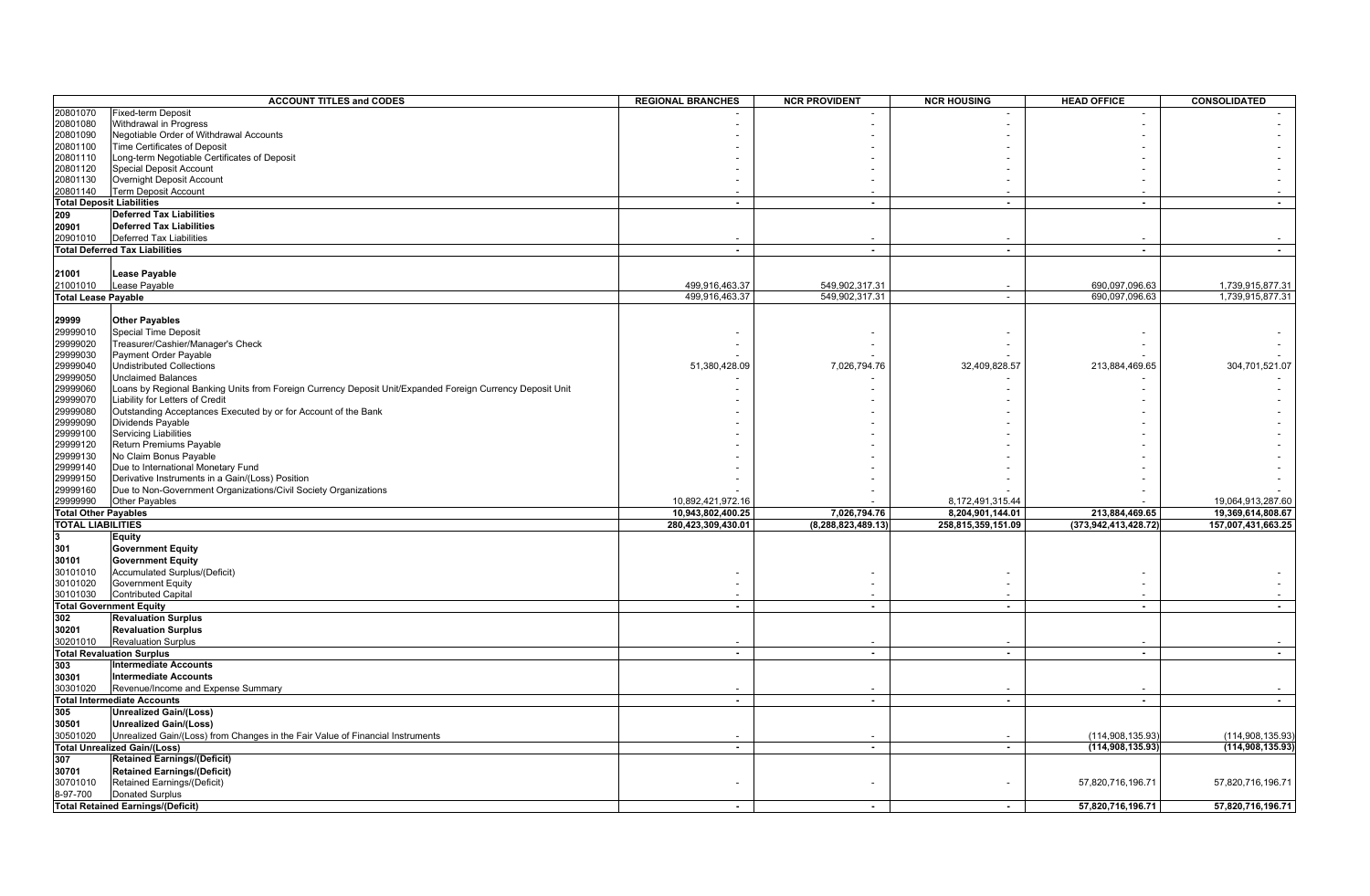|                              | <b>ACCOUNT TITLES and CODES</b>                        | <b>REGIONAL BRANCHES</b> | <b>NCR PROVIDENT</b> | <b>NCR HOUSING</b> | <b>HEAD OFFICE</b>       | <b>CONSOLIDATED</b> |
|------------------------------|--------------------------------------------------------|--------------------------|----------------------|--------------------|--------------------------|---------------------|
| 308                          | Stockholders' Equity                                   |                          |                      |                    |                          |                     |
| 30801                        | Stockholders' Equity                                   |                          |                      |                    |                          |                     |
| 30801010                     | <b>Share Capital</b>                                   |                          |                      |                    |                          |                     |
| 30801020                     | Share Premium                                          |                          |                      |                    |                          |                     |
| 30801030                     | <b>Subscribed Share Capital</b>                        |                          |                      |                    |                          |                     |
| 30801040                     | <b>Treasury Shares</b>                                 |                          |                      |                    |                          |                     |
| 30801050                     | <b>Stock Dividend Distributable</b>                    |                          |                      |                    |                          |                     |
| 30801060                     | Equity Component of Compound Financial Instruments     |                          |                      |                    |                          |                     |
| 30801070                     | Minority Interests in Subsidiaries                     |                          |                      |                    |                          |                     |
| 30801990                     | Other Equity Instruments                               |                          |                      |                    |                          |                     |
|                              | <b>Total Stockholders' Equity</b>                      | $\overline{\phantom{a}}$ | $\sim$               | $\blacksquare$     | $\sim$                   |                     |
| 309                          | <b>Cumulative Translation Adjustment</b>               |                          |                      |                    |                          |                     |
| 30901                        | <b>Cumulative Translation Adjustment</b>               |                          |                      |                    |                          |                     |
| 30901010                     | Cumulative Translation Adjustment                      |                          |                      |                    |                          |                     |
|                              | <b>Total Cumulative Translation Adjustment</b>         | $\mathbf{r}$             | $\sim$               | $\sim$             | $\overline{a}$           | $\blacksquare$      |
| 311                          | <b>Members' Equity</b>                                 |                          |                      |                    |                          |                     |
| 31101                        | <b>Members' Equity</b>                                 |                          |                      |                    |                          |                     |
| 31101010                     | Members' Equity                                        | 10,550,094,388.07        | 12,013,623,373.57    |                    | 471,184,871,798.12       | 493,748,589,559.76  |
| <b>Total Members' Equity</b> |                                                        | 10,550,094,388.07        | 12,013,623,373.57    | $\sim$             | 471,184,871,798.12       | 493,748,589,559.76  |
| 312                          | <b>Home/Head Office</b>                                |                          |                      |                    |                          |                     |
| 31201                        | <b>Home/Head Office</b>                                |                          |                      |                    |                          |                     |
|                              | Home/Head Office                                       |                          |                      |                    |                          |                     |
| 31201010                     | <b>Total Home/Head Office</b>                          |                          |                      |                    |                          | $\sim$              |
| 313                          |                                                        | $\sim$                   | $\sim$               | $\sim$             | $\sim$                   |                     |
|                              | <b>Remeasurement Gain/(Loss)</b>                       |                          |                      |                    |                          |                     |
| 31301                        | <b>Remeasurement Gain/(Loss)</b>                       |                          |                      |                    |                          |                     |
| 31301010                     | Remeasurement Gain                                     |                          |                      |                    |                          |                     |
| 31301020                     | Remeasurement Loss                                     |                          |                      |                    |                          |                     |
|                              | <b>Total Remeasurement Gain/(Loss)</b>                 | $\sim$                   | $\sim$               | $\sim$             | $\sim$                   | $\sim$              |
| 314                          | Share in the Net Assets/Equity of Associates           |                          |                      |                    |                          |                     |
| 31401                        | Share in the Net Assets/Equity of Associates           |                          |                      |                    |                          |                     |
| 31401010                     | Share in the Net Assets/Equity of Associates           |                          |                      |                    |                          |                     |
|                              | Total Share in the Net Assets/Equity of Associates     | $\blacksquare$           | $\sim$               | $\sim$             | $\blacksquare$           | $\blacksquare$      |
| 315                          | Share in the Net Assets/Equity of Joint Ventures       |                          |                      |                    |                          |                     |
| 31501                        | Share in the Net Assets/Equity of Joint Ventures       |                          |                      |                    |                          |                     |
| 31501010                     | Share in the Net Assets/Equity of Joint Ventures       |                          |                      |                    |                          |                     |
|                              | Total Share in the Net Assets/Equity of Joint Ventures |                          |                      | $\sim$             |                          |                     |
| <b>TOTAL EQUITY</b>          |                                                        | 10.550.094.388.07        | 12,013,623,373.57    | $\sim$             | 528,890,679,858.90       | 551.454.397.620.54  |
|                              | Revenue                                                |                          |                      |                    |                          |                     |
| 401                          | <b>Tax Revenue</b>                                     |                          |                      |                    |                          |                     |
| 40101                        | Tax Revenue-Individual and Corporation                 |                          |                      |                    |                          |                     |
| 40101030                     | <b>Travel Tax</b>                                      |                          |                      |                    |                          |                     |
| <b>Total Tax Revenue</b>     |                                                        | $\sim$                   | $\sim$               | $\sim$             | $\overline{\phantom{a}}$ | $\sim$              |
| 402                          | <b>Service and Business Income</b>                     |                          |                      |                    |                          |                     |
| 40201                        | Service Income                                         |                          |                      |                    |                          |                     |
| 40201010                     | <b>Permit Fees</b>                                     |                          |                      |                    |                          |                     |
| 40201020                     | <b>Registration Fees</b>                               |                          |                      |                    |                          |                     |
| 40201030                     | Registration Plates, Tags and Stickers Fees            |                          |                      |                    |                          |                     |
| 40201040                     | Clearance and Certification Fees                       |                          |                      |                    |                          |                     |
| 40201050                     | <b>Franchising Fees</b>                                |                          |                      |                    |                          |                     |
| 40201060                     | Licensing Fees                                         |                          |                      |                    |                          |                     |
| 40201070                     | Supervision and Regulation Enforcement Fees            |                          |                      |                    |                          |                     |
| 40201080                     | Spectrum Usage Fees                                    |                          |                      |                    |                          |                     |
| 40201090                     | Legal Fees                                             |                          |                      |                    |                          |                     |
| 40201100                     | nspection Fees                                         |                          |                      |                    |                          |                     |
| 40201110                     | Verification and Authentication Fees                   |                          |                      |                    |                          |                     |
| 40201130                     | Processing Fees                                        | 158,904,576.24           |                      | 129,466,846.16     |                          | 288,371,422.40      |
| 40201140                     | Fines and Penalties-Service Income                     |                          |                      |                    |                          |                     |
| 40201150                     | <b>Mail Services Revenue</b>                           |                          |                      |                    |                          |                     |
| 40201151                     | <b>Discounts on Mailing Services</b>                   |                          |                      |                    |                          |                     |
| 40201160                     | Postal Payment Service Revenue                         |                          |                      |                    |                          |                     |
| 40201170                     | Fees and Commissions Income                            | 131,664,506.48           | 56,600.00            | 116,722,853.02     | 29,402,063.64            | 277,846,023.14      |
|                              |                                                        |                          |                      |                    |                          |                     |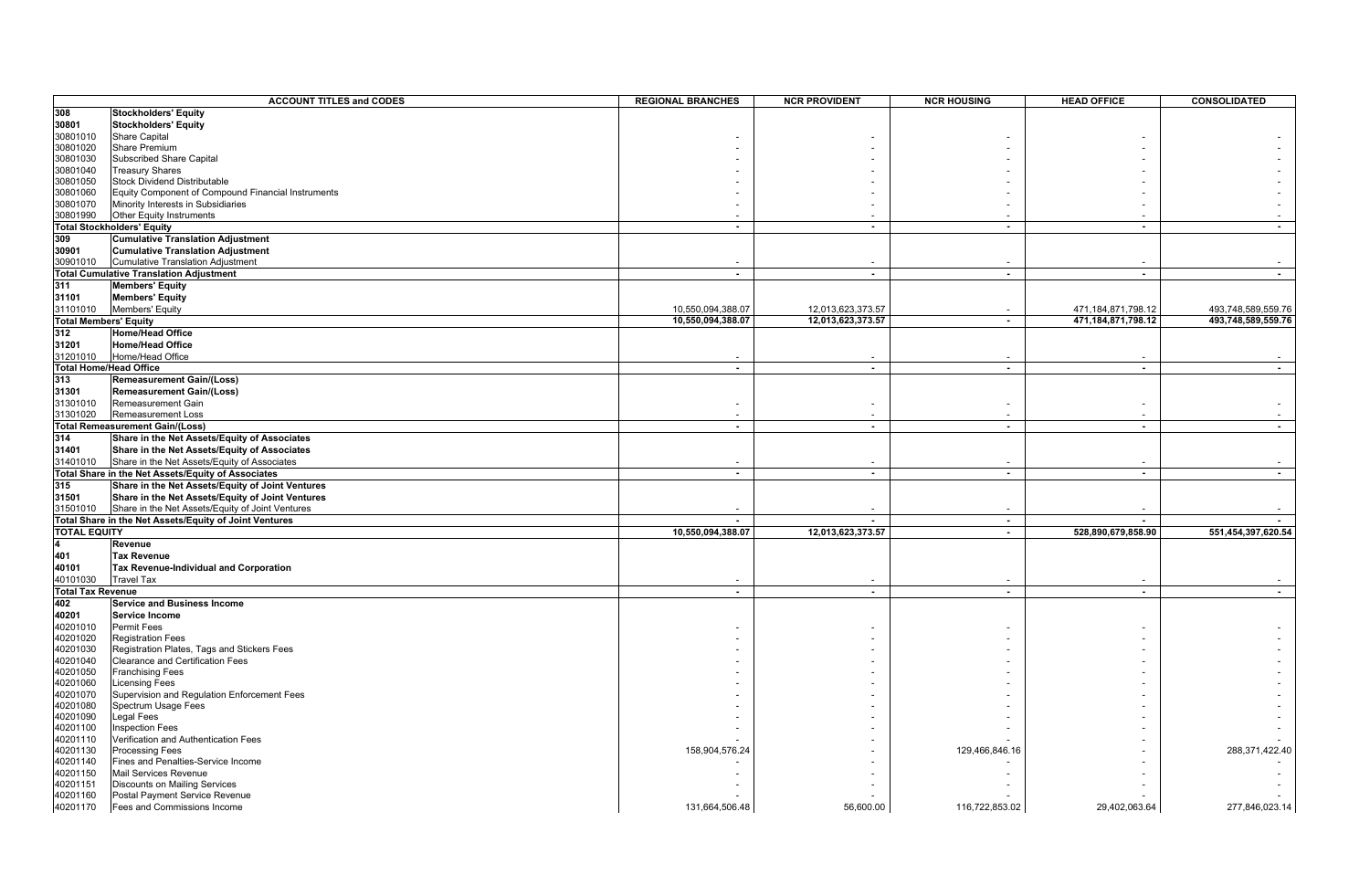|          | <b>ACCOUNT TITLES and CODES</b>                             | <b>REGIONAL BRANCHES</b> | <b>NCR PROVIDENT</b> | <b>NCR HOUSING</b> | <b>HEAD OFFICE</b> | CONSOLIDATED      |
|----------|-------------------------------------------------------------|--------------------------|----------------------|--------------------|--------------------|-------------------|
| 40201180 | <b>Consultancy Fees</b>                                     |                          |                      |                    |                    |                   |
| 40201190 | <b>Participation Fees</b>                                   |                          |                      |                    |                    |                   |
| 40201200 | <b>Research Fees</b>                                        |                          |                      |                    |                    |                   |
| 40201210 | <b>Accreditation Fees</b>                                   |                          |                      |                    |                    |                   |
| 40201220 | <b>Cancellation Fees</b>                                    |                          |                      |                    |                    |                   |
| 40201230 | <b>Harmonization Fees</b>                                   |                          |                      |                    |                    |                   |
| 40201240 | Sewerage/Garbage Fees                                       |                          |                      |                    |                    |                   |
| 40201250 | <b>Transshipment Fees</b>                                   |                          |                      |                    |                    |                   |
| 40201260 | Passport and Visa Application Fees                          |                          |                      |                    |                    |                   |
| 40201990 | Other Service Income                                        | 24,617,967.37            |                      | 23,470,489.24      |                    | 48,088,456.61     |
| 40202    | <b>Business Income</b>                                      |                          |                      |                    |                    |                   |
| 40202010 | School/Course Fees                                          |                          |                      |                    |                    |                   |
| 40202020 | <b>Affiliation Fees</b>                                     |                          |                      |                    |                    |                   |
| 40202030 | <b>Examination Fees</b>                                     |                          |                      |                    |                    |                   |
|          |                                                             |                          |                      |                    |                    |                   |
| 40202040 | Seminar/Training Fees                                       |                          |                      |                    |                    |                   |
| 40202050 | Rent/Lease Income                                           | 3,975,339.62             |                      |                    | 69,812,025.85      | 73,787,365.47     |
| 40202060 | <b>Communications Network Fees</b>                          |                          |                      |                    |                    |                   |
| 40202070 | <b>Transportation System Fees</b>                           |                          |                      |                    |                    |                   |
| 40202080 | Road Network Fees                                           |                          |                      |                    |                    |                   |
| 40202090 | <b>Waterworks System Fees</b>                               |                          |                      |                    |                    |                   |
| 40202100 | Power Supply System Revenue                                 |                          |                      |                    |                    |                   |
| 40202101 | Power Supply System Revenue Adjustment                      |                          |                      |                    |                    |                   |
| 40202110 | <b>Seaport System Fees</b>                                  |                          |                      |                    |                    |                   |
| 40202120 | Landing and Parking Fees                                    |                          |                      |                    |                    |                   |
| 40202130 | Income from Hostels/Dormitories and Other Like Facilities   |                          |                      |                    |                    |                   |
| 40202140 | Slaughterhouse Operation                                    |                          |                      |                    |                    |                   |
| 40202150 | Income from Printing and Publication                        |                          |                      |                    |                    |                   |
| 40202160 | Sales Revenue                                               |                          |                      |                    |                    |                   |
| 40202161 | <b>Sales Discounts</b>                                      |                          |                      |                    |                    |                   |
| 40202162 | Sales Returns and Allowances                                |                          |                      |                    |                    |                   |
| 40202170 | <b>Hospital Fees</b>                                        |                          |                      |                    |                    |                   |
| 40202171 | Hospital Discounts, Allowances and Free Services            |                          |                      |                    |                    |                   |
| 40202180 | Guarantee Income                                            |                          |                      |                    |                    |                   |
| 40202190 | Fidelity Insurance Income                                   |                          |                      |                    |                    |                   |
| 40202200 | Dividend Income                                             |                          |                      |                    | 38,588.75          | 38,588.75         |
| 40202210 | Interest Income                                             | 15,644,017,451.48        | 236,798.35           | 13,756,275,107.45  | 10,496,475,379.05  | 39,897,004,736.33 |
| 40202220 | Share in the Profit/Revenue of Joint Venture                |                          |                      |                    |                    |                   |
| 40202230 | Fines and Penalties-Business Income                         | 388,420,809.15           | 238,226.72           | 308,786,353.65     | 849,325,547.58     | 1,546,770,937.10  |
| 40202240 | Service Concession Revenue                                  |                          |                      |                    |                    |                   |
| 40202250 | Insurance/Reinsurance Premium                               |                          |                      |                    |                    |                   |
| 40202251 | Insurance/Reinsurance Premium Discount                      |                          |                      |                    |                    |                   |
| 40202252 | Returns and Cancellations of Insurance/Reinsurance Premiums |                          |                      |                    |                    |                   |
| 40202253 | Insurance/Reinsurance Premium Reserves                      |                          |                      |                    |                    |                   |
| 40202260 | Income from Acquired/Foreclosed Assets                      | 273,980,986.71           |                      | 167,732,489.74     | 1,247,824,758.79   | 1,689,538,235.24  |
|          |                                                             |                          |                      |                    |                    |                   |
| 40202270 | Members' Contribution                                       |                          |                      |                    |                    |                   |
| 40202280 | Share in the Profit/Revenue of Associates/Affiliates        |                          |                      |                    |                    |                   |
| 40202290 | Demurrage Revenue                                           |                          |                      |                    |                    |                   |
| 40202300 | Income from Gaming Operations                               |                          |                      |                    |                    |                   |
| 40202310 | <b>Forfeited Prizes</b>                                     |                          |                      |                    |                    |                   |
| 40202320 | <b>Royalty Fees</b>                                         |                          |                      |                    |                    |                   |
| 40202330 | Assessment Income                                           |                          |                      |                    |                    |                   |
| 40202340 | <b>Management Fees</b>                                      |                          |                      |                    |                    |                   |
| 40202350 | <b>Visitorial Fees</b>                                      |                          |                      |                    |                    |                   |
| 40202360 | <b>Admission Fees</b>                                       |                          |                      |                    |                    |                   |
| 40202370 | Annual Philippine Retirement Authority Fees                 |                          |                      |                    |                    |                   |
| 40202380 | Income from Communications Facilities                       |                          |                      |                    |                    |                   |
| 40202390 | <b>Construction Revenue</b>                                 |                          |                      |                    |                    |                   |
| 40202400 | Theater Operating Revenue                                   |                          |                      |                    |                    |                   |
| 40202990 | Other Business Income                                       | 105.409.669.21           |                      | 386.983.44         |                    | 105.796.652.65    |
|          | <b>Total Service and Business Income</b>                    | 16,730,991,306.26        | 531,625.07           | 14,502,841,122.70  | 12,692,878,363.66  | 43,927,242,417.69 |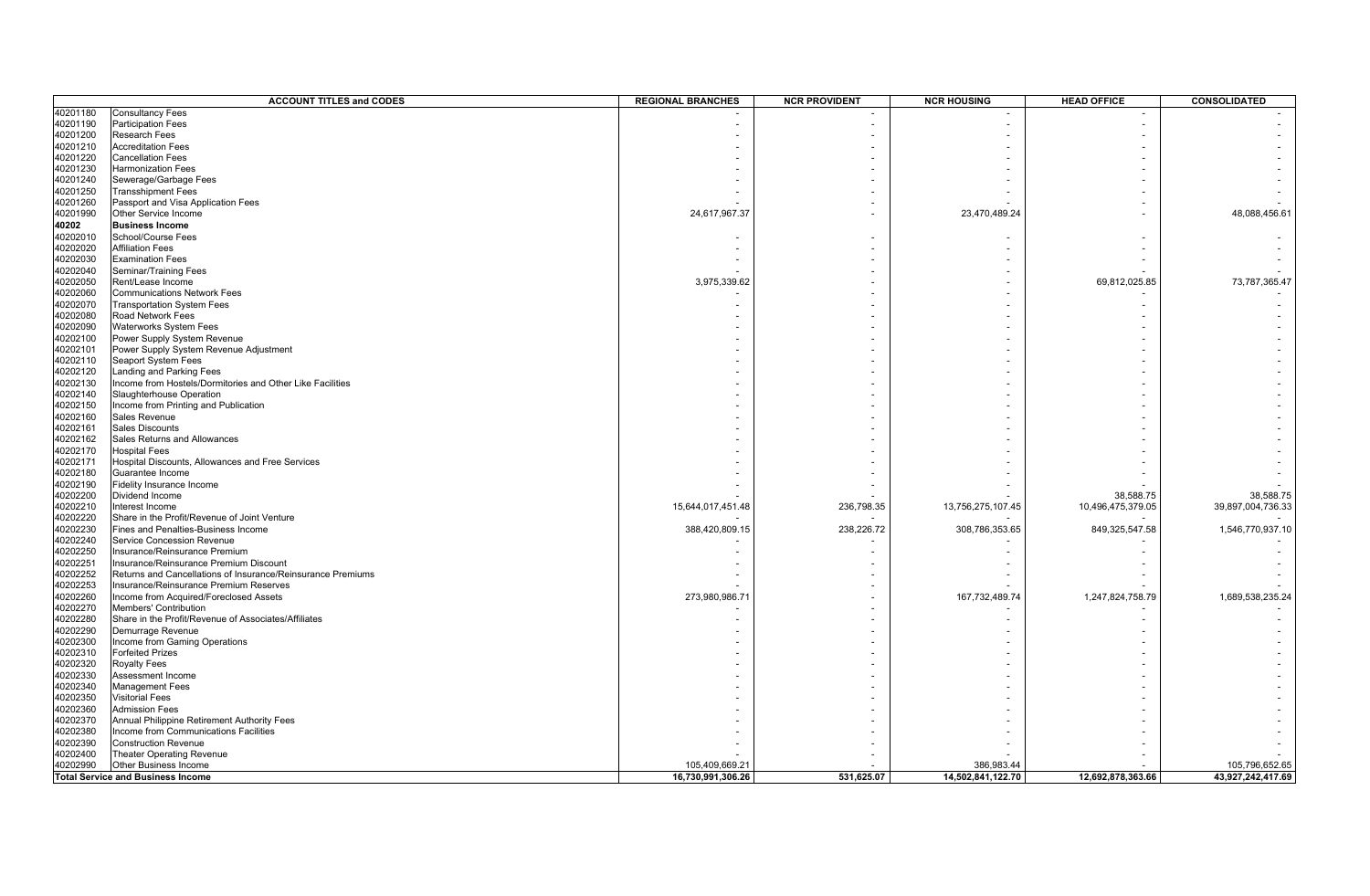| 403<br><b>Assistance and Subsidy from</b><br>40301<br><b>Assistance and Subsidy from</b><br>40301010<br>Subsidy from National Government<br>40301020<br>Assistance from National Government Agencies<br>40301030<br>Assistance from Local Government Units<br>40301040<br>Assistance from Government Corporations<br>40301050<br>Subsidy from Other Funds<br>40301060<br>Subsidy from Central Office<br>40301070<br>Subsidy from Regional Office/Branch Offices<br>Total Assistance and Subsidy from<br>$\blacksquare$<br>$\sim$<br>$\blacksquare$<br>$\overline{\phantom{a}}$<br>404<br><b>Shares, Donations and Grants</b><br>40401<br><b>Shares</b><br>40401010<br>Share from National Wealth<br>40401020<br>Share from PAGCOR/PCSO<br>40401030<br>Share from Earnings of Government Corporations<br>40401040<br>Share in Universal Charge<br>40402<br><b>Donations</b><br>40402010<br>Donations in Cash<br>40402020<br>Donations in Kind<br>40403<br>Grants<br>40403010<br>Grants in Cash<br>40403020<br>Grants in Kind<br><b>Total Shares, Donations and Grants</b><br>$\sim$<br>$\sim$<br>$\blacksquare$<br>$\sim$<br>405<br>Gains<br>40501<br>Gains<br>40501010<br>Gain on Foreign Exchange (FOREX)<br>9,040.60<br>87,743.40<br>379,662,719.12<br>379,759,503.12<br>40501020<br>Gain on Sale/Redemption/Transfer of Investments<br>1,141,055.36<br>1,141,055.36<br>40501030<br>Gain on Sale of Investment Property<br>106,754,085.31<br>7,547,170,981.30<br>7,653,925,066.61<br>40501040<br>Gain on Sale of Property, Plant and Equipment<br>2,022,027.49<br>2,022,027.49<br>40501050<br>Gain on Initial Recognition of Biological Assets<br>Gain on Sale of Biological Assets<br>40501060<br>40501070<br>Gain from Changes in Fair Value Less Cost to Sell of Biological Assets Due to Physical Change<br>40501080<br>Gain from Changes in Fair Value Less Cost to Sell of Biological Assets Due to Price Change<br>Gain on Sale of Agricultural Produce<br>40501090<br>40501100<br>Gain on Sale of Intangible Assets<br>Gain from Changes in Fair Value of Financial Instruments<br>40501110<br>1,176,971,373.61<br>1,176,971,373.61<br>40501120<br>Gain on Initial Recognition of Agricultural Produce<br>40501130<br>Gain on Sale/Redemption/Transfer of Financial Liabilities<br>40501140<br>Gain from Fair Value Adjustment in Hedge Accounting<br>40501150<br>Gain on Securitization<br>Gain from Changes in Fair Value of Investment Property<br>40501160<br>40501170<br>Gain on Sale of Unserviceable Property<br>40501180<br>Gain from Contract Implementation<br>40501990<br>Other Gains<br>5.081.281.47<br>30,875,976.91<br>25,794,695.44<br><b>Total Gains</b><br>87,743.40<br>9,104,946,129.39<br>9,244,695,003.10<br>113,866,434.87<br>25,794,695.44<br>406<br><b>Other Non-Operating Income</b><br>40601<br><b>Sale of Assets</b><br>40601010<br>Sale of Garnished/Confiscated/Abandoned/Seized Goods and Property<br>40602<br><b>Reversal of Impairment Loss</b><br>40602010<br>3,293,109,272.76<br>Reversal of Impairment Loss<br>2,988,266,724.43<br>2,035,676.59<br>227,748,989.78<br>75,057,881.96<br>40699<br><b>Miscellaneous Income</b><br>40699010<br>450,232.22<br>Proceeds from Insurance/Indemnities<br>436,240.89<br>13,991.33<br>1,250,911,902.46<br>40699990<br>Miscellaneous Income<br>547,073,566.09<br>22,529,006.93<br>466,724,913.66<br>214,584,415.78<br>3,535,776,531.41<br>24,578,674.85<br>694,473,903.44<br>289,642,297.74<br>4,544,471,407.44<br><b>Total Other Non-Operating Income</b><br>20,380,634,272.54<br>25,198,043.32<br>15,223,109,721.58<br>22,087,466,790.79<br>57,716,408,828.23<br><b>TOTAL REVENUE</b><br><b>Expenses</b><br>501<br><b>Personnel Services</b><br>50101<br><b>Salaries and Wages</b><br>50101010<br>Salaries and Wages-Regular<br>790,182,849.95<br>348,677,728.19<br>221,502,247.51<br>440,478,630.36<br>1,800,841,456.01 |          | <b>ACCOUNT TITLES and CODES</b>       | <b>REGIONAL BRANCHES</b> | <b>NCR PROVIDENT</b> | <b>NCR HOUSING</b> | <b>HEAD OFFICE</b> | CONSOLIDATED |
|-----------------------------------------------------------------------------------------------------------------------------------------------------------------------------------------------------------------------------------------------------------------------------------------------------------------------------------------------------------------------------------------------------------------------------------------------------------------------------------------------------------------------------------------------------------------------------------------------------------------------------------------------------------------------------------------------------------------------------------------------------------------------------------------------------------------------------------------------------------------------------------------------------------------------------------------------------------------------------------------------------------------------------------------------------------------------------------------------------------------------------------------------------------------------------------------------------------------------------------------------------------------------------------------------------------------------------------------------------------------------------------------------------------------------------------------------------------------------------------------------------------------------------------------------------------------------------------------------------------------------------------------------------------------------------------------------------------------------------------------------------------------------------------------------------------------------------------------------------------------------------------------------------------------------------------------------------------------------------------------------------------------------------------------------------------------------------------------------------------------------------------------------------------------------------------------------------------------------------------------------------------------------------------------------------------------------------------------------------------------------------------------------------------------------------------------------------------------------------------------------------------------------------------------------------------------------------------------------------------------------------------------------------------------------------------------------------------------------------------------------------------------------------------------------------------------------------------------------------------------------------------------------------------------------------------------------------------------------------------------------------------------------------------------------------------------------------------------------------------------------------------------------------------------------------------------------------------------------------------------------------------------------------------------------------------------------------------------------------------------------------------------------------------------------------------------------------------------------------------------------------------------------------------------------------------------------------------------------------------------------------------------------------------------------------------------------------------------------------------------------------------------------------------------------------------------------------------------------------------------------------------------------------------|----------|---------------------------------------|--------------------------|----------------------|--------------------|--------------------|--------------|
|                                                                                                                                                                                                                                                                                                                                                                                                                                                                                                                                                                                                                                                                                                                                                                                                                                                                                                                                                                                                                                                                                                                                                                                                                                                                                                                                                                                                                                                                                                                                                                                                                                                                                                                                                                                                                                                                                                                                                                                                                                                                                                                                                                                                                                                                                                                                                                                                                                                                                                                                                                                                                                                                                                                                                                                                                                                                                                                                                                                                                                                                                                                                                                                                                                                                                                                                                                                                                                                                                                                                                                                                                                                                                                                                                                                                                                                                                                           |          |                                       |                          |                      |                    |                    |              |
|                                                                                                                                                                                                                                                                                                                                                                                                                                                                                                                                                                                                                                                                                                                                                                                                                                                                                                                                                                                                                                                                                                                                                                                                                                                                                                                                                                                                                                                                                                                                                                                                                                                                                                                                                                                                                                                                                                                                                                                                                                                                                                                                                                                                                                                                                                                                                                                                                                                                                                                                                                                                                                                                                                                                                                                                                                                                                                                                                                                                                                                                                                                                                                                                                                                                                                                                                                                                                                                                                                                                                                                                                                                                                                                                                                                                                                                                                                           |          |                                       |                          |                      |                    |                    |              |
|                                                                                                                                                                                                                                                                                                                                                                                                                                                                                                                                                                                                                                                                                                                                                                                                                                                                                                                                                                                                                                                                                                                                                                                                                                                                                                                                                                                                                                                                                                                                                                                                                                                                                                                                                                                                                                                                                                                                                                                                                                                                                                                                                                                                                                                                                                                                                                                                                                                                                                                                                                                                                                                                                                                                                                                                                                                                                                                                                                                                                                                                                                                                                                                                                                                                                                                                                                                                                                                                                                                                                                                                                                                                                                                                                                                                                                                                                                           |          |                                       |                          |                      |                    |                    |              |
|                                                                                                                                                                                                                                                                                                                                                                                                                                                                                                                                                                                                                                                                                                                                                                                                                                                                                                                                                                                                                                                                                                                                                                                                                                                                                                                                                                                                                                                                                                                                                                                                                                                                                                                                                                                                                                                                                                                                                                                                                                                                                                                                                                                                                                                                                                                                                                                                                                                                                                                                                                                                                                                                                                                                                                                                                                                                                                                                                                                                                                                                                                                                                                                                                                                                                                                                                                                                                                                                                                                                                                                                                                                                                                                                                                                                                                                                                                           |          |                                       |                          |                      |                    |                    |              |
|                                                                                                                                                                                                                                                                                                                                                                                                                                                                                                                                                                                                                                                                                                                                                                                                                                                                                                                                                                                                                                                                                                                                                                                                                                                                                                                                                                                                                                                                                                                                                                                                                                                                                                                                                                                                                                                                                                                                                                                                                                                                                                                                                                                                                                                                                                                                                                                                                                                                                                                                                                                                                                                                                                                                                                                                                                                                                                                                                                                                                                                                                                                                                                                                                                                                                                                                                                                                                                                                                                                                                                                                                                                                                                                                                                                                                                                                                                           |          |                                       |                          |                      |                    |                    |              |
|                                                                                                                                                                                                                                                                                                                                                                                                                                                                                                                                                                                                                                                                                                                                                                                                                                                                                                                                                                                                                                                                                                                                                                                                                                                                                                                                                                                                                                                                                                                                                                                                                                                                                                                                                                                                                                                                                                                                                                                                                                                                                                                                                                                                                                                                                                                                                                                                                                                                                                                                                                                                                                                                                                                                                                                                                                                                                                                                                                                                                                                                                                                                                                                                                                                                                                                                                                                                                                                                                                                                                                                                                                                                                                                                                                                                                                                                                                           |          |                                       |                          |                      |                    |                    |              |
|                                                                                                                                                                                                                                                                                                                                                                                                                                                                                                                                                                                                                                                                                                                                                                                                                                                                                                                                                                                                                                                                                                                                                                                                                                                                                                                                                                                                                                                                                                                                                                                                                                                                                                                                                                                                                                                                                                                                                                                                                                                                                                                                                                                                                                                                                                                                                                                                                                                                                                                                                                                                                                                                                                                                                                                                                                                                                                                                                                                                                                                                                                                                                                                                                                                                                                                                                                                                                                                                                                                                                                                                                                                                                                                                                                                                                                                                                                           |          |                                       |                          |                      |                    |                    |              |
|                                                                                                                                                                                                                                                                                                                                                                                                                                                                                                                                                                                                                                                                                                                                                                                                                                                                                                                                                                                                                                                                                                                                                                                                                                                                                                                                                                                                                                                                                                                                                                                                                                                                                                                                                                                                                                                                                                                                                                                                                                                                                                                                                                                                                                                                                                                                                                                                                                                                                                                                                                                                                                                                                                                                                                                                                                                                                                                                                                                                                                                                                                                                                                                                                                                                                                                                                                                                                                                                                                                                                                                                                                                                                                                                                                                                                                                                                                           |          |                                       |                          |                      |                    |                    |              |
|                                                                                                                                                                                                                                                                                                                                                                                                                                                                                                                                                                                                                                                                                                                                                                                                                                                                                                                                                                                                                                                                                                                                                                                                                                                                                                                                                                                                                                                                                                                                                                                                                                                                                                                                                                                                                                                                                                                                                                                                                                                                                                                                                                                                                                                                                                                                                                                                                                                                                                                                                                                                                                                                                                                                                                                                                                                                                                                                                                                                                                                                                                                                                                                                                                                                                                                                                                                                                                                                                                                                                                                                                                                                                                                                                                                                                                                                                                           |          |                                       |                          |                      |                    |                    |              |
|                                                                                                                                                                                                                                                                                                                                                                                                                                                                                                                                                                                                                                                                                                                                                                                                                                                                                                                                                                                                                                                                                                                                                                                                                                                                                                                                                                                                                                                                                                                                                                                                                                                                                                                                                                                                                                                                                                                                                                                                                                                                                                                                                                                                                                                                                                                                                                                                                                                                                                                                                                                                                                                                                                                                                                                                                                                                                                                                                                                                                                                                                                                                                                                                                                                                                                                                                                                                                                                                                                                                                                                                                                                                                                                                                                                                                                                                                                           |          |                                       |                          |                      |                    |                    |              |
|                                                                                                                                                                                                                                                                                                                                                                                                                                                                                                                                                                                                                                                                                                                                                                                                                                                                                                                                                                                                                                                                                                                                                                                                                                                                                                                                                                                                                                                                                                                                                                                                                                                                                                                                                                                                                                                                                                                                                                                                                                                                                                                                                                                                                                                                                                                                                                                                                                                                                                                                                                                                                                                                                                                                                                                                                                                                                                                                                                                                                                                                                                                                                                                                                                                                                                                                                                                                                                                                                                                                                                                                                                                                                                                                                                                                                                                                                                           |          |                                       |                          |                      |                    |                    |              |
|                                                                                                                                                                                                                                                                                                                                                                                                                                                                                                                                                                                                                                                                                                                                                                                                                                                                                                                                                                                                                                                                                                                                                                                                                                                                                                                                                                                                                                                                                                                                                                                                                                                                                                                                                                                                                                                                                                                                                                                                                                                                                                                                                                                                                                                                                                                                                                                                                                                                                                                                                                                                                                                                                                                                                                                                                                                                                                                                                                                                                                                                                                                                                                                                                                                                                                                                                                                                                                                                                                                                                                                                                                                                                                                                                                                                                                                                                                           |          |                                       |                          |                      |                    |                    |              |
|                                                                                                                                                                                                                                                                                                                                                                                                                                                                                                                                                                                                                                                                                                                                                                                                                                                                                                                                                                                                                                                                                                                                                                                                                                                                                                                                                                                                                                                                                                                                                                                                                                                                                                                                                                                                                                                                                                                                                                                                                                                                                                                                                                                                                                                                                                                                                                                                                                                                                                                                                                                                                                                                                                                                                                                                                                                                                                                                                                                                                                                                                                                                                                                                                                                                                                                                                                                                                                                                                                                                                                                                                                                                                                                                                                                                                                                                                                           |          |                                       |                          |                      |                    |                    |              |
|                                                                                                                                                                                                                                                                                                                                                                                                                                                                                                                                                                                                                                                                                                                                                                                                                                                                                                                                                                                                                                                                                                                                                                                                                                                                                                                                                                                                                                                                                                                                                                                                                                                                                                                                                                                                                                                                                                                                                                                                                                                                                                                                                                                                                                                                                                                                                                                                                                                                                                                                                                                                                                                                                                                                                                                                                                                                                                                                                                                                                                                                                                                                                                                                                                                                                                                                                                                                                                                                                                                                                                                                                                                                                                                                                                                                                                                                                                           |          |                                       |                          |                      |                    |                    |              |
|                                                                                                                                                                                                                                                                                                                                                                                                                                                                                                                                                                                                                                                                                                                                                                                                                                                                                                                                                                                                                                                                                                                                                                                                                                                                                                                                                                                                                                                                                                                                                                                                                                                                                                                                                                                                                                                                                                                                                                                                                                                                                                                                                                                                                                                                                                                                                                                                                                                                                                                                                                                                                                                                                                                                                                                                                                                                                                                                                                                                                                                                                                                                                                                                                                                                                                                                                                                                                                                                                                                                                                                                                                                                                                                                                                                                                                                                                                           |          |                                       |                          |                      |                    |                    |              |
|                                                                                                                                                                                                                                                                                                                                                                                                                                                                                                                                                                                                                                                                                                                                                                                                                                                                                                                                                                                                                                                                                                                                                                                                                                                                                                                                                                                                                                                                                                                                                                                                                                                                                                                                                                                                                                                                                                                                                                                                                                                                                                                                                                                                                                                                                                                                                                                                                                                                                                                                                                                                                                                                                                                                                                                                                                                                                                                                                                                                                                                                                                                                                                                                                                                                                                                                                                                                                                                                                                                                                                                                                                                                                                                                                                                                                                                                                                           |          |                                       |                          |                      |                    |                    |              |
|                                                                                                                                                                                                                                                                                                                                                                                                                                                                                                                                                                                                                                                                                                                                                                                                                                                                                                                                                                                                                                                                                                                                                                                                                                                                                                                                                                                                                                                                                                                                                                                                                                                                                                                                                                                                                                                                                                                                                                                                                                                                                                                                                                                                                                                                                                                                                                                                                                                                                                                                                                                                                                                                                                                                                                                                                                                                                                                                                                                                                                                                                                                                                                                                                                                                                                                                                                                                                                                                                                                                                                                                                                                                                                                                                                                                                                                                                                           |          |                                       |                          |                      |                    |                    |              |
|                                                                                                                                                                                                                                                                                                                                                                                                                                                                                                                                                                                                                                                                                                                                                                                                                                                                                                                                                                                                                                                                                                                                                                                                                                                                                                                                                                                                                                                                                                                                                                                                                                                                                                                                                                                                                                                                                                                                                                                                                                                                                                                                                                                                                                                                                                                                                                                                                                                                                                                                                                                                                                                                                                                                                                                                                                                                                                                                                                                                                                                                                                                                                                                                                                                                                                                                                                                                                                                                                                                                                                                                                                                                                                                                                                                                                                                                                                           |          |                                       |                          |                      |                    |                    |              |
|                                                                                                                                                                                                                                                                                                                                                                                                                                                                                                                                                                                                                                                                                                                                                                                                                                                                                                                                                                                                                                                                                                                                                                                                                                                                                                                                                                                                                                                                                                                                                                                                                                                                                                                                                                                                                                                                                                                                                                                                                                                                                                                                                                                                                                                                                                                                                                                                                                                                                                                                                                                                                                                                                                                                                                                                                                                                                                                                                                                                                                                                                                                                                                                                                                                                                                                                                                                                                                                                                                                                                                                                                                                                                                                                                                                                                                                                                                           |          |                                       |                          |                      |                    |                    |              |
|                                                                                                                                                                                                                                                                                                                                                                                                                                                                                                                                                                                                                                                                                                                                                                                                                                                                                                                                                                                                                                                                                                                                                                                                                                                                                                                                                                                                                                                                                                                                                                                                                                                                                                                                                                                                                                                                                                                                                                                                                                                                                                                                                                                                                                                                                                                                                                                                                                                                                                                                                                                                                                                                                                                                                                                                                                                                                                                                                                                                                                                                                                                                                                                                                                                                                                                                                                                                                                                                                                                                                                                                                                                                                                                                                                                                                                                                                                           |          |                                       |                          |                      |                    |                    |              |
|                                                                                                                                                                                                                                                                                                                                                                                                                                                                                                                                                                                                                                                                                                                                                                                                                                                                                                                                                                                                                                                                                                                                                                                                                                                                                                                                                                                                                                                                                                                                                                                                                                                                                                                                                                                                                                                                                                                                                                                                                                                                                                                                                                                                                                                                                                                                                                                                                                                                                                                                                                                                                                                                                                                                                                                                                                                                                                                                                                                                                                                                                                                                                                                                                                                                                                                                                                                                                                                                                                                                                                                                                                                                                                                                                                                                                                                                                                           |          |                                       |                          |                      |                    |                    |              |
|                                                                                                                                                                                                                                                                                                                                                                                                                                                                                                                                                                                                                                                                                                                                                                                                                                                                                                                                                                                                                                                                                                                                                                                                                                                                                                                                                                                                                                                                                                                                                                                                                                                                                                                                                                                                                                                                                                                                                                                                                                                                                                                                                                                                                                                                                                                                                                                                                                                                                                                                                                                                                                                                                                                                                                                                                                                                                                                                                                                                                                                                                                                                                                                                                                                                                                                                                                                                                                                                                                                                                                                                                                                                                                                                                                                                                                                                                                           |          |                                       |                          |                      |                    |                    |              |
|                                                                                                                                                                                                                                                                                                                                                                                                                                                                                                                                                                                                                                                                                                                                                                                                                                                                                                                                                                                                                                                                                                                                                                                                                                                                                                                                                                                                                                                                                                                                                                                                                                                                                                                                                                                                                                                                                                                                                                                                                                                                                                                                                                                                                                                                                                                                                                                                                                                                                                                                                                                                                                                                                                                                                                                                                                                                                                                                                                                                                                                                                                                                                                                                                                                                                                                                                                                                                                                                                                                                                                                                                                                                                                                                                                                                                                                                                                           |          |                                       |                          |                      |                    |                    |              |
|                                                                                                                                                                                                                                                                                                                                                                                                                                                                                                                                                                                                                                                                                                                                                                                                                                                                                                                                                                                                                                                                                                                                                                                                                                                                                                                                                                                                                                                                                                                                                                                                                                                                                                                                                                                                                                                                                                                                                                                                                                                                                                                                                                                                                                                                                                                                                                                                                                                                                                                                                                                                                                                                                                                                                                                                                                                                                                                                                                                                                                                                                                                                                                                                                                                                                                                                                                                                                                                                                                                                                                                                                                                                                                                                                                                                                                                                                                           |          |                                       |                          |                      |                    |                    |              |
|                                                                                                                                                                                                                                                                                                                                                                                                                                                                                                                                                                                                                                                                                                                                                                                                                                                                                                                                                                                                                                                                                                                                                                                                                                                                                                                                                                                                                                                                                                                                                                                                                                                                                                                                                                                                                                                                                                                                                                                                                                                                                                                                                                                                                                                                                                                                                                                                                                                                                                                                                                                                                                                                                                                                                                                                                                                                                                                                                                                                                                                                                                                                                                                                                                                                                                                                                                                                                                                                                                                                                                                                                                                                                                                                                                                                                                                                                                           |          |                                       |                          |                      |                    |                    |              |
|                                                                                                                                                                                                                                                                                                                                                                                                                                                                                                                                                                                                                                                                                                                                                                                                                                                                                                                                                                                                                                                                                                                                                                                                                                                                                                                                                                                                                                                                                                                                                                                                                                                                                                                                                                                                                                                                                                                                                                                                                                                                                                                                                                                                                                                                                                                                                                                                                                                                                                                                                                                                                                                                                                                                                                                                                                                                                                                                                                                                                                                                                                                                                                                                                                                                                                                                                                                                                                                                                                                                                                                                                                                                                                                                                                                                                                                                                                           |          |                                       |                          |                      |                    |                    |              |
|                                                                                                                                                                                                                                                                                                                                                                                                                                                                                                                                                                                                                                                                                                                                                                                                                                                                                                                                                                                                                                                                                                                                                                                                                                                                                                                                                                                                                                                                                                                                                                                                                                                                                                                                                                                                                                                                                                                                                                                                                                                                                                                                                                                                                                                                                                                                                                                                                                                                                                                                                                                                                                                                                                                                                                                                                                                                                                                                                                                                                                                                                                                                                                                                                                                                                                                                                                                                                                                                                                                                                                                                                                                                                                                                                                                                                                                                                                           |          |                                       |                          |                      |                    |                    |              |
|                                                                                                                                                                                                                                                                                                                                                                                                                                                                                                                                                                                                                                                                                                                                                                                                                                                                                                                                                                                                                                                                                                                                                                                                                                                                                                                                                                                                                                                                                                                                                                                                                                                                                                                                                                                                                                                                                                                                                                                                                                                                                                                                                                                                                                                                                                                                                                                                                                                                                                                                                                                                                                                                                                                                                                                                                                                                                                                                                                                                                                                                                                                                                                                                                                                                                                                                                                                                                                                                                                                                                                                                                                                                                                                                                                                                                                                                                                           |          |                                       |                          |                      |                    |                    |              |
|                                                                                                                                                                                                                                                                                                                                                                                                                                                                                                                                                                                                                                                                                                                                                                                                                                                                                                                                                                                                                                                                                                                                                                                                                                                                                                                                                                                                                                                                                                                                                                                                                                                                                                                                                                                                                                                                                                                                                                                                                                                                                                                                                                                                                                                                                                                                                                                                                                                                                                                                                                                                                                                                                                                                                                                                                                                                                                                                                                                                                                                                                                                                                                                                                                                                                                                                                                                                                                                                                                                                                                                                                                                                                                                                                                                                                                                                                                           |          |                                       |                          |                      |                    |                    |              |
|                                                                                                                                                                                                                                                                                                                                                                                                                                                                                                                                                                                                                                                                                                                                                                                                                                                                                                                                                                                                                                                                                                                                                                                                                                                                                                                                                                                                                                                                                                                                                                                                                                                                                                                                                                                                                                                                                                                                                                                                                                                                                                                                                                                                                                                                                                                                                                                                                                                                                                                                                                                                                                                                                                                                                                                                                                                                                                                                                                                                                                                                                                                                                                                                                                                                                                                                                                                                                                                                                                                                                                                                                                                                                                                                                                                                                                                                                                           |          |                                       |                          |                      |                    |                    |              |
|                                                                                                                                                                                                                                                                                                                                                                                                                                                                                                                                                                                                                                                                                                                                                                                                                                                                                                                                                                                                                                                                                                                                                                                                                                                                                                                                                                                                                                                                                                                                                                                                                                                                                                                                                                                                                                                                                                                                                                                                                                                                                                                                                                                                                                                                                                                                                                                                                                                                                                                                                                                                                                                                                                                                                                                                                                                                                                                                                                                                                                                                                                                                                                                                                                                                                                                                                                                                                                                                                                                                                                                                                                                                                                                                                                                                                                                                                                           |          |                                       |                          |                      |                    |                    |              |
|                                                                                                                                                                                                                                                                                                                                                                                                                                                                                                                                                                                                                                                                                                                                                                                                                                                                                                                                                                                                                                                                                                                                                                                                                                                                                                                                                                                                                                                                                                                                                                                                                                                                                                                                                                                                                                                                                                                                                                                                                                                                                                                                                                                                                                                                                                                                                                                                                                                                                                                                                                                                                                                                                                                                                                                                                                                                                                                                                                                                                                                                                                                                                                                                                                                                                                                                                                                                                                                                                                                                                                                                                                                                                                                                                                                                                                                                                                           |          |                                       |                          |                      |                    |                    |              |
|                                                                                                                                                                                                                                                                                                                                                                                                                                                                                                                                                                                                                                                                                                                                                                                                                                                                                                                                                                                                                                                                                                                                                                                                                                                                                                                                                                                                                                                                                                                                                                                                                                                                                                                                                                                                                                                                                                                                                                                                                                                                                                                                                                                                                                                                                                                                                                                                                                                                                                                                                                                                                                                                                                                                                                                                                                                                                                                                                                                                                                                                                                                                                                                                                                                                                                                                                                                                                                                                                                                                                                                                                                                                                                                                                                                                                                                                                                           |          |                                       |                          |                      |                    |                    |              |
|                                                                                                                                                                                                                                                                                                                                                                                                                                                                                                                                                                                                                                                                                                                                                                                                                                                                                                                                                                                                                                                                                                                                                                                                                                                                                                                                                                                                                                                                                                                                                                                                                                                                                                                                                                                                                                                                                                                                                                                                                                                                                                                                                                                                                                                                                                                                                                                                                                                                                                                                                                                                                                                                                                                                                                                                                                                                                                                                                                                                                                                                                                                                                                                                                                                                                                                                                                                                                                                                                                                                                                                                                                                                                                                                                                                                                                                                                                           |          |                                       |                          |                      |                    |                    |              |
|                                                                                                                                                                                                                                                                                                                                                                                                                                                                                                                                                                                                                                                                                                                                                                                                                                                                                                                                                                                                                                                                                                                                                                                                                                                                                                                                                                                                                                                                                                                                                                                                                                                                                                                                                                                                                                                                                                                                                                                                                                                                                                                                                                                                                                                                                                                                                                                                                                                                                                                                                                                                                                                                                                                                                                                                                                                                                                                                                                                                                                                                                                                                                                                                                                                                                                                                                                                                                                                                                                                                                                                                                                                                                                                                                                                                                                                                                                           |          |                                       |                          |                      |                    |                    |              |
|                                                                                                                                                                                                                                                                                                                                                                                                                                                                                                                                                                                                                                                                                                                                                                                                                                                                                                                                                                                                                                                                                                                                                                                                                                                                                                                                                                                                                                                                                                                                                                                                                                                                                                                                                                                                                                                                                                                                                                                                                                                                                                                                                                                                                                                                                                                                                                                                                                                                                                                                                                                                                                                                                                                                                                                                                                                                                                                                                                                                                                                                                                                                                                                                                                                                                                                                                                                                                                                                                                                                                                                                                                                                                                                                                                                                                                                                                                           |          |                                       |                          |                      |                    |                    |              |
|                                                                                                                                                                                                                                                                                                                                                                                                                                                                                                                                                                                                                                                                                                                                                                                                                                                                                                                                                                                                                                                                                                                                                                                                                                                                                                                                                                                                                                                                                                                                                                                                                                                                                                                                                                                                                                                                                                                                                                                                                                                                                                                                                                                                                                                                                                                                                                                                                                                                                                                                                                                                                                                                                                                                                                                                                                                                                                                                                                                                                                                                                                                                                                                                                                                                                                                                                                                                                                                                                                                                                                                                                                                                                                                                                                                                                                                                                                           |          |                                       |                          |                      |                    |                    |              |
|                                                                                                                                                                                                                                                                                                                                                                                                                                                                                                                                                                                                                                                                                                                                                                                                                                                                                                                                                                                                                                                                                                                                                                                                                                                                                                                                                                                                                                                                                                                                                                                                                                                                                                                                                                                                                                                                                                                                                                                                                                                                                                                                                                                                                                                                                                                                                                                                                                                                                                                                                                                                                                                                                                                                                                                                                                                                                                                                                                                                                                                                                                                                                                                                                                                                                                                                                                                                                                                                                                                                                                                                                                                                                                                                                                                                                                                                                                           |          |                                       |                          |                      |                    |                    |              |
|                                                                                                                                                                                                                                                                                                                                                                                                                                                                                                                                                                                                                                                                                                                                                                                                                                                                                                                                                                                                                                                                                                                                                                                                                                                                                                                                                                                                                                                                                                                                                                                                                                                                                                                                                                                                                                                                                                                                                                                                                                                                                                                                                                                                                                                                                                                                                                                                                                                                                                                                                                                                                                                                                                                                                                                                                                                                                                                                                                                                                                                                                                                                                                                                                                                                                                                                                                                                                                                                                                                                                                                                                                                                                                                                                                                                                                                                                                           |          |                                       |                          |                      |                    |                    |              |
|                                                                                                                                                                                                                                                                                                                                                                                                                                                                                                                                                                                                                                                                                                                                                                                                                                                                                                                                                                                                                                                                                                                                                                                                                                                                                                                                                                                                                                                                                                                                                                                                                                                                                                                                                                                                                                                                                                                                                                                                                                                                                                                                                                                                                                                                                                                                                                                                                                                                                                                                                                                                                                                                                                                                                                                                                                                                                                                                                                                                                                                                                                                                                                                                                                                                                                                                                                                                                                                                                                                                                                                                                                                                                                                                                                                                                                                                                                           |          |                                       |                          |                      |                    |                    |              |
|                                                                                                                                                                                                                                                                                                                                                                                                                                                                                                                                                                                                                                                                                                                                                                                                                                                                                                                                                                                                                                                                                                                                                                                                                                                                                                                                                                                                                                                                                                                                                                                                                                                                                                                                                                                                                                                                                                                                                                                                                                                                                                                                                                                                                                                                                                                                                                                                                                                                                                                                                                                                                                                                                                                                                                                                                                                                                                                                                                                                                                                                                                                                                                                                                                                                                                                                                                                                                                                                                                                                                                                                                                                                                                                                                                                                                                                                                                           |          |                                       |                          |                      |                    |                    |              |
|                                                                                                                                                                                                                                                                                                                                                                                                                                                                                                                                                                                                                                                                                                                                                                                                                                                                                                                                                                                                                                                                                                                                                                                                                                                                                                                                                                                                                                                                                                                                                                                                                                                                                                                                                                                                                                                                                                                                                                                                                                                                                                                                                                                                                                                                                                                                                                                                                                                                                                                                                                                                                                                                                                                                                                                                                                                                                                                                                                                                                                                                                                                                                                                                                                                                                                                                                                                                                                                                                                                                                                                                                                                                                                                                                                                                                                                                                                           |          |                                       |                          |                      |                    |                    |              |
|                                                                                                                                                                                                                                                                                                                                                                                                                                                                                                                                                                                                                                                                                                                                                                                                                                                                                                                                                                                                                                                                                                                                                                                                                                                                                                                                                                                                                                                                                                                                                                                                                                                                                                                                                                                                                                                                                                                                                                                                                                                                                                                                                                                                                                                                                                                                                                                                                                                                                                                                                                                                                                                                                                                                                                                                                                                                                                                                                                                                                                                                                                                                                                                                                                                                                                                                                                                                                                                                                                                                                                                                                                                                                                                                                                                                                                                                                                           |          |                                       |                          |                      |                    |                    |              |
|                                                                                                                                                                                                                                                                                                                                                                                                                                                                                                                                                                                                                                                                                                                                                                                                                                                                                                                                                                                                                                                                                                                                                                                                                                                                                                                                                                                                                                                                                                                                                                                                                                                                                                                                                                                                                                                                                                                                                                                                                                                                                                                                                                                                                                                                                                                                                                                                                                                                                                                                                                                                                                                                                                                                                                                                                                                                                                                                                                                                                                                                                                                                                                                                                                                                                                                                                                                                                                                                                                                                                                                                                                                                                                                                                                                                                                                                                                           |          |                                       |                          |                      |                    |                    |              |
|                                                                                                                                                                                                                                                                                                                                                                                                                                                                                                                                                                                                                                                                                                                                                                                                                                                                                                                                                                                                                                                                                                                                                                                                                                                                                                                                                                                                                                                                                                                                                                                                                                                                                                                                                                                                                                                                                                                                                                                                                                                                                                                                                                                                                                                                                                                                                                                                                                                                                                                                                                                                                                                                                                                                                                                                                                                                                                                                                                                                                                                                                                                                                                                                                                                                                                                                                                                                                                                                                                                                                                                                                                                                                                                                                                                                                                                                                                           |          |                                       |                          |                      |                    |                    |              |
|                                                                                                                                                                                                                                                                                                                                                                                                                                                                                                                                                                                                                                                                                                                                                                                                                                                                                                                                                                                                                                                                                                                                                                                                                                                                                                                                                                                                                                                                                                                                                                                                                                                                                                                                                                                                                                                                                                                                                                                                                                                                                                                                                                                                                                                                                                                                                                                                                                                                                                                                                                                                                                                                                                                                                                                                                                                                                                                                                                                                                                                                                                                                                                                                                                                                                                                                                                                                                                                                                                                                                                                                                                                                                                                                                                                                                                                                                                           |          |                                       |                          |                      |                    |                    |              |
|                                                                                                                                                                                                                                                                                                                                                                                                                                                                                                                                                                                                                                                                                                                                                                                                                                                                                                                                                                                                                                                                                                                                                                                                                                                                                                                                                                                                                                                                                                                                                                                                                                                                                                                                                                                                                                                                                                                                                                                                                                                                                                                                                                                                                                                                                                                                                                                                                                                                                                                                                                                                                                                                                                                                                                                                                                                                                                                                                                                                                                                                                                                                                                                                                                                                                                                                                                                                                                                                                                                                                                                                                                                                                                                                                                                                                                                                                                           |          |                                       |                          |                      |                    |                    |              |
|                                                                                                                                                                                                                                                                                                                                                                                                                                                                                                                                                                                                                                                                                                                                                                                                                                                                                                                                                                                                                                                                                                                                                                                                                                                                                                                                                                                                                                                                                                                                                                                                                                                                                                                                                                                                                                                                                                                                                                                                                                                                                                                                                                                                                                                                                                                                                                                                                                                                                                                                                                                                                                                                                                                                                                                                                                                                                                                                                                                                                                                                                                                                                                                                                                                                                                                                                                                                                                                                                                                                                                                                                                                                                                                                                                                                                                                                                                           |          |                                       |                          |                      |                    |                    |              |
|                                                                                                                                                                                                                                                                                                                                                                                                                                                                                                                                                                                                                                                                                                                                                                                                                                                                                                                                                                                                                                                                                                                                                                                                                                                                                                                                                                                                                                                                                                                                                                                                                                                                                                                                                                                                                                                                                                                                                                                                                                                                                                                                                                                                                                                                                                                                                                                                                                                                                                                                                                                                                                                                                                                                                                                                                                                                                                                                                                                                                                                                                                                                                                                                                                                                                                                                                                                                                                                                                                                                                                                                                                                                                                                                                                                                                                                                                                           |          |                                       |                          |                      |                    |                    |              |
|                                                                                                                                                                                                                                                                                                                                                                                                                                                                                                                                                                                                                                                                                                                                                                                                                                                                                                                                                                                                                                                                                                                                                                                                                                                                                                                                                                                                                                                                                                                                                                                                                                                                                                                                                                                                                                                                                                                                                                                                                                                                                                                                                                                                                                                                                                                                                                                                                                                                                                                                                                                                                                                                                                                                                                                                                                                                                                                                                                                                                                                                                                                                                                                                                                                                                                                                                                                                                                                                                                                                                                                                                                                                                                                                                                                                                                                                                                           |          |                                       |                          |                      |                    |                    |              |
|                                                                                                                                                                                                                                                                                                                                                                                                                                                                                                                                                                                                                                                                                                                                                                                                                                                                                                                                                                                                                                                                                                                                                                                                                                                                                                                                                                                                                                                                                                                                                                                                                                                                                                                                                                                                                                                                                                                                                                                                                                                                                                                                                                                                                                                                                                                                                                                                                                                                                                                                                                                                                                                                                                                                                                                                                                                                                                                                                                                                                                                                                                                                                                                                                                                                                                                                                                                                                                                                                                                                                                                                                                                                                                                                                                                                                                                                                                           |          |                                       |                          |                      |                    |                    |              |
|                                                                                                                                                                                                                                                                                                                                                                                                                                                                                                                                                                                                                                                                                                                                                                                                                                                                                                                                                                                                                                                                                                                                                                                                                                                                                                                                                                                                                                                                                                                                                                                                                                                                                                                                                                                                                                                                                                                                                                                                                                                                                                                                                                                                                                                                                                                                                                                                                                                                                                                                                                                                                                                                                                                                                                                                                                                                                                                                                                                                                                                                                                                                                                                                                                                                                                                                                                                                                                                                                                                                                                                                                                                                                                                                                                                                                                                                                                           |          |                                       |                          |                      |                    |                    |              |
|                                                                                                                                                                                                                                                                                                                                                                                                                                                                                                                                                                                                                                                                                                                                                                                                                                                                                                                                                                                                                                                                                                                                                                                                                                                                                                                                                                                                                                                                                                                                                                                                                                                                                                                                                                                                                                                                                                                                                                                                                                                                                                                                                                                                                                                                                                                                                                                                                                                                                                                                                                                                                                                                                                                                                                                                                                                                                                                                                                                                                                                                                                                                                                                                                                                                                                                                                                                                                                                                                                                                                                                                                                                                                                                                                                                                                                                                                                           |          |                                       |                          |                      |                    |                    |              |
|                                                                                                                                                                                                                                                                                                                                                                                                                                                                                                                                                                                                                                                                                                                                                                                                                                                                                                                                                                                                                                                                                                                                                                                                                                                                                                                                                                                                                                                                                                                                                                                                                                                                                                                                                                                                                                                                                                                                                                                                                                                                                                                                                                                                                                                                                                                                                                                                                                                                                                                                                                                                                                                                                                                                                                                                                                                                                                                                                                                                                                                                                                                                                                                                                                                                                                                                                                                                                                                                                                                                                                                                                                                                                                                                                                                                                                                                                                           |          |                                       |                          |                      |                    |                    |              |
|                                                                                                                                                                                                                                                                                                                                                                                                                                                                                                                                                                                                                                                                                                                                                                                                                                                                                                                                                                                                                                                                                                                                                                                                                                                                                                                                                                                                                                                                                                                                                                                                                                                                                                                                                                                                                                                                                                                                                                                                                                                                                                                                                                                                                                                                                                                                                                                                                                                                                                                                                                                                                                                                                                                                                                                                                                                                                                                                                                                                                                                                                                                                                                                                                                                                                                                                                                                                                                                                                                                                                                                                                                                                                                                                                                                                                                                                                                           |          |                                       |                          |                      |                    |                    |              |
|                                                                                                                                                                                                                                                                                                                                                                                                                                                                                                                                                                                                                                                                                                                                                                                                                                                                                                                                                                                                                                                                                                                                                                                                                                                                                                                                                                                                                                                                                                                                                                                                                                                                                                                                                                                                                                                                                                                                                                                                                                                                                                                                                                                                                                                                                                                                                                                                                                                                                                                                                                                                                                                                                                                                                                                                                                                                                                                                                                                                                                                                                                                                                                                                                                                                                                                                                                                                                                                                                                                                                                                                                                                                                                                                                                                                                                                                                                           |          |                                       |                          |                      |                    |                    |              |
|                                                                                                                                                                                                                                                                                                                                                                                                                                                                                                                                                                                                                                                                                                                                                                                                                                                                                                                                                                                                                                                                                                                                                                                                                                                                                                                                                                                                                                                                                                                                                                                                                                                                                                                                                                                                                                                                                                                                                                                                                                                                                                                                                                                                                                                                                                                                                                                                                                                                                                                                                                                                                                                                                                                                                                                                                                                                                                                                                                                                                                                                                                                                                                                                                                                                                                                                                                                                                                                                                                                                                                                                                                                                                                                                                                                                                                                                                                           |          |                                       |                          |                      |                    |                    |              |
|                                                                                                                                                                                                                                                                                                                                                                                                                                                                                                                                                                                                                                                                                                                                                                                                                                                                                                                                                                                                                                                                                                                                                                                                                                                                                                                                                                                                                                                                                                                                                                                                                                                                                                                                                                                                                                                                                                                                                                                                                                                                                                                                                                                                                                                                                                                                                                                                                                                                                                                                                                                                                                                                                                                                                                                                                                                                                                                                                                                                                                                                                                                                                                                                                                                                                                                                                                                                                                                                                                                                                                                                                                                                                                                                                                                                                                                                                                           |          |                                       |                          |                      |                    |                    |              |
|                                                                                                                                                                                                                                                                                                                                                                                                                                                                                                                                                                                                                                                                                                                                                                                                                                                                                                                                                                                                                                                                                                                                                                                                                                                                                                                                                                                                                                                                                                                                                                                                                                                                                                                                                                                                                                                                                                                                                                                                                                                                                                                                                                                                                                                                                                                                                                                                                                                                                                                                                                                                                                                                                                                                                                                                                                                                                                                                                                                                                                                                                                                                                                                                                                                                                                                                                                                                                                                                                                                                                                                                                                                                                                                                                                                                                                                                                                           |          |                                       |                          |                      |                    |                    |              |
|                                                                                                                                                                                                                                                                                                                                                                                                                                                                                                                                                                                                                                                                                                                                                                                                                                                                                                                                                                                                                                                                                                                                                                                                                                                                                                                                                                                                                                                                                                                                                                                                                                                                                                                                                                                                                                                                                                                                                                                                                                                                                                                                                                                                                                                                                                                                                                                                                                                                                                                                                                                                                                                                                                                                                                                                                                                                                                                                                                                                                                                                                                                                                                                                                                                                                                                                                                                                                                                                                                                                                                                                                                                                                                                                                                                                                                                                                                           |          |                                       |                          |                      |                    |                    |              |
|                                                                                                                                                                                                                                                                                                                                                                                                                                                                                                                                                                                                                                                                                                                                                                                                                                                                                                                                                                                                                                                                                                                                                                                                                                                                                                                                                                                                                                                                                                                                                                                                                                                                                                                                                                                                                                                                                                                                                                                                                                                                                                                                                                                                                                                                                                                                                                                                                                                                                                                                                                                                                                                                                                                                                                                                                                                                                                                                                                                                                                                                                                                                                                                                                                                                                                                                                                                                                                                                                                                                                                                                                                                                                                                                                                                                                                                                                                           | 50101020 | Salaries and Wages-Casual/Contractual |                          |                      |                    |                    |              |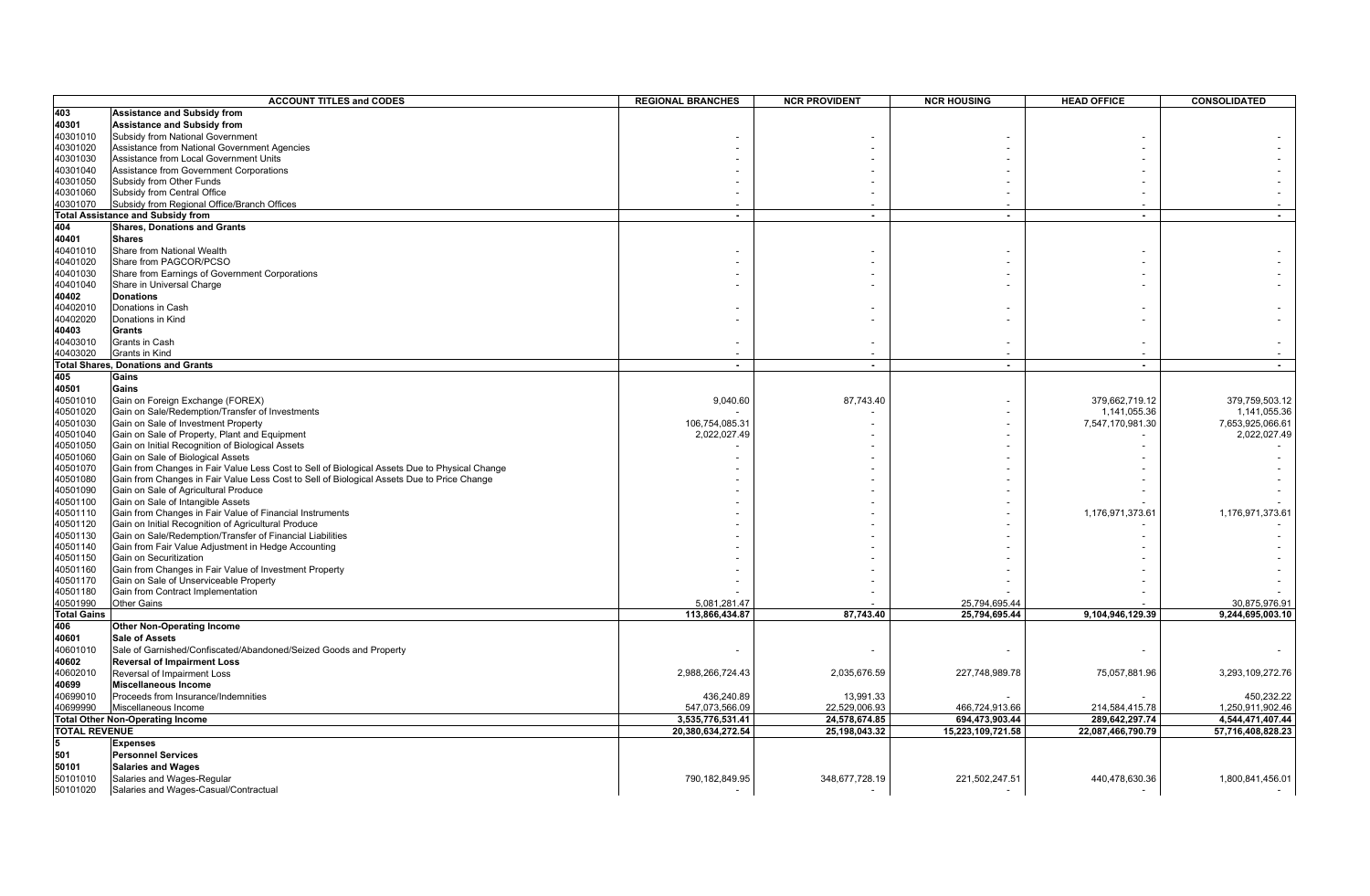| 50102<br><b>Other Compensation</b><br>50102010<br>Personnel Economic Relief Allowance (PERA)<br>41,700,677.99<br>17,684,267.81<br>11, 134, 136.44<br>19,285,360.48<br>89,804,442.72<br>50102020<br>Representation Allowance (RA)<br>4,972,530.30<br>17,555,965.53<br>7,933,125.00<br>16,667,144.50<br>47,128,765.33<br>50102030<br>Transportation Allowance (TA)<br>19,160,547.27<br>8,459,927.90<br>4,805,898.48<br>16,092,443.52<br>48,518,817.17<br>50102040<br>Clothing/Uniform Allowance<br>10,531,035.62<br>4,491,205.49<br>3,348,131.51<br>4,291,068.51<br>22,661,441.13<br>50102050<br>Subsistence Allowance<br>50102060<br><b>Laundry Allowance</b><br>50102070<br><b>Quarters Allowance</b><br>10,334,490.09<br>10,334,490.09<br>50102080<br><b>Productivity Incentive Allowance</b><br>50102090<br>Overseas Allowance<br>23,550.00<br>50102100<br>Honoraria<br>23,550.00<br>50102110<br><b>Hazard Pay</b><br>14,466,500.00<br>10,565,500.00<br>6,664,500.00<br>5,248,000.00<br>36,944,500.00<br>50102120<br>ongevity Pay<br>8,969,046.81<br>3,627,137.76<br>2,060,372.30<br>3,465,675.08<br>18, 122, 231. 95<br>50102130<br>Overtime and Night Pay<br>3,000,325.24<br>952,758.31<br>2,705,342.93<br>4,047,708.84<br>10,706,135.32<br>50102140<br>Year-End Bonus<br>151,109,496.80<br>151,109,496.80<br>50102150<br>Cash Gift<br>18,752,750.00<br>18,752,750.00<br>Mid-Year Bonus<br>50102160<br>50102170<br>Directors and Committee Members' Fees<br>8,522,666.68<br>8,522,666.68<br>50102990<br>Other Bonuses and Allowances<br>130,957,845.86<br>52,200,238.22<br>36, 333, 838.83<br>963,847,396.78<br>1,183,339,319.69<br><b>Personnel Benefit Contributions</b><br>50103<br>Retirement and Life Insurance Premiums<br>50103010<br>26,557,922.87<br>52,848,494.83<br>216,099,745.45<br>94.830.960.84<br>41,862,366.91<br>Pag-IBIG Contributions<br>557,550.00<br>50103020<br>2,086,663.49<br>884,869.74<br>970,969.44<br>4,500,052.67<br>50103030<br><b>PhilHealth Contributions</b><br>11,595,227.78<br>5,058,388.46<br>3,175,046.44<br>5,893,898.93<br>25,722,561.61<br>4,498,470.55<br>50103040<br><b>Employees Compensation Insurance Premiums</b><br>2,086,521.92<br>885,000.00<br>557,500.00<br>969,448.63<br>50103050<br>Provident/Welfare Fund Contributions<br>156,924,447.83<br>99,734,955.25<br>198,635,913.39<br>355,626,191.60<br>810,921,508.07<br>50104<br><b>Other Personnel Benefits</b><br>50104010<br>Pension Benefits<br><b>Retirement Gratuity</b><br>50104030<br><b>Terminal Leave Benefits</b><br>74,136,174.03<br>34,521,282.07<br>25, 189, 317.80<br>41,005,128.19<br>174,851,902.09<br>50104990<br><b>Other Personnel Benefits</b><br>2.795.000.00<br>590.000.00<br>385.000.00<br>230.848.087.93<br>234.618.087.93<br><b>Total Personnel Services</b><br>1.579.681.533.93<br>449,684,290.66<br>2,193,338,322.98<br>4.918.022.391.26<br>695.318.243.69<br>502<br><b>Maintenance and Other Operating Expenses</b><br>50201<br><b>Traveling Expenses</b><br><b>Traveling Expenses-Local</b><br>50201010<br>11,619,196.57<br>2,195,528.73<br>2,885,075.64<br>7,893,103.76<br>24,592,904.70<br>50201020<br>Traveling Expenses-Foreign<br>50202<br>Training and Scholarship Expenses<br>50202010<br><b>Training Expenses</b><br>4,222,285.74<br>4,222,285.74<br>50202020<br>Scholarship Grants/Expenses<br>50203<br><b>Supplies and Materials Expenses</b><br><b>Office Supplies Expenses</b><br>50203010<br>77,375,197.66<br>27,481,586.40<br>7,183,614.61<br>9,096,050.30<br>121,136,448.97<br>50203020<br>Accountable Forms Expenses<br>24.094.527.81<br>9.645.723.74<br>1,484,450.00<br>2,017,900.00<br>37.242.601.55<br>50203030<br>Non-Accountable Forms Expenses<br>890,500.58<br>477,044.08<br>88,744.50<br>324,712.00<br>50203040<br>Animal/Zoological Supplies Expenses<br>50203050<br><b>Food Supplies Expenses</b><br>50203060<br><b>Welfare Goods Expenses</b><br>50203070<br>Drugs and Medicines Expenses<br>10,787,044.29<br>6,227,872.50<br>1,192,812.53<br>18,207,729.32<br>50203080<br>Medical, Dental and Laboratory Supplies Expenses<br>15,558,447.86<br>8,432,671.40<br>14,337,193.91<br>38,328,313.17<br>50203090<br>Fuel, Oil and Lubricants Expenses<br>575,269.21<br>46, 114, 793. 73<br>23,415,689.35<br>5,715,320.44<br>16,408,514.73<br>50203100<br>Agricultural and Marine Supplies Expenses<br>$\sim$<br>$\sim$ |          | <b>ACCOUNT TITLES and CODES</b> | <b>REGIONAL BRANCHES</b> | <b>NCR PROVIDENT</b> | <b>NCR HOUSING</b> | <b>HEAD OFFICE</b> | <b>CONSOLIDATED</b> |
|----------------------------------------------------------------------------------------------------------------------------------------------------------------------------------------------------------------------------------------------------------------------------------------------------------------------------------------------------------------------------------------------------------------------------------------------------------------------------------------------------------------------------------------------------------------------------------------------------------------------------------------------------------------------------------------------------------------------------------------------------------------------------------------------------------------------------------------------------------------------------------------------------------------------------------------------------------------------------------------------------------------------------------------------------------------------------------------------------------------------------------------------------------------------------------------------------------------------------------------------------------------------------------------------------------------------------------------------------------------------------------------------------------------------------------------------------------------------------------------------------------------------------------------------------------------------------------------------------------------------------------------------------------------------------------------------------------------------------------------------------------------------------------------------------------------------------------------------------------------------------------------------------------------------------------------------------------------------------------------------------------------------------------------------------------------------------------------------------------------------------------------------------------------------------------------------------------------------------------------------------------------------------------------------------------------------------------------------------------------------------------------------------------------------------------------------------------------------------------------------------------------------------------------------------------------------------------------------------------------------------------------------------------------------------------------------------------------------------------------------------------------------------------------------------------------------------------------------------------------------------------------------------------------------------------------------------------------------------------------------------------------------------------------------------------------------------------------------------------------------------------------------------------------------------------------------------------------------------------------------------------------------------------------------------------------------------------------------------------------------------------------------------------------------------------------------------------------------------------------------------------------------------------------------------------------------------------------------------------------------------------------------------------------------------------------------------------------------------------------------------------------------------------------------------------------------------------------------------------------------------------------------------------------------------------------------------------------------------------------------------------------------------------------------------------------------------------------------------------------------------------------------------------------------------------------------------------------------------------------------------------------------------------------------------------------------------------------------------------------------------------|----------|---------------------------------|--------------------------|----------------------|--------------------|--------------------|---------------------|
|                                                                                                                                                                                                                                                                                                                                                                                                                                                                                                                                                                                                                                                                                                                                                                                                                                                                                                                                                                                                                                                                                                                                                                                                                                                                                                                                                                                                                                                                                                                                                                                                                                                                                                                                                                                                                                                                                                                                                                                                                                                                                                                                                                                                                                                                                                                                                                                                                                                                                                                                                                                                                                                                                                                                                                                                                                                                                                                                                                                                                                                                                                                                                                                                                                                                                                                                                                                                                                                                                                                                                                                                                                                                                                                                                                                                                                                                                                                                                                                                                                                                                                                                                                                                                                                                                                                                                                                  |          |                                 |                          |                      |                    |                    |                     |
|                                                                                                                                                                                                                                                                                                                                                                                                                                                                                                                                                                                                                                                                                                                                                                                                                                                                                                                                                                                                                                                                                                                                                                                                                                                                                                                                                                                                                                                                                                                                                                                                                                                                                                                                                                                                                                                                                                                                                                                                                                                                                                                                                                                                                                                                                                                                                                                                                                                                                                                                                                                                                                                                                                                                                                                                                                                                                                                                                                                                                                                                                                                                                                                                                                                                                                                                                                                                                                                                                                                                                                                                                                                                                                                                                                                                                                                                                                                                                                                                                                                                                                                                                                                                                                                                                                                                                                                  |          |                                 |                          |                      |                    |                    |                     |
|                                                                                                                                                                                                                                                                                                                                                                                                                                                                                                                                                                                                                                                                                                                                                                                                                                                                                                                                                                                                                                                                                                                                                                                                                                                                                                                                                                                                                                                                                                                                                                                                                                                                                                                                                                                                                                                                                                                                                                                                                                                                                                                                                                                                                                                                                                                                                                                                                                                                                                                                                                                                                                                                                                                                                                                                                                                                                                                                                                                                                                                                                                                                                                                                                                                                                                                                                                                                                                                                                                                                                                                                                                                                                                                                                                                                                                                                                                                                                                                                                                                                                                                                                                                                                                                                                                                                                                                  |          |                                 |                          |                      |                    |                    |                     |
|                                                                                                                                                                                                                                                                                                                                                                                                                                                                                                                                                                                                                                                                                                                                                                                                                                                                                                                                                                                                                                                                                                                                                                                                                                                                                                                                                                                                                                                                                                                                                                                                                                                                                                                                                                                                                                                                                                                                                                                                                                                                                                                                                                                                                                                                                                                                                                                                                                                                                                                                                                                                                                                                                                                                                                                                                                                                                                                                                                                                                                                                                                                                                                                                                                                                                                                                                                                                                                                                                                                                                                                                                                                                                                                                                                                                                                                                                                                                                                                                                                                                                                                                                                                                                                                                                                                                                                                  |          |                                 |                          |                      |                    |                    |                     |
|                                                                                                                                                                                                                                                                                                                                                                                                                                                                                                                                                                                                                                                                                                                                                                                                                                                                                                                                                                                                                                                                                                                                                                                                                                                                                                                                                                                                                                                                                                                                                                                                                                                                                                                                                                                                                                                                                                                                                                                                                                                                                                                                                                                                                                                                                                                                                                                                                                                                                                                                                                                                                                                                                                                                                                                                                                                                                                                                                                                                                                                                                                                                                                                                                                                                                                                                                                                                                                                                                                                                                                                                                                                                                                                                                                                                                                                                                                                                                                                                                                                                                                                                                                                                                                                                                                                                                                                  |          |                                 |                          |                      |                    |                    |                     |
|                                                                                                                                                                                                                                                                                                                                                                                                                                                                                                                                                                                                                                                                                                                                                                                                                                                                                                                                                                                                                                                                                                                                                                                                                                                                                                                                                                                                                                                                                                                                                                                                                                                                                                                                                                                                                                                                                                                                                                                                                                                                                                                                                                                                                                                                                                                                                                                                                                                                                                                                                                                                                                                                                                                                                                                                                                                                                                                                                                                                                                                                                                                                                                                                                                                                                                                                                                                                                                                                                                                                                                                                                                                                                                                                                                                                                                                                                                                                                                                                                                                                                                                                                                                                                                                                                                                                                                                  |          |                                 |                          |                      |                    |                    |                     |
|                                                                                                                                                                                                                                                                                                                                                                                                                                                                                                                                                                                                                                                                                                                                                                                                                                                                                                                                                                                                                                                                                                                                                                                                                                                                                                                                                                                                                                                                                                                                                                                                                                                                                                                                                                                                                                                                                                                                                                                                                                                                                                                                                                                                                                                                                                                                                                                                                                                                                                                                                                                                                                                                                                                                                                                                                                                                                                                                                                                                                                                                                                                                                                                                                                                                                                                                                                                                                                                                                                                                                                                                                                                                                                                                                                                                                                                                                                                                                                                                                                                                                                                                                                                                                                                                                                                                                                                  |          |                                 |                          |                      |                    |                    |                     |
|                                                                                                                                                                                                                                                                                                                                                                                                                                                                                                                                                                                                                                                                                                                                                                                                                                                                                                                                                                                                                                                                                                                                                                                                                                                                                                                                                                                                                                                                                                                                                                                                                                                                                                                                                                                                                                                                                                                                                                                                                                                                                                                                                                                                                                                                                                                                                                                                                                                                                                                                                                                                                                                                                                                                                                                                                                                                                                                                                                                                                                                                                                                                                                                                                                                                                                                                                                                                                                                                                                                                                                                                                                                                                                                                                                                                                                                                                                                                                                                                                                                                                                                                                                                                                                                                                                                                                                                  |          |                                 |                          |                      |                    |                    |                     |
|                                                                                                                                                                                                                                                                                                                                                                                                                                                                                                                                                                                                                                                                                                                                                                                                                                                                                                                                                                                                                                                                                                                                                                                                                                                                                                                                                                                                                                                                                                                                                                                                                                                                                                                                                                                                                                                                                                                                                                                                                                                                                                                                                                                                                                                                                                                                                                                                                                                                                                                                                                                                                                                                                                                                                                                                                                                                                                                                                                                                                                                                                                                                                                                                                                                                                                                                                                                                                                                                                                                                                                                                                                                                                                                                                                                                                                                                                                                                                                                                                                                                                                                                                                                                                                                                                                                                                                                  |          |                                 |                          |                      |                    |                    |                     |
|                                                                                                                                                                                                                                                                                                                                                                                                                                                                                                                                                                                                                                                                                                                                                                                                                                                                                                                                                                                                                                                                                                                                                                                                                                                                                                                                                                                                                                                                                                                                                                                                                                                                                                                                                                                                                                                                                                                                                                                                                                                                                                                                                                                                                                                                                                                                                                                                                                                                                                                                                                                                                                                                                                                                                                                                                                                                                                                                                                                                                                                                                                                                                                                                                                                                                                                                                                                                                                                                                                                                                                                                                                                                                                                                                                                                                                                                                                                                                                                                                                                                                                                                                                                                                                                                                                                                                                                  |          |                                 |                          |                      |                    |                    |                     |
|                                                                                                                                                                                                                                                                                                                                                                                                                                                                                                                                                                                                                                                                                                                                                                                                                                                                                                                                                                                                                                                                                                                                                                                                                                                                                                                                                                                                                                                                                                                                                                                                                                                                                                                                                                                                                                                                                                                                                                                                                                                                                                                                                                                                                                                                                                                                                                                                                                                                                                                                                                                                                                                                                                                                                                                                                                                                                                                                                                                                                                                                                                                                                                                                                                                                                                                                                                                                                                                                                                                                                                                                                                                                                                                                                                                                                                                                                                                                                                                                                                                                                                                                                                                                                                                                                                                                                                                  |          |                                 |                          |                      |                    |                    |                     |
|                                                                                                                                                                                                                                                                                                                                                                                                                                                                                                                                                                                                                                                                                                                                                                                                                                                                                                                                                                                                                                                                                                                                                                                                                                                                                                                                                                                                                                                                                                                                                                                                                                                                                                                                                                                                                                                                                                                                                                                                                                                                                                                                                                                                                                                                                                                                                                                                                                                                                                                                                                                                                                                                                                                                                                                                                                                                                                                                                                                                                                                                                                                                                                                                                                                                                                                                                                                                                                                                                                                                                                                                                                                                                                                                                                                                                                                                                                                                                                                                                                                                                                                                                                                                                                                                                                                                                                                  |          |                                 |                          |                      |                    |                    |                     |
|                                                                                                                                                                                                                                                                                                                                                                                                                                                                                                                                                                                                                                                                                                                                                                                                                                                                                                                                                                                                                                                                                                                                                                                                                                                                                                                                                                                                                                                                                                                                                                                                                                                                                                                                                                                                                                                                                                                                                                                                                                                                                                                                                                                                                                                                                                                                                                                                                                                                                                                                                                                                                                                                                                                                                                                                                                                                                                                                                                                                                                                                                                                                                                                                                                                                                                                                                                                                                                                                                                                                                                                                                                                                                                                                                                                                                                                                                                                                                                                                                                                                                                                                                                                                                                                                                                                                                                                  |          |                                 |                          |                      |                    |                    |                     |
|                                                                                                                                                                                                                                                                                                                                                                                                                                                                                                                                                                                                                                                                                                                                                                                                                                                                                                                                                                                                                                                                                                                                                                                                                                                                                                                                                                                                                                                                                                                                                                                                                                                                                                                                                                                                                                                                                                                                                                                                                                                                                                                                                                                                                                                                                                                                                                                                                                                                                                                                                                                                                                                                                                                                                                                                                                                                                                                                                                                                                                                                                                                                                                                                                                                                                                                                                                                                                                                                                                                                                                                                                                                                                                                                                                                                                                                                                                                                                                                                                                                                                                                                                                                                                                                                                                                                                                                  |          |                                 |                          |                      |                    |                    |                     |
|                                                                                                                                                                                                                                                                                                                                                                                                                                                                                                                                                                                                                                                                                                                                                                                                                                                                                                                                                                                                                                                                                                                                                                                                                                                                                                                                                                                                                                                                                                                                                                                                                                                                                                                                                                                                                                                                                                                                                                                                                                                                                                                                                                                                                                                                                                                                                                                                                                                                                                                                                                                                                                                                                                                                                                                                                                                                                                                                                                                                                                                                                                                                                                                                                                                                                                                                                                                                                                                                                                                                                                                                                                                                                                                                                                                                                                                                                                                                                                                                                                                                                                                                                                                                                                                                                                                                                                                  |          |                                 |                          |                      |                    |                    |                     |
|                                                                                                                                                                                                                                                                                                                                                                                                                                                                                                                                                                                                                                                                                                                                                                                                                                                                                                                                                                                                                                                                                                                                                                                                                                                                                                                                                                                                                                                                                                                                                                                                                                                                                                                                                                                                                                                                                                                                                                                                                                                                                                                                                                                                                                                                                                                                                                                                                                                                                                                                                                                                                                                                                                                                                                                                                                                                                                                                                                                                                                                                                                                                                                                                                                                                                                                                                                                                                                                                                                                                                                                                                                                                                                                                                                                                                                                                                                                                                                                                                                                                                                                                                                                                                                                                                                                                                                                  |          |                                 |                          |                      |                    |                    |                     |
|                                                                                                                                                                                                                                                                                                                                                                                                                                                                                                                                                                                                                                                                                                                                                                                                                                                                                                                                                                                                                                                                                                                                                                                                                                                                                                                                                                                                                                                                                                                                                                                                                                                                                                                                                                                                                                                                                                                                                                                                                                                                                                                                                                                                                                                                                                                                                                                                                                                                                                                                                                                                                                                                                                                                                                                                                                                                                                                                                                                                                                                                                                                                                                                                                                                                                                                                                                                                                                                                                                                                                                                                                                                                                                                                                                                                                                                                                                                                                                                                                                                                                                                                                                                                                                                                                                                                                                                  |          |                                 |                          |                      |                    |                    |                     |
|                                                                                                                                                                                                                                                                                                                                                                                                                                                                                                                                                                                                                                                                                                                                                                                                                                                                                                                                                                                                                                                                                                                                                                                                                                                                                                                                                                                                                                                                                                                                                                                                                                                                                                                                                                                                                                                                                                                                                                                                                                                                                                                                                                                                                                                                                                                                                                                                                                                                                                                                                                                                                                                                                                                                                                                                                                                                                                                                                                                                                                                                                                                                                                                                                                                                                                                                                                                                                                                                                                                                                                                                                                                                                                                                                                                                                                                                                                                                                                                                                                                                                                                                                                                                                                                                                                                                                                                  |          |                                 |                          |                      |                    |                    |                     |
|                                                                                                                                                                                                                                                                                                                                                                                                                                                                                                                                                                                                                                                                                                                                                                                                                                                                                                                                                                                                                                                                                                                                                                                                                                                                                                                                                                                                                                                                                                                                                                                                                                                                                                                                                                                                                                                                                                                                                                                                                                                                                                                                                                                                                                                                                                                                                                                                                                                                                                                                                                                                                                                                                                                                                                                                                                                                                                                                                                                                                                                                                                                                                                                                                                                                                                                                                                                                                                                                                                                                                                                                                                                                                                                                                                                                                                                                                                                                                                                                                                                                                                                                                                                                                                                                                                                                                                                  |          |                                 |                          |                      |                    |                    |                     |
|                                                                                                                                                                                                                                                                                                                                                                                                                                                                                                                                                                                                                                                                                                                                                                                                                                                                                                                                                                                                                                                                                                                                                                                                                                                                                                                                                                                                                                                                                                                                                                                                                                                                                                                                                                                                                                                                                                                                                                                                                                                                                                                                                                                                                                                                                                                                                                                                                                                                                                                                                                                                                                                                                                                                                                                                                                                                                                                                                                                                                                                                                                                                                                                                                                                                                                                                                                                                                                                                                                                                                                                                                                                                                                                                                                                                                                                                                                                                                                                                                                                                                                                                                                                                                                                                                                                                                                                  |          |                                 |                          |                      |                    |                    |                     |
|                                                                                                                                                                                                                                                                                                                                                                                                                                                                                                                                                                                                                                                                                                                                                                                                                                                                                                                                                                                                                                                                                                                                                                                                                                                                                                                                                                                                                                                                                                                                                                                                                                                                                                                                                                                                                                                                                                                                                                                                                                                                                                                                                                                                                                                                                                                                                                                                                                                                                                                                                                                                                                                                                                                                                                                                                                                                                                                                                                                                                                                                                                                                                                                                                                                                                                                                                                                                                                                                                                                                                                                                                                                                                                                                                                                                                                                                                                                                                                                                                                                                                                                                                                                                                                                                                                                                                                                  |          |                                 |                          |                      |                    |                    |                     |
|                                                                                                                                                                                                                                                                                                                                                                                                                                                                                                                                                                                                                                                                                                                                                                                                                                                                                                                                                                                                                                                                                                                                                                                                                                                                                                                                                                                                                                                                                                                                                                                                                                                                                                                                                                                                                                                                                                                                                                                                                                                                                                                                                                                                                                                                                                                                                                                                                                                                                                                                                                                                                                                                                                                                                                                                                                                                                                                                                                                                                                                                                                                                                                                                                                                                                                                                                                                                                                                                                                                                                                                                                                                                                                                                                                                                                                                                                                                                                                                                                                                                                                                                                                                                                                                                                                                                                                                  |          |                                 |                          |                      |                    |                    |                     |
|                                                                                                                                                                                                                                                                                                                                                                                                                                                                                                                                                                                                                                                                                                                                                                                                                                                                                                                                                                                                                                                                                                                                                                                                                                                                                                                                                                                                                                                                                                                                                                                                                                                                                                                                                                                                                                                                                                                                                                                                                                                                                                                                                                                                                                                                                                                                                                                                                                                                                                                                                                                                                                                                                                                                                                                                                                                                                                                                                                                                                                                                                                                                                                                                                                                                                                                                                                                                                                                                                                                                                                                                                                                                                                                                                                                                                                                                                                                                                                                                                                                                                                                                                                                                                                                                                                                                                                                  |          |                                 |                          |                      |                    |                    |                     |
|                                                                                                                                                                                                                                                                                                                                                                                                                                                                                                                                                                                                                                                                                                                                                                                                                                                                                                                                                                                                                                                                                                                                                                                                                                                                                                                                                                                                                                                                                                                                                                                                                                                                                                                                                                                                                                                                                                                                                                                                                                                                                                                                                                                                                                                                                                                                                                                                                                                                                                                                                                                                                                                                                                                                                                                                                                                                                                                                                                                                                                                                                                                                                                                                                                                                                                                                                                                                                                                                                                                                                                                                                                                                                                                                                                                                                                                                                                                                                                                                                                                                                                                                                                                                                                                                                                                                                                                  |          |                                 |                          |                      |                    |                    |                     |
|                                                                                                                                                                                                                                                                                                                                                                                                                                                                                                                                                                                                                                                                                                                                                                                                                                                                                                                                                                                                                                                                                                                                                                                                                                                                                                                                                                                                                                                                                                                                                                                                                                                                                                                                                                                                                                                                                                                                                                                                                                                                                                                                                                                                                                                                                                                                                                                                                                                                                                                                                                                                                                                                                                                                                                                                                                                                                                                                                                                                                                                                                                                                                                                                                                                                                                                                                                                                                                                                                                                                                                                                                                                                                                                                                                                                                                                                                                                                                                                                                                                                                                                                                                                                                                                                                                                                                                                  |          |                                 |                          |                      |                    |                    |                     |
|                                                                                                                                                                                                                                                                                                                                                                                                                                                                                                                                                                                                                                                                                                                                                                                                                                                                                                                                                                                                                                                                                                                                                                                                                                                                                                                                                                                                                                                                                                                                                                                                                                                                                                                                                                                                                                                                                                                                                                                                                                                                                                                                                                                                                                                                                                                                                                                                                                                                                                                                                                                                                                                                                                                                                                                                                                                                                                                                                                                                                                                                                                                                                                                                                                                                                                                                                                                                                                                                                                                                                                                                                                                                                                                                                                                                                                                                                                                                                                                                                                                                                                                                                                                                                                                                                                                                                                                  |          |                                 |                          |                      |                    |                    |                     |
|                                                                                                                                                                                                                                                                                                                                                                                                                                                                                                                                                                                                                                                                                                                                                                                                                                                                                                                                                                                                                                                                                                                                                                                                                                                                                                                                                                                                                                                                                                                                                                                                                                                                                                                                                                                                                                                                                                                                                                                                                                                                                                                                                                                                                                                                                                                                                                                                                                                                                                                                                                                                                                                                                                                                                                                                                                                                                                                                                                                                                                                                                                                                                                                                                                                                                                                                                                                                                                                                                                                                                                                                                                                                                                                                                                                                                                                                                                                                                                                                                                                                                                                                                                                                                                                                                                                                                                                  |          |                                 |                          |                      |                    |                    |                     |
|                                                                                                                                                                                                                                                                                                                                                                                                                                                                                                                                                                                                                                                                                                                                                                                                                                                                                                                                                                                                                                                                                                                                                                                                                                                                                                                                                                                                                                                                                                                                                                                                                                                                                                                                                                                                                                                                                                                                                                                                                                                                                                                                                                                                                                                                                                                                                                                                                                                                                                                                                                                                                                                                                                                                                                                                                                                                                                                                                                                                                                                                                                                                                                                                                                                                                                                                                                                                                                                                                                                                                                                                                                                                                                                                                                                                                                                                                                                                                                                                                                                                                                                                                                                                                                                                                                                                                                                  | 50104020 |                                 |                          |                      |                    |                    |                     |
|                                                                                                                                                                                                                                                                                                                                                                                                                                                                                                                                                                                                                                                                                                                                                                                                                                                                                                                                                                                                                                                                                                                                                                                                                                                                                                                                                                                                                                                                                                                                                                                                                                                                                                                                                                                                                                                                                                                                                                                                                                                                                                                                                                                                                                                                                                                                                                                                                                                                                                                                                                                                                                                                                                                                                                                                                                                                                                                                                                                                                                                                                                                                                                                                                                                                                                                                                                                                                                                                                                                                                                                                                                                                                                                                                                                                                                                                                                                                                                                                                                                                                                                                                                                                                                                                                                                                                                                  |          |                                 |                          |                      |                    |                    |                     |
|                                                                                                                                                                                                                                                                                                                                                                                                                                                                                                                                                                                                                                                                                                                                                                                                                                                                                                                                                                                                                                                                                                                                                                                                                                                                                                                                                                                                                                                                                                                                                                                                                                                                                                                                                                                                                                                                                                                                                                                                                                                                                                                                                                                                                                                                                                                                                                                                                                                                                                                                                                                                                                                                                                                                                                                                                                                                                                                                                                                                                                                                                                                                                                                                                                                                                                                                                                                                                                                                                                                                                                                                                                                                                                                                                                                                                                                                                                                                                                                                                                                                                                                                                                                                                                                                                                                                                                                  |          |                                 |                          |                      |                    |                    |                     |
|                                                                                                                                                                                                                                                                                                                                                                                                                                                                                                                                                                                                                                                                                                                                                                                                                                                                                                                                                                                                                                                                                                                                                                                                                                                                                                                                                                                                                                                                                                                                                                                                                                                                                                                                                                                                                                                                                                                                                                                                                                                                                                                                                                                                                                                                                                                                                                                                                                                                                                                                                                                                                                                                                                                                                                                                                                                                                                                                                                                                                                                                                                                                                                                                                                                                                                                                                                                                                                                                                                                                                                                                                                                                                                                                                                                                                                                                                                                                                                                                                                                                                                                                                                                                                                                                                                                                                                                  |          |                                 |                          |                      |                    |                    |                     |
|                                                                                                                                                                                                                                                                                                                                                                                                                                                                                                                                                                                                                                                                                                                                                                                                                                                                                                                                                                                                                                                                                                                                                                                                                                                                                                                                                                                                                                                                                                                                                                                                                                                                                                                                                                                                                                                                                                                                                                                                                                                                                                                                                                                                                                                                                                                                                                                                                                                                                                                                                                                                                                                                                                                                                                                                                                                                                                                                                                                                                                                                                                                                                                                                                                                                                                                                                                                                                                                                                                                                                                                                                                                                                                                                                                                                                                                                                                                                                                                                                                                                                                                                                                                                                                                                                                                                                                                  |          |                                 |                          |                      |                    |                    |                     |
|                                                                                                                                                                                                                                                                                                                                                                                                                                                                                                                                                                                                                                                                                                                                                                                                                                                                                                                                                                                                                                                                                                                                                                                                                                                                                                                                                                                                                                                                                                                                                                                                                                                                                                                                                                                                                                                                                                                                                                                                                                                                                                                                                                                                                                                                                                                                                                                                                                                                                                                                                                                                                                                                                                                                                                                                                                                                                                                                                                                                                                                                                                                                                                                                                                                                                                                                                                                                                                                                                                                                                                                                                                                                                                                                                                                                                                                                                                                                                                                                                                                                                                                                                                                                                                                                                                                                                                                  |          |                                 |                          |                      |                    |                    |                     |
|                                                                                                                                                                                                                                                                                                                                                                                                                                                                                                                                                                                                                                                                                                                                                                                                                                                                                                                                                                                                                                                                                                                                                                                                                                                                                                                                                                                                                                                                                                                                                                                                                                                                                                                                                                                                                                                                                                                                                                                                                                                                                                                                                                                                                                                                                                                                                                                                                                                                                                                                                                                                                                                                                                                                                                                                                                                                                                                                                                                                                                                                                                                                                                                                                                                                                                                                                                                                                                                                                                                                                                                                                                                                                                                                                                                                                                                                                                                                                                                                                                                                                                                                                                                                                                                                                                                                                                                  |          |                                 |                          |                      |                    |                    |                     |
|                                                                                                                                                                                                                                                                                                                                                                                                                                                                                                                                                                                                                                                                                                                                                                                                                                                                                                                                                                                                                                                                                                                                                                                                                                                                                                                                                                                                                                                                                                                                                                                                                                                                                                                                                                                                                                                                                                                                                                                                                                                                                                                                                                                                                                                                                                                                                                                                                                                                                                                                                                                                                                                                                                                                                                                                                                                                                                                                                                                                                                                                                                                                                                                                                                                                                                                                                                                                                                                                                                                                                                                                                                                                                                                                                                                                                                                                                                                                                                                                                                                                                                                                                                                                                                                                                                                                                                                  |          |                                 |                          |                      |                    |                    |                     |
|                                                                                                                                                                                                                                                                                                                                                                                                                                                                                                                                                                                                                                                                                                                                                                                                                                                                                                                                                                                                                                                                                                                                                                                                                                                                                                                                                                                                                                                                                                                                                                                                                                                                                                                                                                                                                                                                                                                                                                                                                                                                                                                                                                                                                                                                                                                                                                                                                                                                                                                                                                                                                                                                                                                                                                                                                                                                                                                                                                                                                                                                                                                                                                                                                                                                                                                                                                                                                                                                                                                                                                                                                                                                                                                                                                                                                                                                                                                                                                                                                                                                                                                                                                                                                                                                                                                                                                                  |          |                                 |                          |                      |                    |                    |                     |
|                                                                                                                                                                                                                                                                                                                                                                                                                                                                                                                                                                                                                                                                                                                                                                                                                                                                                                                                                                                                                                                                                                                                                                                                                                                                                                                                                                                                                                                                                                                                                                                                                                                                                                                                                                                                                                                                                                                                                                                                                                                                                                                                                                                                                                                                                                                                                                                                                                                                                                                                                                                                                                                                                                                                                                                                                                                                                                                                                                                                                                                                                                                                                                                                                                                                                                                                                                                                                                                                                                                                                                                                                                                                                                                                                                                                                                                                                                                                                                                                                                                                                                                                                                                                                                                                                                                                                                                  |          |                                 |                          |                      |                    |                    |                     |
|                                                                                                                                                                                                                                                                                                                                                                                                                                                                                                                                                                                                                                                                                                                                                                                                                                                                                                                                                                                                                                                                                                                                                                                                                                                                                                                                                                                                                                                                                                                                                                                                                                                                                                                                                                                                                                                                                                                                                                                                                                                                                                                                                                                                                                                                                                                                                                                                                                                                                                                                                                                                                                                                                                                                                                                                                                                                                                                                                                                                                                                                                                                                                                                                                                                                                                                                                                                                                                                                                                                                                                                                                                                                                                                                                                                                                                                                                                                                                                                                                                                                                                                                                                                                                                                                                                                                                                                  |          |                                 |                          |                      |                    |                    |                     |
|                                                                                                                                                                                                                                                                                                                                                                                                                                                                                                                                                                                                                                                                                                                                                                                                                                                                                                                                                                                                                                                                                                                                                                                                                                                                                                                                                                                                                                                                                                                                                                                                                                                                                                                                                                                                                                                                                                                                                                                                                                                                                                                                                                                                                                                                                                                                                                                                                                                                                                                                                                                                                                                                                                                                                                                                                                                                                                                                                                                                                                                                                                                                                                                                                                                                                                                                                                                                                                                                                                                                                                                                                                                                                                                                                                                                                                                                                                                                                                                                                                                                                                                                                                                                                                                                                                                                                                                  |          |                                 |                          |                      |                    |                    |                     |
|                                                                                                                                                                                                                                                                                                                                                                                                                                                                                                                                                                                                                                                                                                                                                                                                                                                                                                                                                                                                                                                                                                                                                                                                                                                                                                                                                                                                                                                                                                                                                                                                                                                                                                                                                                                                                                                                                                                                                                                                                                                                                                                                                                                                                                                                                                                                                                                                                                                                                                                                                                                                                                                                                                                                                                                                                                                                                                                                                                                                                                                                                                                                                                                                                                                                                                                                                                                                                                                                                                                                                                                                                                                                                                                                                                                                                                                                                                                                                                                                                                                                                                                                                                                                                                                                                                                                                                                  |          |                                 |                          |                      |                    |                    |                     |
|                                                                                                                                                                                                                                                                                                                                                                                                                                                                                                                                                                                                                                                                                                                                                                                                                                                                                                                                                                                                                                                                                                                                                                                                                                                                                                                                                                                                                                                                                                                                                                                                                                                                                                                                                                                                                                                                                                                                                                                                                                                                                                                                                                                                                                                                                                                                                                                                                                                                                                                                                                                                                                                                                                                                                                                                                                                                                                                                                                                                                                                                                                                                                                                                                                                                                                                                                                                                                                                                                                                                                                                                                                                                                                                                                                                                                                                                                                                                                                                                                                                                                                                                                                                                                                                                                                                                                                                  |          |                                 |                          |                      |                    |                    |                     |
|                                                                                                                                                                                                                                                                                                                                                                                                                                                                                                                                                                                                                                                                                                                                                                                                                                                                                                                                                                                                                                                                                                                                                                                                                                                                                                                                                                                                                                                                                                                                                                                                                                                                                                                                                                                                                                                                                                                                                                                                                                                                                                                                                                                                                                                                                                                                                                                                                                                                                                                                                                                                                                                                                                                                                                                                                                                                                                                                                                                                                                                                                                                                                                                                                                                                                                                                                                                                                                                                                                                                                                                                                                                                                                                                                                                                                                                                                                                                                                                                                                                                                                                                                                                                                                                                                                                                                                                  |          |                                 |                          |                      |                    |                    |                     |
|                                                                                                                                                                                                                                                                                                                                                                                                                                                                                                                                                                                                                                                                                                                                                                                                                                                                                                                                                                                                                                                                                                                                                                                                                                                                                                                                                                                                                                                                                                                                                                                                                                                                                                                                                                                                                                                                                                                                                                                                                                                                                                                                                                                                                                                                                                                                                                                                                                                                                                                                                                                                                                                                                                                                                                                                                                                                                                                                                                                                                                                                                                                                                                                                                                                                                                                                                                                                                                                                                                                                                                                                                                                                                                                                                                                                                                                                                                                                                                                                                                                                                                                                                                                                                                                                                                                                                                                  |          |                                 |                          |                      |                    |                    |                     |
|                                                                                                                                                                                                                                                                                                                                                                                                                                                                                                                                                                                                                                                                                                                                                                                                                                                                                                                                                                                                                                                                                                                                                                                                                                                                                                                                                                                                                                                                                                                                                                                                                                                                                                                                                                                                                                                                                                                                                                                                                                                                                                                                                                                                                                                                                                                                                                                                                                                                                                                                                                                                                                                                                                                                                                                                                                                                                                                                                                                                                                                                                                                                                                                                                                                                                                                                                                                                                                                                                                                                                                                                                                                                                                                                                                                                                                                                                                                                                                                                                                                                                                                                                                                                                                                                                                                                                                                  |          |                                 |                          |                      |                    |                    |                     |
|                                                                                                                                                                                                                                                                                                                                                                                                                                                                                                                                                                                                                                                                                                                                                                                                                                                                                                                                                                                                                                                                                                                                                                                                                                                                                                                                                                                                                                                                                                                                                                                                                                                                                                                                                                                                                                                                                                                                                                                                                                                                                                                                                                                                                                                                                                                                                                                                                                                                                                                                                                                                                                                                                                                                                                                                                                                                                                                                                                                                                                                                                                                                                                                                                                                                                                                                                                                                                                                                                                                                                                                                                                                                                                                                                                                                                                                                                                                                                                                                                                                                                                                                                                                                                                                                                                                                                                                  |          |                                 |                          |                      |                    |                    |                     |
|                                                                                                                                                                                                                                                                                                                                                                                                                                                                                                                                                                                                                                                                                                                                                                                                                                                                                                                                                                                                                                                                                                                                                                                                                                                                                                                                                                                                                                                                                                                                                                                                                                                                                                                                                                                                                                                                                                                                                                                                                                                                                                                                                                                                                                                                                                                                                                                                                                                                                                                                                                                                                                                                                                                                                                                                                                                                                                                                                                                                                                                                                                                                                                                                                                                                                                                                                                                                                                                                                                                                                                                                                                                                                                                                                                                                                                                                                                                                                                                                                                                                                                                                                                                                                                                                                                                                                                                  |          |                                 |                          |                      |                    |                    |                     |
|                                                                                                                                                                                                                                                                                                                                                                                                                                                                                                                                                                                                                                                                                                                                                                                                                                                                                                                                                                                                                                                                                                                                                                                                                                                                                                                                                                                                                                                                                                                                                                                                                                                                                                                                                                                                                                                                                                                                                                                                                                                                                                                                                                                                                                                                                                                                                                                                                                                                                                                                                                                                                                                                                                                                                                                                                                                                                                                                                                                                                                                                                                                                                                                                                                                                                                                                                                                                                                                                                                                                                                                                                                                                                                                                                                                                                                                                                                                                                                                                                                                                                                                                                                                                                                                                                                                                                                                  |          |                                 |                          |                      |                    |                    |                     |
|                                                                                                                                                                                                                                                                                                                                                                                                                                                                                                                                                                                                                                                                                                                                                                                                                                                                                                                                                                                                                                                                                                                                                                                                                                                                                                                                                                                                                                                                                                                                                                                                                                                                                                                                                                                                                                                                                                                                                                                                                                                                                                                                                                                                                                                                                                                                                                                                                                                                                                                                                                                                                                                                                                                                                                                                                                                                                                                                                                                                                                                                                                                                                                                                                                                                                                                                                                                                                                                                                                                                                                                                                                                                                                                                                                                                                                                                                                                                                                                                                                                                                                                                                                                                                                                                                                                                                                                  |          |                                 |                          |                      |                    |                    |                     |
|                                                                                                                                                                                                                                                                                                                                                                                                                                                                                                                                                                                                                                                                                                                                                                                                                                                                                                                                                                                                                                                                                                                                                                                                                                                                                                                                                                                                                                                                                                                                                                                                                                                                                                                                                                                                                                                                                                                                                                                                                                                                                                                                                                                                                                                                                                                                                                                                                                                                                                                                                                                                                                                                                                                                                                                                                                                                                                                                                                                                                                                                                                                                                                                                                                                                                                                                                                                                                                                                                                                                                                                                                                                                                                                                                                                                                                                                                                                                                                                                                                                                                                                                                                                                                                                                                                                                                                                  |          |                                 |                          |                      |                    |                    |                     |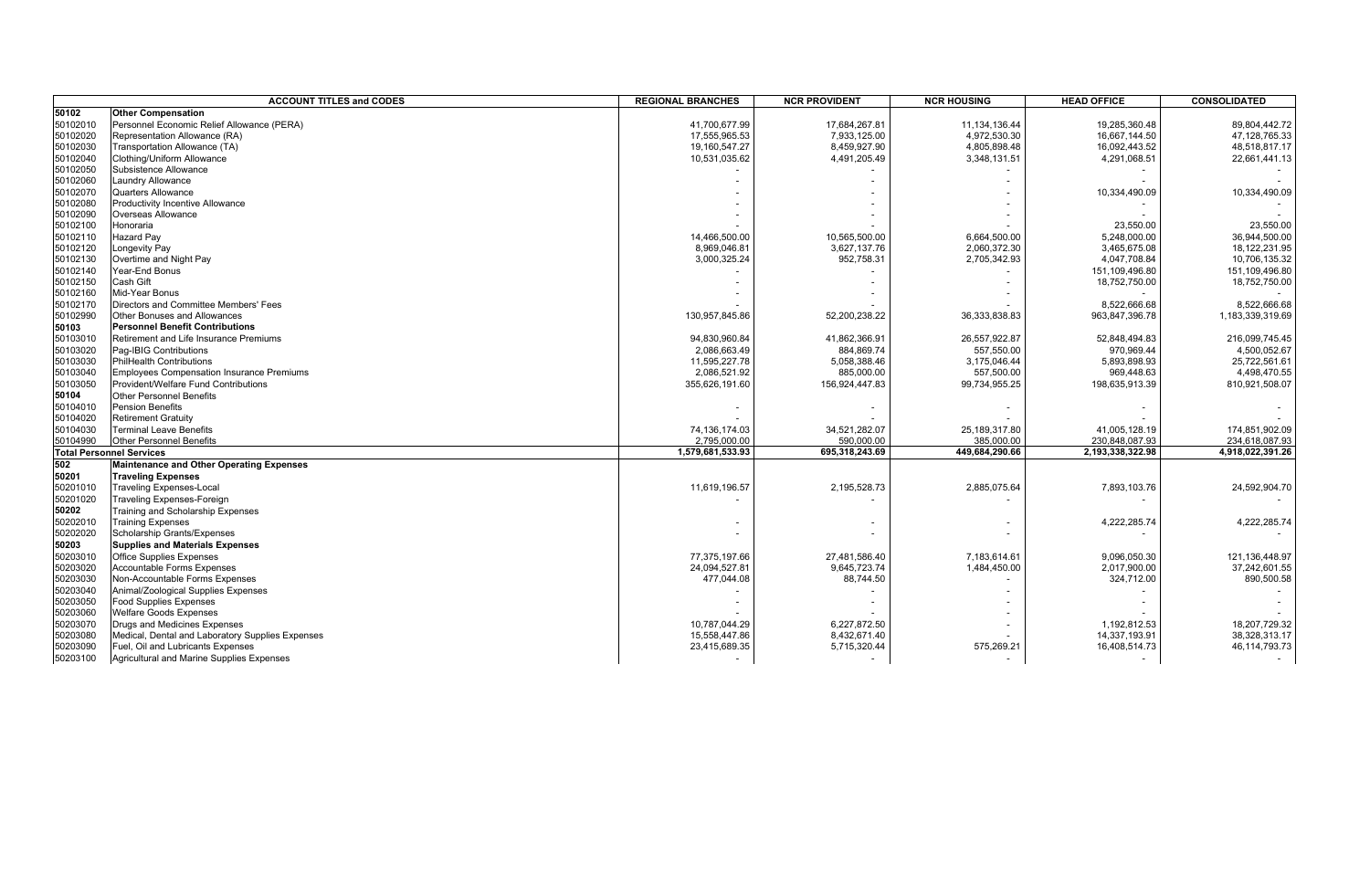|          | <b>ACCOUNT TITLES and CODES</b>                                | <b>REGIONAL BRANCHES</b> | <b>NCR PROVIDENT</b> | <b>NCR HOUSING</b> | <b>HEAD OFFICE</b> | CONSOLIDATED      |
|----------|----------------------------------------------------------------|--------------------------|----------------------|--------------------|--------------------|-------------------|
| 50203110 | <b>Fextbooks and Instructional Materials Expenses</b>          |                          |                      |                    |                    |                   |
| 50203120 | Military, Police and Traffic Supplies Expenses                 |                          |                      |                    |                    |                   |
| 50203130 | <b>Chemical and Filtering Supplies Expenses</b>                |                          |                      |                    |                    |                   |
| 50203140 | <b>Linens and Beddings Expenses</b>                            |                          |                      |                    |                    |                   |
| 50203210 | Semi-Expendable Machinery and Equipment Expenses               | 8,686,471.72             | 6,207,930.34         | 262,323.00         | 5,757,750.40       | 20,914,475.46     |
| 50203220 | Semi-Expendable Furniture, Fixtures and Books Expenses         | 18,665,115.10            | 6,063,211.80         | 1,627,032.62       | 68,499.50          | 26,423,859.02     |
| 50203230 | <b>Agricultural Produce Expenses</b>                           |                          |                      |                    |                    |                   |
| 50203240 | Aquaculture Produce Expenses                                   |                          |                      |                    |                    |                   |
| 50203250 | Play/Bet Slips and Thermal Rolls Supplies Expenses             |                          |                      |                    |                    |                   |
| 50203260 | <b>Electrical Supplies and Materials Expenses</b>              |                          |                      |                    |                    |                   |
| 50203270 | Supplies and Materials for Water Systems Operations Expense    |                          |                      |                    |                    |                   |
| 50203280 | Housekeeping/Cleaning Supplies Expense                         |                          |                      |                    |                    |                   |
| 50203990 | Other Supplies and Materials Expenses                          | 5,842,826.09             | 3,705,250.39         | 175,362.00         | 5,878,429.96       | 15,601,868.44     |
|          |                                                                |                          |                      |                    |                    |                   |
| 50204    | <b>Utility Expenses</b>                                        |                          |                      |                    |                    |                   |
| 50204010 | <b>Water Expenses</b>                                          | 5,467,782.45             | 4,421,024.34         | 611,707.70         | 1,917,768.34       | 12,418,282.83     |
| 50204020 | <b>Electricity Expenses</b>                                    | 101,028,314.43           | 47,317,206.77        | 16,012,175.38      | 40,079,959.95      | 204,437,656.53    |
| 50204030 | <b>Gas/Heating Expenses</b>                                    |                          |                      |                    |                    |                   |
| 50204990 | <b>Other Utility Expenses</b>                                  |                          |                      |                    |                    |                   |
| 50205    | <b>Communications Expenses</b>                                 |                          |                      |                    |                    |                   |
| 50205010 | Postage and Courier Services                                   | 42, 133, 108.70          | 8,012,290.08         | 5,828,113.39       | 589,321.93         | 56.562.834.10     |
| 50205020 | <b>Telephone Expenses</b>                                      | 17,390,151.01            | 6,949,066.45         | 4,898,543.54       | 9,902,446.66       | 39,140,207.66     |
| 50205030 | <b>Internet Subscription Expenses</b>                          | 9,291,412.52             | 18,374,609.25        | 10,039,068.35      | 111,488,479.60     | 149, 193, 569. 72 |
| 50205040 | Cable, Satellite, Telegraph and Radio Expenses                 | 324,563.49               | 17,820.00            | 4,350.00           | 125,893.54         | 472,627.03        |
| 50206    | Awards/Rewards, Prizes and Indemnities                         |                          |                      |                    |                    |                   |
| 50206010 | <b>Awards/Rewards Expenses</b>                                 |                          |                      |                    |                    |                   |
| 50206020 | Prizes                                                         | 400,000.00               |                      | 4,900,000.00       |                    | 5,300,000.00      |
| 50206030 | Indemnities                                                    |                          |                      |                    |                    |                   |
| 50207    | Survey, Research, Exploration and Development Expenses         |                          |                      |                    |                    |                   |
| 50207010 | <b>Survey Expenses</b>                                         |                          |                      |                    | 3,708,000.00       | 3,708,000.00      |
| 50207020 | Research, Exploration and Development Expenses                 |                          |                      |                    | 3,140,821.99       | 3,140,821.99      |
|          | Demolition/Relocation and Desilting/Drilling/Dredging Expenses |                          |                      |                    |                    |                   |
| 50208    |                                                                |                          |                      |                    |                    |                   |
| 50208010 | Demolition and Relocation Expenses                             |                          |                      |                    |                    |                   |
| 50208020 | Desilting, Drilling and Dredging Expenses                      |                          |                      |                    |                    |                   |
| 50209    | Generation, Transmission and Distribution Expenses             |                          |                      |                    |                    |                   |
| 50209010 | Generation, Transmission and Distribution Expenses             |                          |                      |                    |                    |                   |
| 50210    | <b>Confidential, Intelligence and Extraordinary Expenses</b>   |                          |                      |                    |                    |                   |
| 50210010 | <b>Confidential Expenses</b>                                   |                          |                      |                    |                    |                   |
| 50210020 | Intelligence Expenses                                          |                          |                      |                    |                    |                   |
| 50210030 | Extraordinary and Miscellaneous Expenses                       | 108,528,839.73           | 24,270,413.00        | 100,023,907.53     | 5,472,021.73       | 238,295,181.99    |
| 50211    | <b>Professional Services</b>                                   |                          |                      |                    |                    |                   |
| 50211010 | Legal Services                                                 | 828,019.20               | 24,206.35            | 771,650.00         | 4,012,593.10       | 5,636,468.65      |
| 50211020 | <b>Auditing Services</b>                                       |                          |                      |                    | 65, 103, 775. 14   | 65, 103, 775. 14  |
| 50211030 | <b>Consultancy Services</b>                                    | 2,582,823.11             | 1,849,232.00         |                    | 20,324,618.39      | 24,756,673.50     |
| 50211990 | <b>Other Professional Services</b>                             | 1,272,028,615.08         | 553,032,400.00       | 881,748,763.71     | 437,225,985.84     | 3,144,035,764.63  |
| 50212    | <b>General Services</b>                                        |                          |                      |                    |                    |                   |
| 50212010 | <b>Environment/Sanitary Services</b>                           |                          |                      |                    |                    |                   |
| 50212020 | Janitorial Services                                            | 84,793,747.49            | 56,428,634.86        | 20,716,986.86      | 52,537,825.52      | 214,477,194.73    |
| 50212030 | <b>Security Services</b>                                       | 179,920,965.80           | 107,947,640.54       | 8,313,945.05       | 65,797,677.40      | 361,980,228.79    |
| 50212990 | <b>Other General Services</b>                                  | 80,983,919.37            | 30,599,683.19        | 12,287,149.90      | 75,310,848.74      | 199,181,601.20    |
| 50213    | <b>Repairs and Maintenance</b>                                 |                          |                      |                    |                    |                   |
|          |                                                                |                          |                      |                    |                    |                   |
| 50213010 | Repairs and Maintenance-Investment Property                    |                          |                      |                    |                    |                   |
| 50213020 | Repairs and Maintenance-Land Improvements                      |                          |                      |                    |                    |                   |
| 50213030 | Repairs and Maintenance-Infrastructure Assets                  |                          |                      |                    |                    |                   |
| 50213040 | Repairs and Maintenance-Buildings and Other Structures         | 10,818,631.19            |                      |                    | 14,279,450.87      | 25,098,082.06     |
| 50213050 | Repairs and Maintenance-Machinery and Equipment                | 11,096,295.91            | 6,670,952.06         | 2,768.10           | 99,876,244.28      | 117,646,260.35    |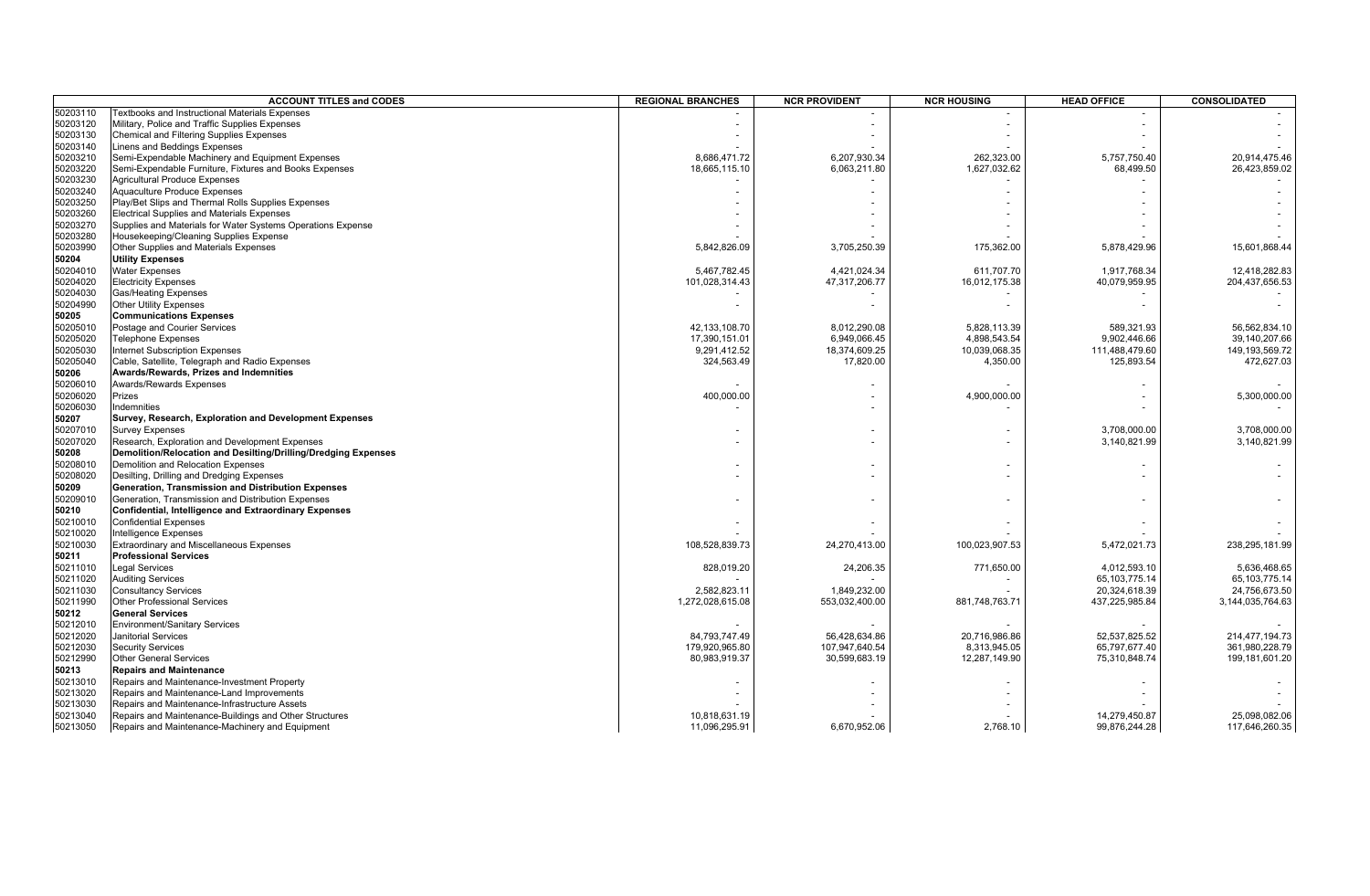|          | <b>ACCOUNT TITLES and CODES</b>                                                      | <b>REGIONAL BRANCHES</b> | <b>NCR PROVIDENT</b> | <b>NCR HOUSING</b> | <b>HEAD OFFICE</b> | <b>CONSOLIDATED</b> |
|----------|--------------------------------------------------------------------------------------|--------------------------|----------------------|--------------------|--------------------|---------------------|
| 50213060 | Repairs and Maintenance-Transportation Equipment                                     | 13,153,065.79            | 3,690,428.32         | 215,473.40         | 8,616,345.87       | 25,675,313.38       |
| 50213070 | Repairs and Maintenance-Furniture and Fixtures                                       | 459,200.07               | 276,932.89           |                    |                    | 736,132.96          |
| 50213080 | Repairs and Maintenance-Leased Assets                                                |                          |                      |                    |                    |                     |
| 50213090 | Repairs and Maintenance-Leased Assets Improvements                                   | 120,900.00               | 3,353,476.66         |                    | 151,616.15         | 3,625,992.8         |
| 50213100 | Restoration and Maintenance-Heritage Assets                                          |                          |                      |                    |                    |                     |
| 50213110 | Repairs and Maintenance-Service Concession Assets                                    |                          |                      |                    |                    |                     |
| 50213120 | Repairs and Maintenance-Exploration and Evaluation Assets                            |                          |                      |                    |                    |                     |
| 50213210 | Repairs and Maintenance-Semi-Expendable Machinery and Equipment                      | 44,936.00                | 800.00               |                    |                    | 45,736.00           |
| 50213220 | Repairs and Maintenance-Semi-Expendable Furniture, Fixtures and Books                | 12,280.00                | 8,742.00             |                    |                    | 21,022.00           |
| 50213980 | Repairs and Maintenance-Others                                                       | 38,560.93                |                      |                    |                    | 38,560.93           |
| 50213990 | Repairs and Maintenance-Other Property, Plant and Equipment                          | 283,390.60               | 30,890.00            |                    |                    | 314,280.60          |
| 50214    | Assistance/Subsidy/Contribution to                                                   |                          |                      |                    |                    |                     |
| 50214020 | Assistance to NGAs                                                                   |                          |                      |                    |                    |                     |
| 50214030 | Assistance to Local Government Units                                                 |                          |                      |                    |                    |                     |
| 50214050 | Assistance to Non-Government Organizations/Civil Society Organizations               |                          |                      |                    |                    |                     |
| 50214070 | Subsidy to Regional/Branch Offices                                                   |                          |                      |                    |                    |                     |
| 50214080 | Subsidy to Operating Units                                                           |                          |                      |                    |                    |                     |
| 50214090 | Subsidy to Other Funds                                                               |                          |                      |                    |                    |                     |
| 50214100 | Assistance to Government Corporations                                                |                          |                      |                    |                    |                     |
| 50214110 | Contribution to AFP Modernization                                                    |                          |                      |                    |                    |                     |
| 50214120 | <b>Charity Expenses</b>                                                              |                          |                      |                    |                    |                     |
| 50214990 |                                                                                      |                          |                      |                    |                    | 4,730,000.00        |
| 50215    | Assistance/Subsidies/Contribution-Others<br>Taxes, Insurance Premiums and Other Fees |                          |                      |                    | 4,730,000.00       |                     |
|          |                                                                                      |                          |                      |                    |                    |                     |
| 50215010 | Taxes, Duties and Licenses                                                           | 1,982,667.49             | 342,900.95           | 95,766.09          | 3,439,994.64       | 5,861,329.17        |
| 50215020 | <b>Fidelity Bond Premiums</b>                                                        | 1,896,337.25             | 1,016,955.26         | 299,135.48         | 552,281.09         | 3,764,709.08        |
| 50215030 | Insurance/Reinsurance Expenses                                                       | 7,332,710.39             | 1,879,581.78         | 71,947.71          | 7,713,997.62       | 16,998,237.50       |
| 50215040 | <b>Income Tax Expenses</b>                                                           |                          |                      |                    |                    |                     |
| 50216    | <b>Labor and Wages</b>                                                               |                          |                      |                    |                    |                     |
| 50216010 | Labor and Wages                                                                      |                          |                      |                    |                    |                     |
| 50217    | <b>Members' Benefits</b>                                                             |                          |                      |                    |                    |                     |
| 50217010 | <b>Members' Benefits</b>                                                             |                          | 47,634.65            |                    | 221,721,813.62     | 221,769,448.27      |
| 50218    | Receivership and Liquidation Expense                                                 |                          |                      |                    |                    |                     |
| 50218010 | Receivership and Liquidation Expense                                                 |                          |                      |                    |                    |                     |
| 50219000 | <b>Deposit Claims Pay-out Expenses</b>                                               |                          |                      |                    |                    |                     |
| 50219010 | Deposit Claims Pay-out Expenses                                                      |                          |                      |                    |                    |                     |
| 50220000 | <b>Claims Pay-out Expenses</b>                                                       |                          |                      |                    |                    |                     |
| 50220010 | <b>Claims Pay-out Expenses</b>                                                       |                          |                      |                    |                    |                     |
| 50299    | Other Maintenance and Operating Expenses                                             |                          |                      |                    |                    |                     |
| 50299010 | Advertising, Promotional and Marketing Expenses                                      | 304.763.14               | 754,079.10           | 116,527.21         | 262,292,018.90     | 263,467,388.35      |
| 50299020 | Printing and Publication Expenses                                                    | 1,469,490.53             | 1,838,928.31         | 8,822,837.89       | 8,330,930.62       | 20,462,187.35       |
| 50299030 | <b>Representation Expenses</b>                                                       | 12,385,156.43            | 4,823,441.48         | 4,021,804.81       | 15,059,218.22      | 36,289,620.94       |
| 50299040 | Transportation and Delivery Expenses                                                 | 16,788,756.69            | 1,623,924.73         |                    | 6,210,440.44       | 24,623,121.86       |
| 50299050 | Rent/Lease Expenses                                                                  | 168,627,336.95           | 208,314,788.87       | 46,313,343.13      | 224,820,987.39     | 648,076,456.34      |
| 50299060 | Membership Dues and Contributions to Organizations                                   | 1,520.00                 |                      | 2,000.00           | 556,678.80         | 560,198.80          |
| 50299070 | <b>Subscription Expenses</b>                                                         | 462,936.81               | 67,203.07            | 61,740.31          | 336,414,628.01     | 337,006,508.20      |
| 50299080 | Donations                                                                            | 648,284.17               | 13,470,000.00        |                    | 624,471.71         | 14,742,755.88       |
| 50299090 | Litigation/Acquired Assets Expenses                                                  | 155,065,936.17           |                      | 169,180,334.71     |                    | 324,246,270.88      |
| 50299110 | International Mail Exchange Expenses                                                 |                          |                      |                    |                    |                     |
| 50299130 | Lottery Draws Expenses                                                               |                          |                      |                    |                    |                     |
| 50299140 | Documentary Stamps Expenses                                                          |                          |                      |                    |                    |                     |
| 50299150 | <b>Fees and Commission Expenses</b>                                                  |                          |                      |                    | 640,759.03         | 640,759.03          |
| 50299170 | Underwriting Expenses                                                                |                          |                      |                    |                    |                     |
| 50299180 | Major Events and Conventions Expenses                                                | 13,220,327.84            | 6,251,175.00         | 3,982,750.00       | 7,727,321.36       | 31, 181, 574. 20    |
| 50299190 | Crop/Non-Crop Insurance Benefits                                                     |                          |                      |                    |                    |                     |
| 50299210 | Legal Defense Expense                                                                |                          |                      |                    |                    |                     |
| 50299220 | <b>Warranty Expenses</b>                                                             |                          |                      |                    |                    |                     |
| 50299230 | <b>Environment Rectification Expenses</b>                                            |                          |                      |                    |                    |                     |
| 50299240 | Printing and Minting Costs                                                           |                          |                      |                    |                    |                     |
| 50299250 | Reserve for Indemnity Fluctuation                                                    |                          |                      |                    |                    |                     |
| 50299260 |                                                                                      |                          |                      |                    |                    |                     |
| 50299990 | <b>Production Expenses</b>                                                           | 67.569.23                |                      | 1,613,550.74       | 68.00              | 1,681,187.97        |
|          | Other Maintenance and Operating Expenses                                             | 2,518,504,876.49         | 1,189,470,902.20     | 1,315,149,468.07   | 2,187,694,557.32   | 7,210,819,804.08    |
|          | <b>Total Maintenance and Other Operating Expenses</b>                                |                          |                      |                    |                    |                     |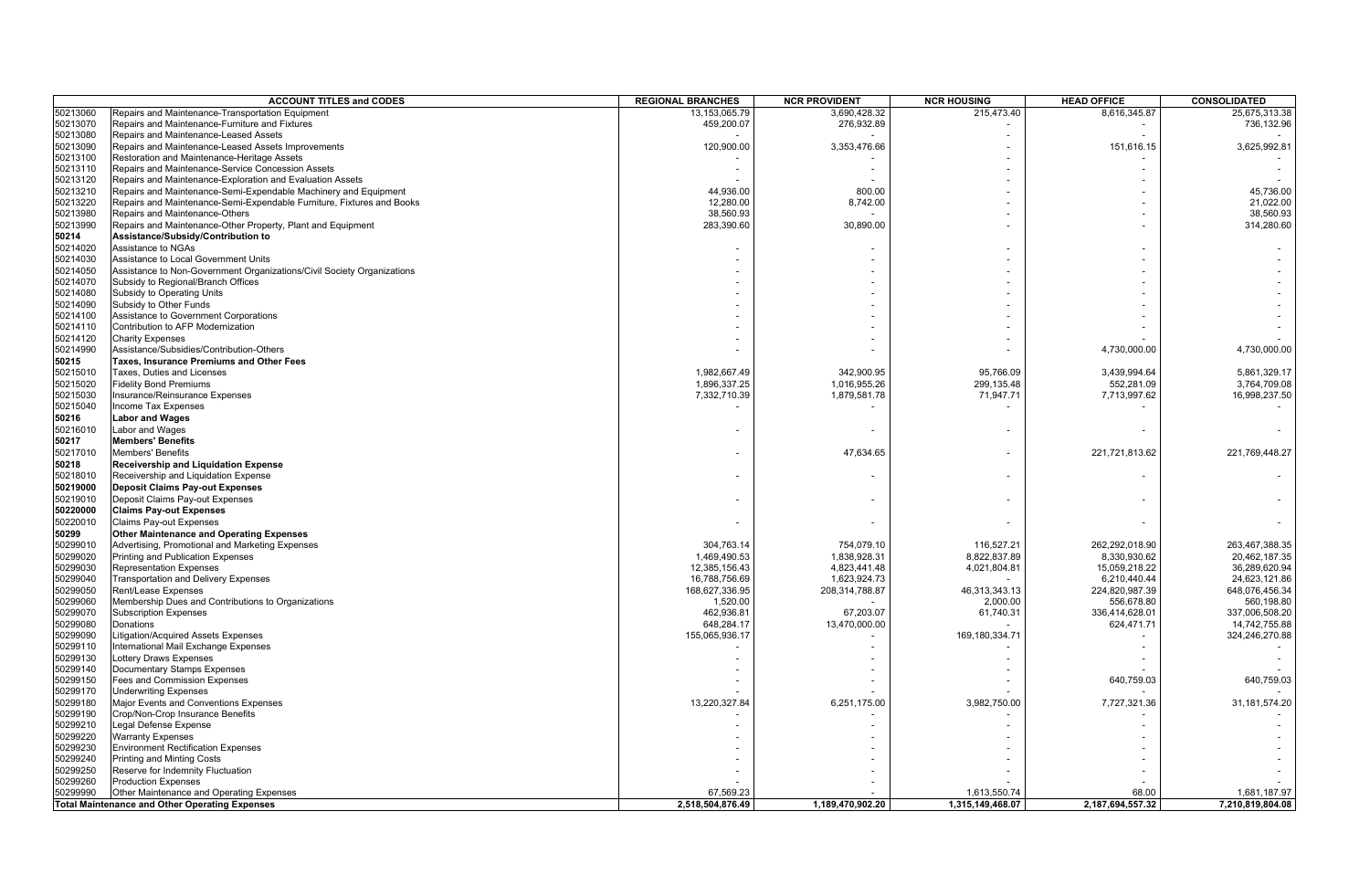|                            | <b>ACCOUNT TITLES and CODES</b>                                         | <b>REGIONAL BRANCHES</b> | <b>NCR PROVIDENT</b> | <b>NCR HOUSING</b> | <b>HEAD OFFICE</b> | <b>CONSOLIDATED</b> |
|----------------------------|-------------------------------------------------------------------------|--------------------------|----------------------|--------------------|--------------------|---------------------|
|                            |                                                                         |                          |                      |                    |                    |                     |
| 503                        | <b>Financial Expenses</b>                                               |                          |                      |                    |                    |                     |
| 50301                      | <b>Financial Expenses</b>                                               |                          |                      |                    |                    |                     |
| 50301010                   | Management Supervision/Trusteeship Fees                                 |                          |                      |                    | 69.967.174.94      | 69,967,174.94       |
| 50301020                   | <b>Interest Expenses</b>                                                | 18,273,164.27            | 15,265,494.45        | 1,929,052.34       | 19,649,407.43      | 55, 117, 118.49     |
| 50301030                   | <b>Guarantee Fees</b>                                                   |                          |                      |                    |                    |                     |
| 50301040                   | <b>Bank Charges</b>                                                     | 12,500.00                | 720,945.23           | 500.00             | 674,729.02         | 1,408,674.25        |
| 50301050                   | <b>Commitment Fees</b>                                                  |                          |                      |                    |                    |                     |
| 50301990                   | Other Financial Charges                                                 |                          |                      |                    | 2,657,815,000.77   | 2,657,815,000.77    |
|                            | <b>Total Financial Expenses</b>                                         | 18,285,664.27            | 15,986,439.68        | 1,929,552.34       | 2,748,106,312.16   | 2,784,307,968.45    |
|                            |                                                                         |                          |                      |                    |                    |                     |
| 504                        | <b>Direct Costs</b>                                                     |                          |                      |                    |                    |                     |
| 50401                      | <b>Cost of Goods Manufactured</b>                                       |                          |                      |                    |                    |                     |
| 50401010                   | <b>Direct Labor</b>                                                     |                          |                      |                    |                    |                     |
| 50401020                   | Manufacturing Overhead                                                  |                          |                      |                    |                    |                     |
| 50401030                   | <b>Direct Materials</b>                                                 |                          |                      |                    |                    |                     |
| <b>Total Direct Costs</b>  |                                                                         | $\blacksquare$           | $\sim$               | $\blacksquare$     | $\sim$             | $\blacksquare$      |
|                            |                                                                         |                          |                      |                    |                    |                     |
| 50402                      | <b>Cost of Sales</b>                                                    |                          |                      |                    |                    |                     |
| 50402010                   | <b>Cost of Sales</b>                                                    |                          |                      |                    |                    |                     |
| <b>Total Cost of Sales</b> |                                                                         | $\sim$                   | $\sim$               | $\overline{a}$     | $\sim$             | $\sim$              |
|                            |                                                                         |                          |                      |                    |                    |                     |
| 505                        | <b>Non-Cash Expenses</b>                                                |                          |                      |                    |                    |                     |
| 50501                      | Depreciation                                                            |                          |                      |                    |                    |                     |
| 50501010                   | Depreciation-Investment Property                                        | 42.190.840.89            |                      |                    | 366,674,101.95     | 408,864,942.84      |
| 50501020                   | Depreciation-Land Improvements                                          | 274,046.00               |                      |                    |                    | 274,046.00          |
| 50501030                   | Depreciation-Infrastructure Assets                                      |                          |                      |                    |                    |                     |
| 50501040                   | Depreciation-Buildings and Other Structures                             | 33,906,342.55            |                      |                    | 1,121,504.77       | 35,027,847.32       |
| 50501050                   | Depreciation-Machinery and Equipment                                    | 78,547,336.40            | 26,904,428.00        | 2,906,033.46       | 39,091,369.77      | 147,449,167.63      |
| 50501060                   | Depreciation-Transportation Equipment                                   | 12,790,923.90            | 3,807,326.81         |                    | 14,514,751.80      | 31,113,002.51       |
| 50501070                   | Depreciation-Furniture, Fixtures and Books                              | 18,418,413.47            | 4,440,740.20         | 617,341.45         | 3,198,802.86       | 26,675,297.98       |
| 50501080                   | Depreciation-Leased Assets                                              |                          |                      |                    |                    |                     |
| 50501090                   | Depreciation-Leased Assets Improvements<br>Depreciation-Heritage Assets | 24,222,273.93            | 12,880,302.2         |                    | 912,033.55         | 38,014,609.69       |
| 50501100<br>50501110       | Depreciation-Service Concession Assets                                  |                          |                      |                    |                    |                     |
| 50501120                   | Depreciation-Exploration and Evaluation Assets                          |                          |                      |                    |                    |                     |
| 50501130                   | Depreciation-Bearer Biological Assets                                   |                          |                      |                    |                    |                     |
| 50501140                   | Depreciation-Bearer Trees, Plants and Crops                             |                          |                      |                    |                    |                     |
| 50501150                   | Depreciation-Right-of-Use Assets                                        | 194,384,322.01           | 133,692,617.36       | 52,452,031.18      | 167,931,536.50     | 548,460,507.05      |
| 50501990                   | Depreciation-Other Property, Plant and Equipment                        | 807,172.78               |                      |                    |                    | 807,172.78          |
| 50502                      | Amortization                                                            |                          |                      |                    |                    |                     |
| 50502010                   | Amortization-Intangible Assets                                          |                          |                      |                    | 33,235,053.26      | 33,235,053.26       |
| 50502020                   | Amortization-Service Concession-Intangible Assets                       |                          |                      |                    |                    |                     |
| 50503                      | <b>Impairment Loss</b>                                                  |                          |                      |                    |                    |                     |
| 50503010                   | Impairment Loss-Financial Assets Held to Maturity                       |                          |                      |                    |                    |                     |
| 50503020                   | Impairment Loss-Loans and Receivables                                   | 3,439,865,152.29         | 1,736,213.64         | 4,003,269,130.41   | 33,380,786.44      | 7,478,251,282.78    |
| 50503030                   | Impairment Loss-Lease Receivables                                       |                          |                      |                    |                    |                     |
| 50503050                   | Impairment Loss-Investments in Joint Venture                            |                          |                      |                    |                    |                     |
| 50503060                   | Impairment Loss-Other Receivables                                       | 156,462.55               |                      | 14,322.44          |                    | 170,784.99          |
| 50503070                   | Impairment Loss-Inventories                                             |                          |                      |                    |                    |                     |
| 50503080                   | Impairment Loss-Investment Property                                     | 507,012.48               |                      | 42,548.46          | 246,427,041.69     | 246,976,602.63      |
| 50503090                   | Impairment Loss-Property, Plant and Equipment                           |                          |                      |                    |                    |                     |
| 50503100                   | Impairment Loss-Biological Assets                                       |                          |                      |                    |                    |                     |
| 50503110                   | Impairment Loss-Intangible Assets                                       |                          |                      |                    |                    |                     |
| 50503120                   | Impairment Loss-Investments in Associates/Affiliates                    |                          |                      |                    |                    |                     |
| 50503130                   | Impairment Loss-Domestic Investments                                    |                          |                      |                    |                    |                     |
| 50503140                   | Impairment Loss-Investments in Stocks                                   |                          |                      |                    |                    |                     |
| 50503150                   | Impairment Loss-Investments in Subsidiaries                             |                          |                      |                    |                    |                     |
| 50503160                   | Impairment Loss-Non-Current Assets Held for Sale                        |                          |                      |                    |                    |                     |